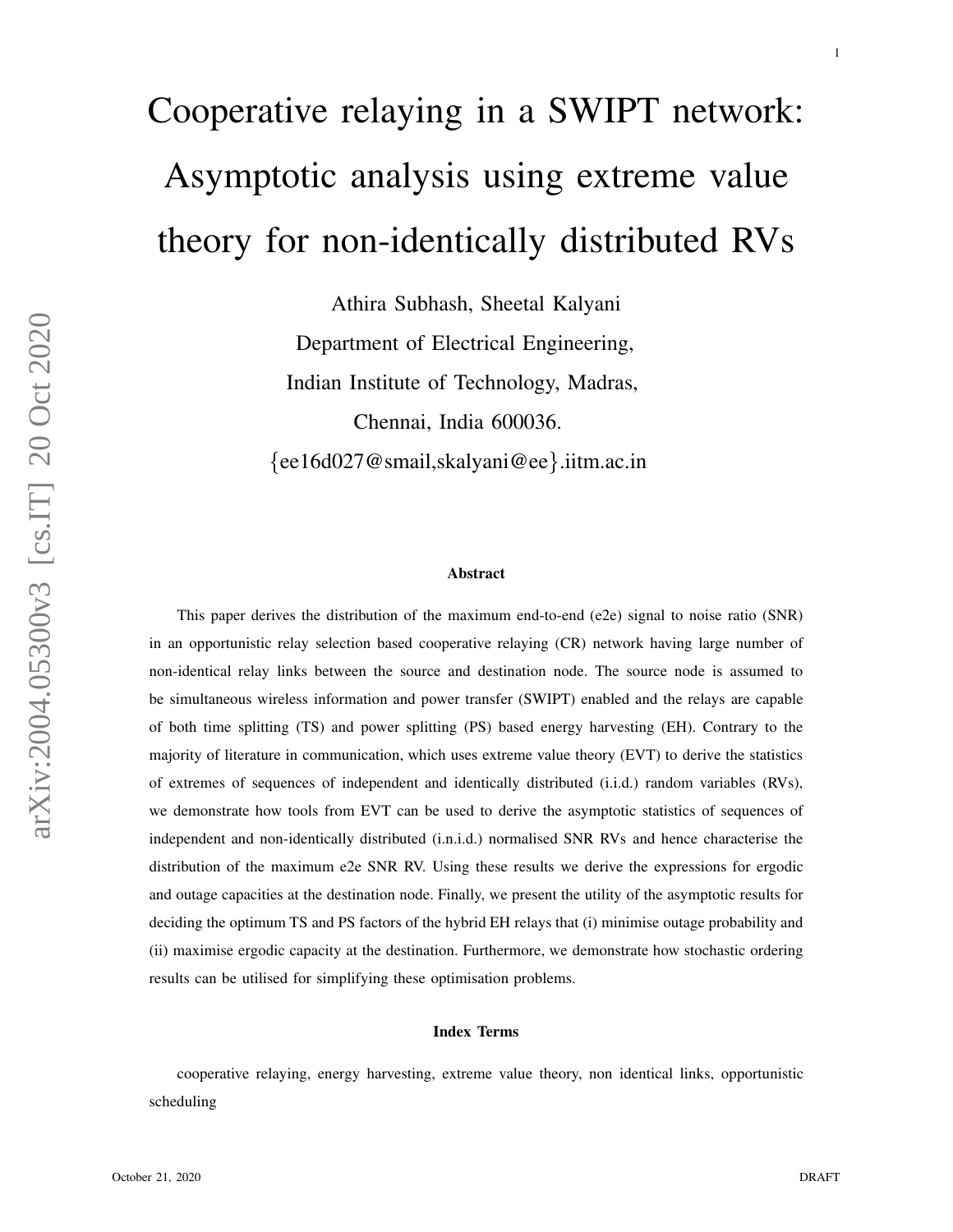# I. INTRODUCTION

Wireless power transfer (WPT) has been an active area of research since the early 20-th century [1]. Recent technological advancements have further triggered an interest in exploring viable applications of WPT in many diverse fields [2]. Amongst these applications, the idea of simultaneous wireless information and power transfer (SWIPT) has received much focus both from the industry and academia recently [2], [3]. As the name suggests, SWIPT aims at transporting power using information signals and thus allows nodes in a wireless network to harvest energy from any incoming information signal. The idea of energy harvesting (EH) nodes in wireless communication brings out the possibility of self-sustaining nodes and is considered as a reliable and viable alternative to battery-powered wireless nodes. Practical receiver architectures for wireless information and power transfer are studied in [4]. The theoretical and practical aspects of SWIPT are studied for several applications such as cognitive radio [5], wireless sensor networks [6], personal area networks [7], device to device communication [8], cooperative relaying (CR) [9] and many more.

Recently, CR schemes with EH nodes have gained significant attention [10], [11]. CR has been identified as one of the promising technologies capable of addressing issues like fading, poor coverage, increased power consumption etc. [12]. The benefits of CR come from the spatial diversity achieved by the virtual antenna array created by the cooperating nodes, which relay information between the source and the destination. Unlike co-located antenna arrays, the components of the virtual array have a dynamic nature depending upon the state and availability of the cooperating nodes. The authors of [9], [12]–[15] and the references therein analyse different aspects of the CR schemes. These studies establish the merits offered by CR over other noncooperative methods of communication. Self-sustainable CR can be realised with EH in the source or relay nodes of the CR network, thus reaping the benefits of both SWIPT and CR schemes together. Here, the source (or the relays) which has continuous access to an energy source transfer RF energy to the energy-starved relay (or the source).

Several recent works study the performance and resource allocation aspects of CR coupled with SWIPT nodes. The authors of [16], [17] analyses the performance of dual-hop CR networks where the source is capable of harvesting energy from a single antenna relay node, whereas [18] considers a multi-antenna EH relay node operating in millimetre wavebands. While [17] analyses the average symbol error rate at the destination, [18] studies the asymptotic (in terms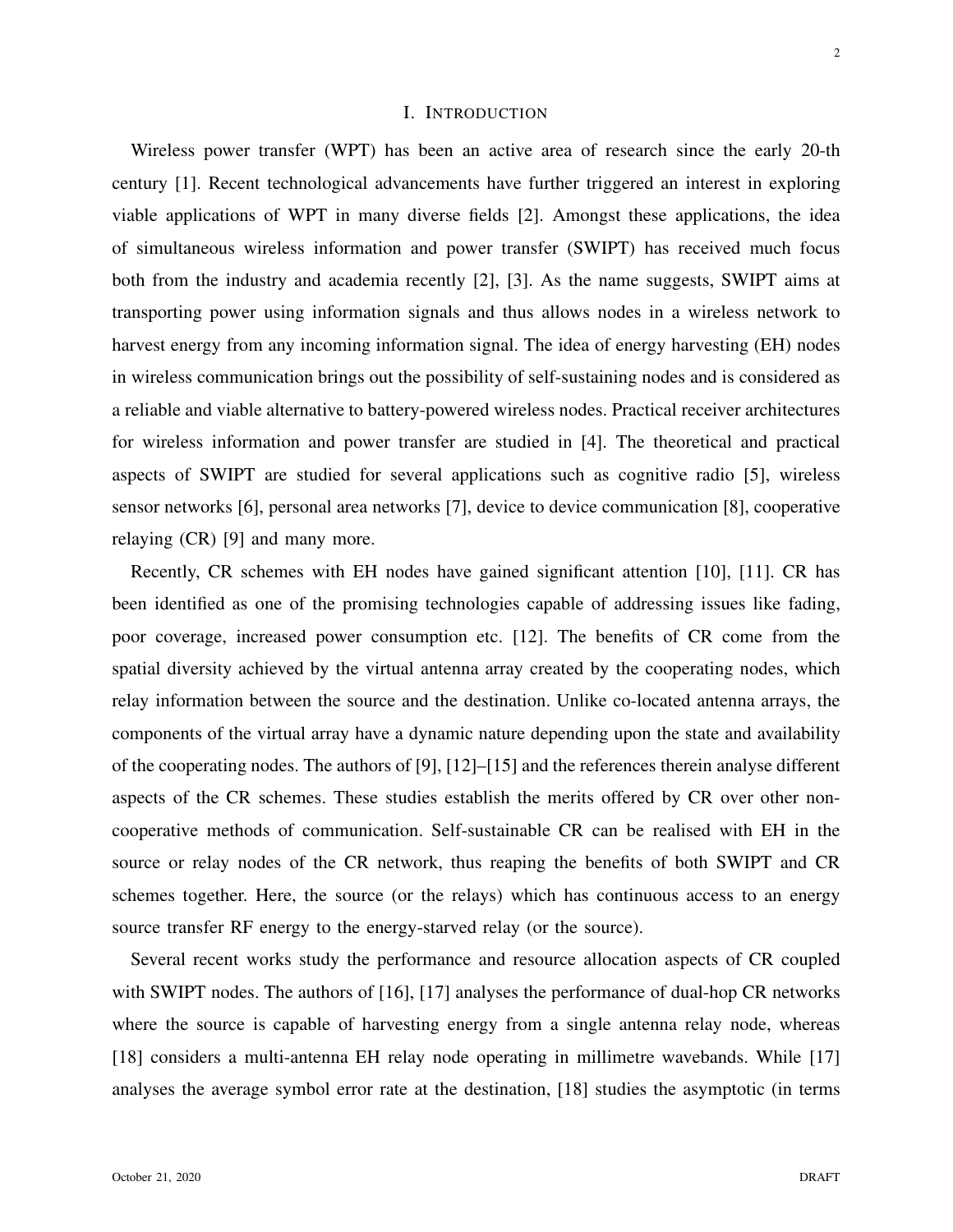of the number of relay antennas) energy harvested, spectral efficiency and system throughput at the destination. The secrecy performance and the optimal choices of system parameters to maximise rate of a multi-relay CR system with SWIPT enabled source nodes is studied in [15] and [19] respectively. Energy transfer in any SWIPT system follows one of the three EH protocols, namely, power splitting (PS) or time switching (TS) [20], [21] or a hybrid of the two [22]. Energy received over a certain fraction of a time slot is used for EH and information processing (IP) is performed over the rest of the time slot in the TS protocol. Whereas in the PS protocol, a fraction of the received energy is used for EH and the rest for IP. The hybrid protocol performs both TS and PS in all the time slots. The choice of EH protocol depends on the system hardware constraints and in turn, decides the system performance. For example, in an EH system with TS protocol, the authors of [16], [23] discuss how to choose the optimal time fraction for EH such that rate maximisation and outage minimisation are respectively achieved. The authors of [24], [25] study the performance of PS protocol in terms of outage probability, system throughput etc. Similarly, [26], [27] discuss the selection of optimal PS factor for different relay systems. Algorithms to arrive at the optimal PS factors in an multi relay assisted two hop CR communication network is studied in [15]. Both the TS and PS protocols can be derived as special cases of the hybrid protocol and hence from an analysis perspective, the hybrid protocol is of particular interest. Therefore, in this work, we study the performance of a CR system with hybrid EH relay nodes harvesting energy from the information signal sent by the source node.

The first hop of a dual-hop CR communication involves information transmission from the source to the relays and then some or all of the relays forward this data to the destination in the second hop. Selecting a single relay for transmission in the second hop is an effective method to enhance the end-to-end (e2e) performance of relaying systems [28], [29] while keeping the decoding complexity at the destination minimal. Hence, several works like [9], [30]–[32] study the performance of CR where the relay with the largest e2e signal to interference plus noise ratio / signal to noise ratio (SNR) is chosen for information transmission to the destination. The asymptotic performance of the system when the number of relays grows to infinity facilitates easy comparison of the performance with respect to variations in other system parameters. For example, the authors of [9], [30], [33], [34] rely on asymptotic analysis for studying the system performance for diverse applications. Hence, in this work, we focus on the asymptotic e2e SNR of an EH-CR system where a large number of EH relays are available between the source and the destination node. Though the analysis is asymptotic, the results in Section V shows that they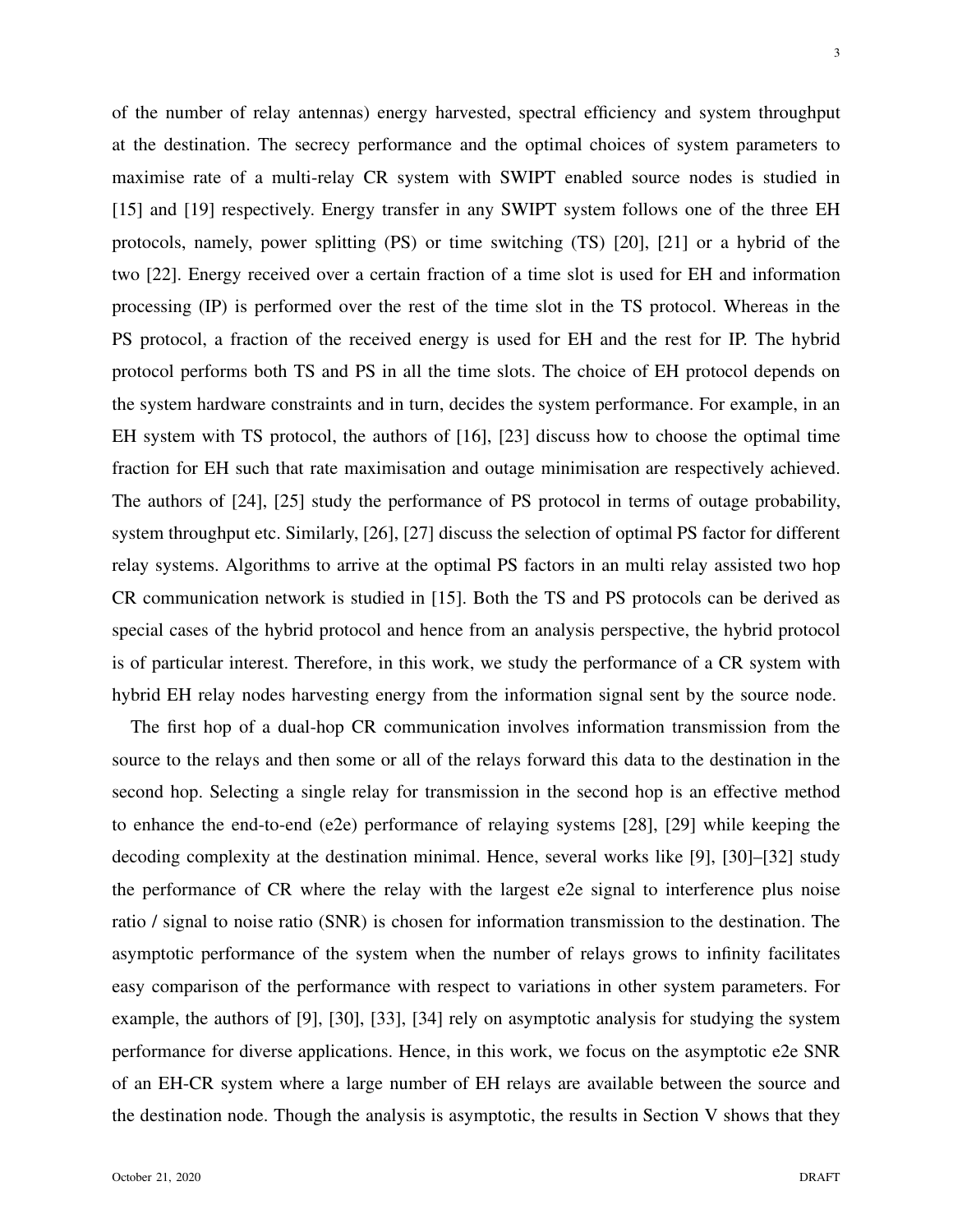hold fairly well even in systems with a moderate number of relays between the source and the destination.

Extreme value theory (EVT) is a branch of statistics dealing with the asymptotics of extreme events (events with the extreme deviations from the median of probability distributions) [35]. Tools from EVT has been efficiently used for solving several problems in wireless communication as well [9], [33], [34], [36]–[42]. Recently, [9] used EVT to analyse the asymptotic throughput of an opportunistic relay selection system when the relays are capable of harvesting energy from the desired signal as well as interferer signals. One important factor to notice in all these seminal works is that EVT has been used to derive the statistics of extremes over sequences of independent and identically distributed (i.i.d.) random variables (RVs). To the best of our knowledge, there is no previous work using EVT to derive the asymptotic statistics of extremes of a sequence of independent and non-identically distributed (i.n.i.d.) SNR RVs. While [42] derives the pdf of the maximum of i.n.i.d. generalized-K variates using EVT, the pdf of each of the RV differ only by their mean values in this work. Hence, the sequence of i.n.i.d. RVs was easily transformed into a sequence of i.i.d. RVs by taking the difference of each RV with the common mean value. Thus, the analysis for i.i.d. RVs was used for the analysis of the extreme values of the sequence here. Several works like [9], [43]–[45] assume statistically identical source to relay and relay to destination links when analysing opportunistic relay selection schemes in CR models. However, note that each of the relay can be present at a different location with respect to the source node. Thus, the signal received at the different relays experience independent and non-identical path loss effects owing to the differences in path lengths. Similarly, the channel gain over each of the relay to destination links will also be i.n.i.d..Therefore it is imperative that one uses EVT and takes into account the i.n.i.d. nature of the relay links. Hence, in this work, we use EVT to derive the distribution of the maximum e2e SNR in a dual-hop CR scenario with opportunistic relay selection and large number of non-identical links over the EH relay nodes. We further highlight the need for a specific analysis of the statistics of the maximum of i.n.i.d. RVs using an example in Section.V.

Although the classical Fisher–Tippett theorem in EVT was proposed in the year 1928, the first work discussing the order statistics of sequences of i.n.i.d. RVs was published only 40 years later by Mejzler [46]. The typical approach in identifying the asymptotic distribution of the maximum or the minimum over a sequence of normalised i.i.d. RVs using EVT includes the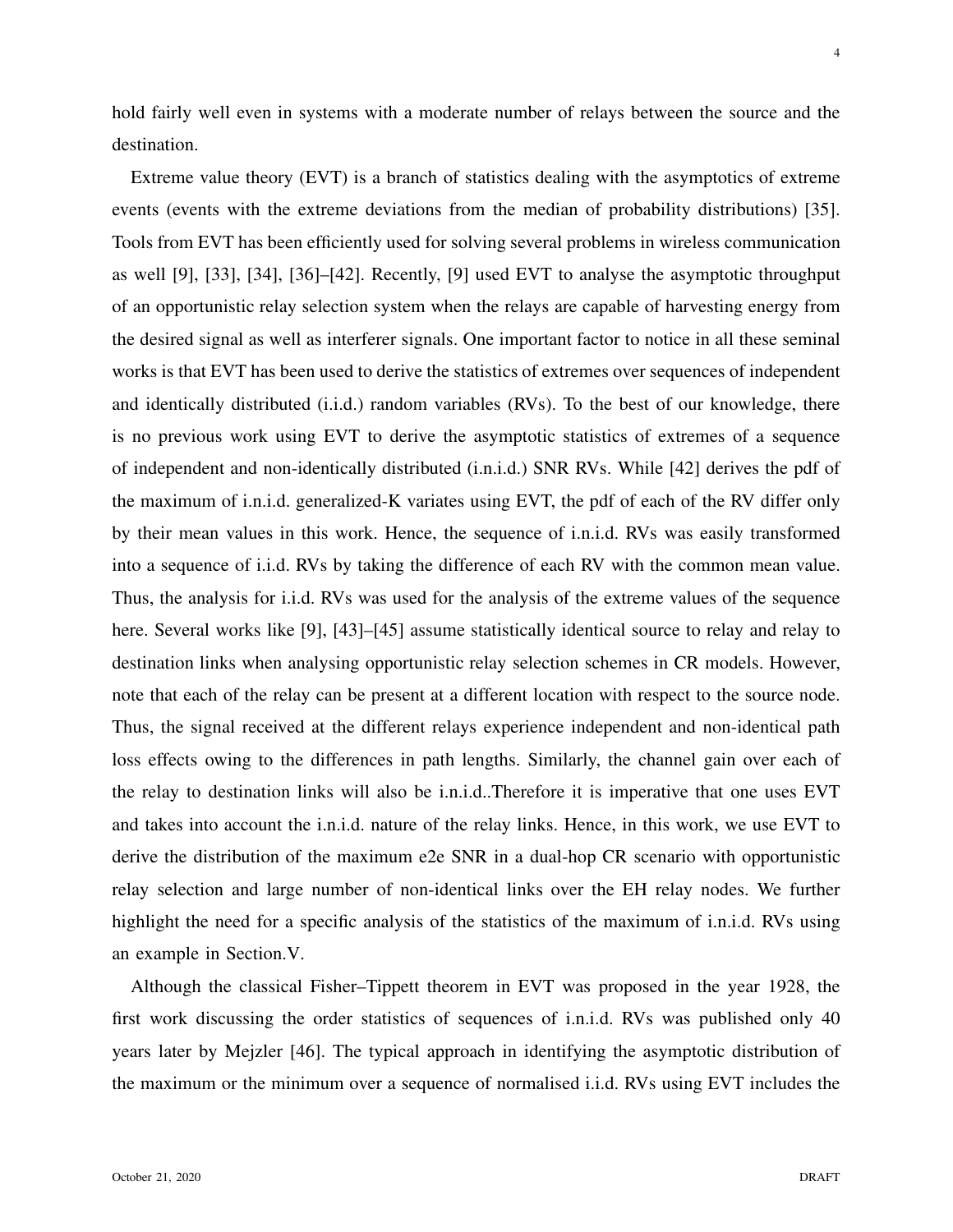test to identify the maximum domain of attraction  $(MDA)^{-1}$  of the common distribution function and then finding the parameters of the asymptotic distribution (the normalising constants) [47]. The choice of these normalising constants are not unique and there are several common choices for all the possible asymptotic distributions available in literature [47], [48]. However, certain additional technical conditions are required to ensure the convergence of the distribution of the extreme statistic to a non-degenerate distribution function in the case of i.n.i.d. RVs. These conditions require the statistician to make appropriate choices for the normalising constants of the asymptotic distribution. Although works like [46], [49], [50] presented conditions under which the asymptotic distribution of the maximum or the minimum of sequences of i.n.i.d. RVs exists, to the best of our knowledge, none of them provided general methods for identifying the specific normalising constants of the corresponding asymptotic distributions. Hence, the key challenge in characterising the distribution of the maximum e2e SNR over non-identical relay links is to identify the normalising constants of the asymptotic distribution. In this work, we derive one choice of normalising constants which enables us to characterise the asymptotic distribution of the maximum e2e SNR in a decode and forward (DF) CR system where the relays harvest energy from the source node via hybrid EH protocol.

## *Outline*

In this work, we first derive the asymptotic distribution of the normalised maximum e2e SNR with i.n.i.d. source to destination links over dual-hop EH relays. Using these results we characterise the distribution of the maximum e2e SNR RV. We present the system model in Section II and the detailed derivation of the asymptotic distribution is discussed in Section III. The distribution of the e2e SNR is then used to derive the asymptotic ergodic and outage capacities at the destination in Section III-A. Next, in Section III-B we use results from stochastic ordering to study the ordering of the maximum e2e SNR RV with respect to variations in different system parameters. The asymptotic results are then used to identify the optimal TS and PS factor at the relays to (i) minimise the outage probability and (ii) to maximise the ergodic capacity at the destination. Furthermore in Section IV, we demonstrate the utility of the stochastic ordering

<sup>1</sup>It is known that under certain conditions, the asymptotic distribution of the maximum or minimum RV of a sequence of normalised i.i.d. RVs  $\{X_1, X_2, \dots, X_n\}$  will only be one of the three extreme value distributions (EVD) (Frechet, Gumbel or Weibull). A distribution function F is said to belong to the MDA of an EVD G if  $F^n(a_nx + b_n)$  $\mathbb{P}\left(\frac{\max\{X_1,\dots,X_n\}-b_n}{a_n}\leq x\right)\to G(x)$  for some normalising constants  $a_n$  and  $b_n$ .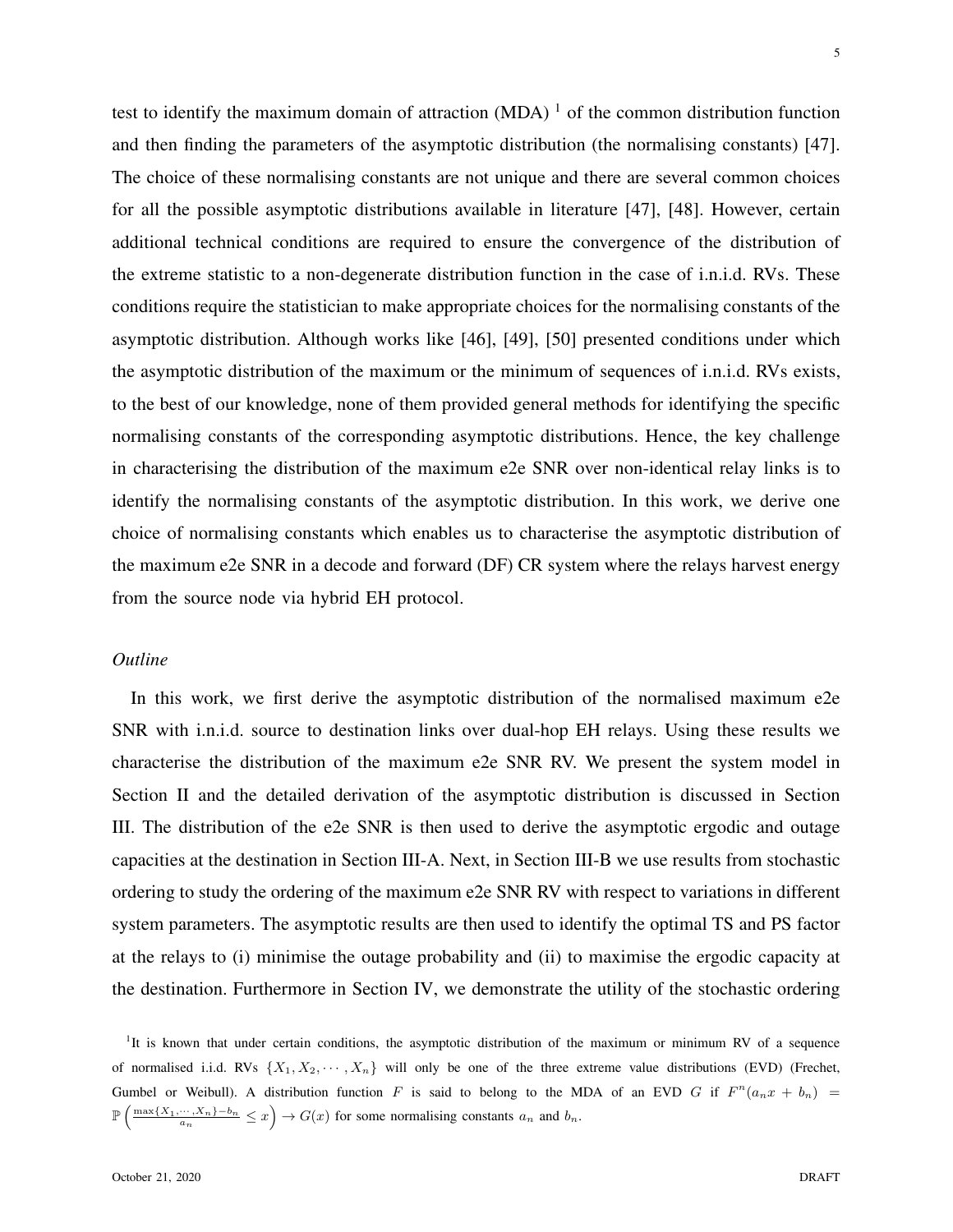results in simplifying and speeding up the solution for these optimisation problem. The validity of the results presented throughout the paper are demonstrated through simulation results in Section.V and finally, we conclude the work in Section VI.

*Notations:* The notations frequently used in this paper are summarised here.  $\mathbb{E}[\cdot]$  denotes expectation,  $\mathbb{P}(Y)$  denotes probability of the event Y,  $f_X(.)$  and  $F_X(.)$  represent the probability distribution function (PDF) and cumulative distribution function (CDF) of random variable  $X$ , respectively.  $e^{(.)}$  and  $\exp(.)$  represent the exponential function,  $E_n(.)$  indicate the exponential integral function [51, Chapter 5] and  $CN(\mu, \sigma^2)$  denotes complex Gaussian distribution with mean  $\mu$  and variance  $\sigma^2$ .

*Abbreviations:* Here, the frequently used abbreviations are presented in the *Abbreviation-Expansion* format. WPT-Wireless Power Transfer, SWIPT-Simultaneous Wireless Information and Power Tranfer, EH-Energy Harvesting, CR-Cooperative Relaying, PS-Power Splitting, TS-Time Splitting, EVT-Extreme Value Theory, SNR-Signal to Noise Ratio, RV-Random Variable, DF-Decode and Forward, MDA-Maximum Domain of Attraction, i.i.d.-Independent and Identically Distributed, i.n.i.d.-Independent and Non-Identically Distributed and CDF-Cumulative Distribution Function.

## II. SYSTEM MODEL

We consider a dual-hop CR scenario where a source node communicates with a destination node via energy-constrained relays equipped with EH circuitry. Here all the nodes are assumed to be equipped with a single antenna and capable of half duplex communication. The direct link between the source and the destination is assumed to be in permanent outage similar to [9], [52], [53]. The L EH relays present between the source and the destination node harvest energy from the source and decode the data for the destination node. The relay which maximises the e2e SNR is then chosen to forward the data to the destination. Furthermore, similar to [9], [16], [18], we assume that our relays spend all the energy harvested from the source node during the EH phase of one time slot during the to send data to the destination over the information decoding phase. Fig 1 shows such a system model where  $S$  represents the source node,  $D$  the destination node and  $\{R_1, \dots, R_L\}$  are the L EH relays. Here,  $\{g_{1,\ell}; \ell = 1, \dots, L\}$  and  $\{g_{2,\ell}; \ell = 1, \dots, L\}$ represent the small scale fading channel gains of the source to the  $\ell^{th}$  relay and the  $\ell^{th}$  relay to the destination links respectively. Similarly,  $\{d_{1,\ell}; \ell = 1, \dots, L\}$  and  $\{d_{2,\ell}; \ell = 1, \dots, L\}$ represent the distances from the source to the  $\ell^{th}$  relay and the  $\ell^{th}$  relay to the destination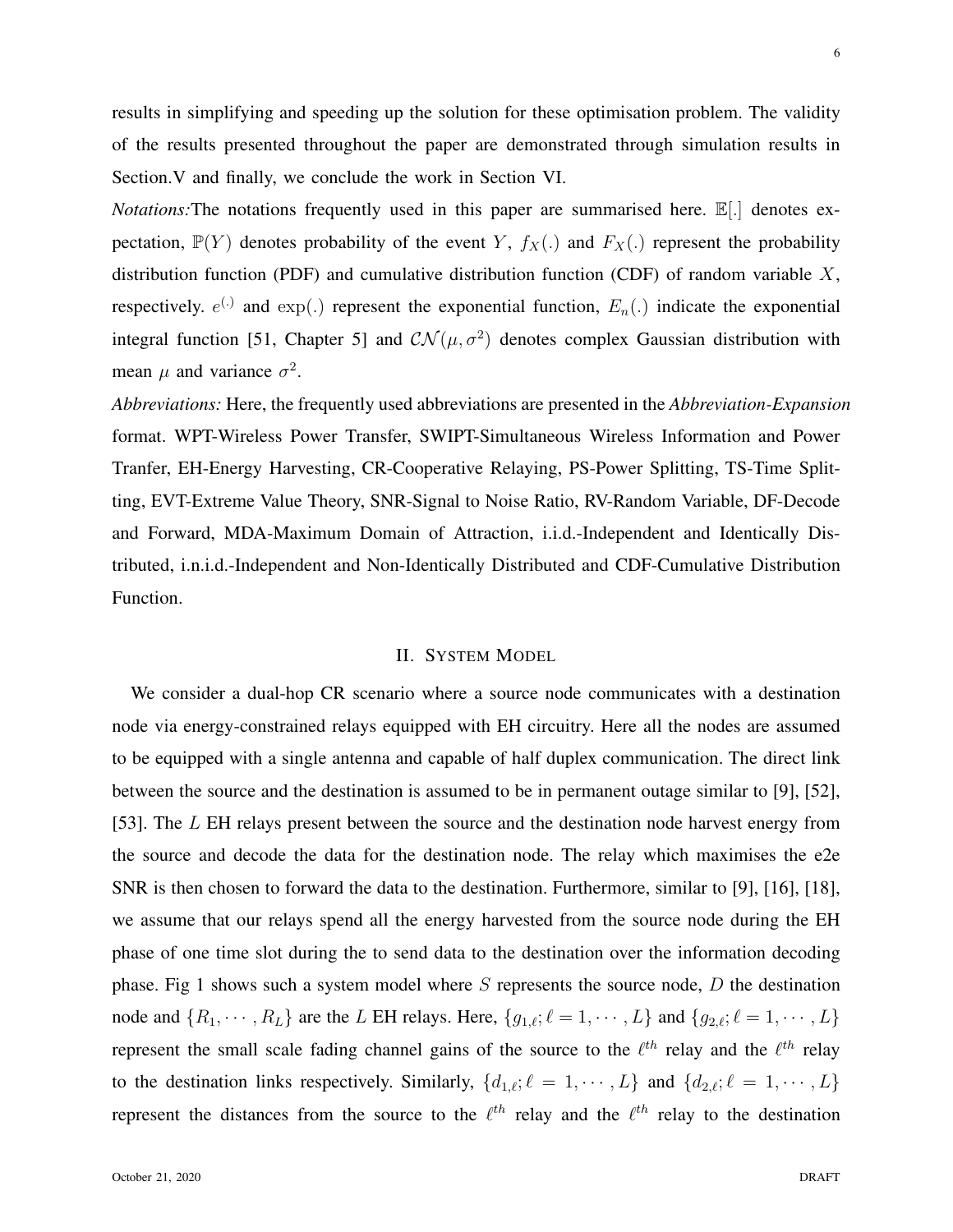

Fig. 1: System model.

Fig. 2: The frame structure of one slot of hybrid EH protocol.

respectively. Furthermore, we assume that all the channels experience independent Rayleigh fading with  $g_{i,\ell} \sim \mathcal{CN}(0,1); i \in \{1,2\}$  and  $\ell \in \{1,\dots,L\}$ . Also, the channel is assumed to remain constant during the transmission of one block of information and it varies independently from one block to another.

As summarised in Fig 2, data transmission from the source to the destination happens over three phases over a time slot of length T. In the first phase, over a duration of  $\alpha T$ , the source transmits data to all the L relay nodes and the relays harvest this energy. Here,  $\alpha$  is the time splitting (TS) factor. The signal received at the  $\ell^{th}$  relay during  $\alpha T$  is given by

$$
y_{1,\ell} = \sqrt{P_s d_{1,\ell}^{-\zeta}} g_{1,\ell} s + w_{a,\ell} + w_{c,\ell},
$$
\n(1)

where  $P_s$  is the transmit power of the source node, s is the signal transmitted,  $\zeta$  is the path loss exponent,  $w_{a,\ell}$  is the thermal noise and  $w_{c,\ell}$  is the radio frequency (RF) to direct current (DC) conversion noise at the  $\ell^{th}$  relay. Over the second phase of duration  $\frac{(1-\alpha)T}{2}$ , the source continues transmission to the relays.  $\lambda$  (power splitting (PS) factor) fraction of the energy received over this phase is harvested and the rest is used for information decoding (ID). Thus the signal used for ID given by

$$
\tilde{y}_{1,\ell} = \sqrt{1 - \lambda} \left( \sqrt{P_s d_{1,\ell}^{-\zeta}} g_{1,\ell} s + w_{a,\ell} \right) + w_{c,\ell}.
$$
 (2)

For analytical tractability, we assume a linear relationship between the received and harvested energy. Such a linear model was considered in several works like [9], [16], [16], [17], [23], [30].

7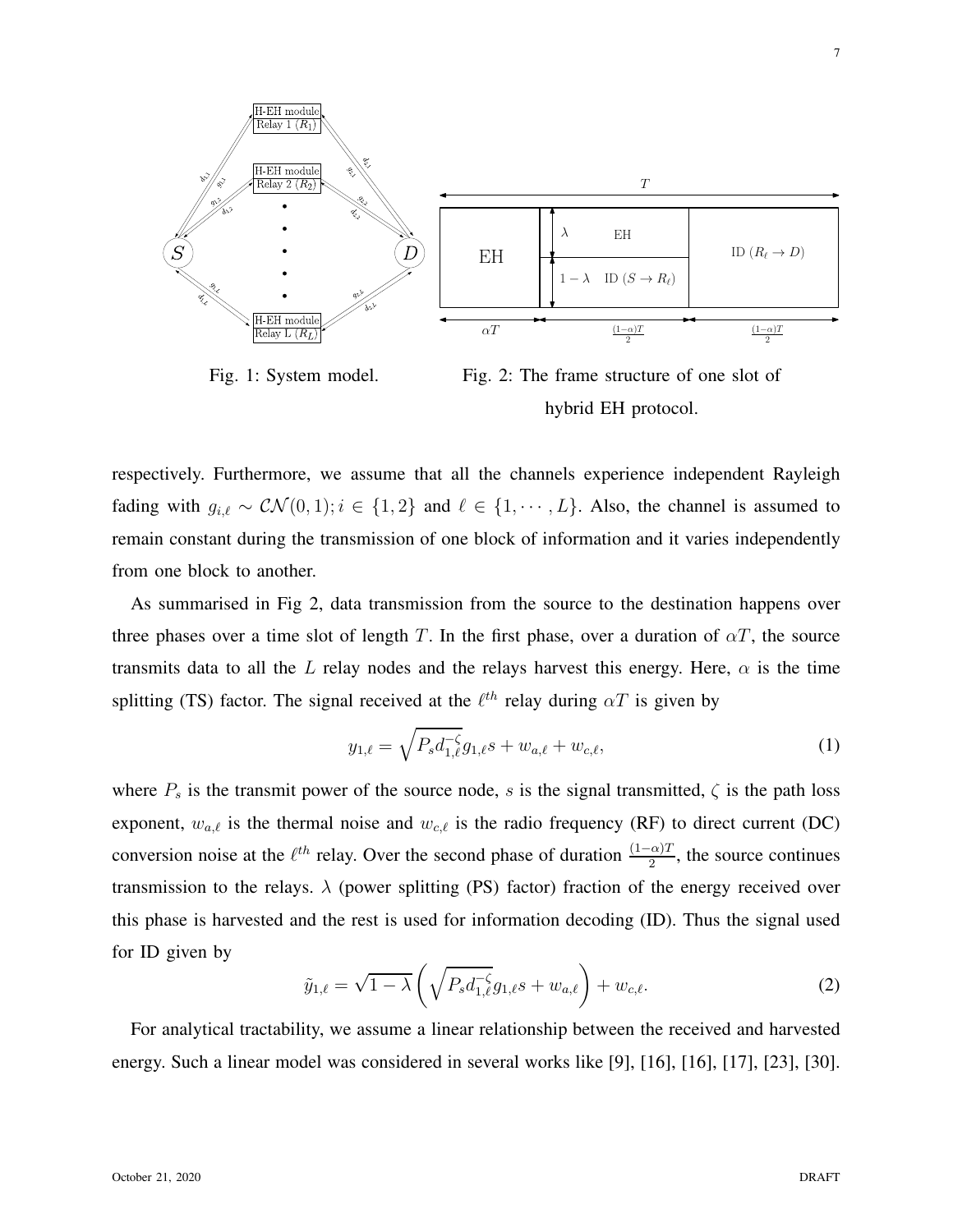8

Thus, the total energy harvested at the  $\ell^{th}$  relay over the two phases is given by,

$$
E_{\ell} = \eta \left( P_s d_{1,\ell}^{-\zeta} |g_{1,\ell}|^2 \right) T \left( \alpha + \lambda \frac{1-\alpha}{2} \right), \tag{3}
$$

where  $\eta$  is the efficiency of the EH circuit. In the third phase, a single relay is selected for information transmission to the destination. The relay which maximises the e2e SNR is chosen for transmission in this second hop (opportunistic relay selection) and the relay spends all the energy harvested from the previous phase to send the decoded information to the destination. Similar to [9], [17], [22], we assume that the processing power required at the relays is negligible when compared to the power used for signal transmission. Thus, the transmit power available at the  $\ell^{th}$  relay is given by

$$
P_{\ell} = \frac{2E_{\ell}}{(1 - \alpha)T}.
$$
\n(4)

Then, the signal received at the destination from the  $\ell^{th}$  relay can be written as

$$
y_{2,\ell} = \sqrt{P_{\ell} d_{2,\ell}^{-\zeta}} g_{2,\ell} s + w_D,
$$
\n(5)

where  $w_D$  is the total additive noise at the destination (sum of thermal noise and the RF-to- DC conversion noise). The SNR over the first and second hops of the  $\ell^{th}$  relay is thus given by,

$$
\gamma_{1,\ell} = \frac{(1 - \lambda) P_s d_{1,\ell}^{-\zeta} |g_{1,\ell}|^2}{\sigma_{\ell}^2} \text{ and } (6)
$$

$$
\gamma_{2,\ell} = \frac{P_{\ell} d_{2,\ell}^{-\zeta} |g_{2,\ell}|^2}{\sigma_D^2},\tag{7}
$$

respectively. Here,  $\sigma_{\ell}^2 = (1 - \lambda)\sigma_{a,\ell}^2 + \sigma_{\ell,c}^2$  and  $\sigma_D^2$  are the noise powers at the  $\ell^{th}$  relay and destination respectively. The e2e SNR of the DF network when relay  $\ell$  is transmitting in the second hop is defined as

$$
\gamma_{e2e,\ell} = \min(\gamma_{1,\ell}, \gamma_{2,\ell}).\tag{8}
$$

With opportunistic relay selection, the index of the relay transmitting in the second hop can be written as

$$
\hat{\ell} = \underset{\ell=1,\cdots,L}{\text{argmax}} \gamma_{e2e,\ell},\tag{9}
$$

and

$$
\gamma_{e2e,max}^L = \max\{\gamma_{e2e,\ell}; \ell = 1, \cdots, L\}
$$
\n(10)

is the corresponding e2e SNR. Note that owing to the path loss component  $d_{i,\ell}^{-\zeta}$ ;  $i \in \{1,2\}, \ell \in$  $\{1, \dots, L\}$ , the sequence of RVs  $\{\gamma_{e2e,\ell} \ell \in \{1, \dots, L\}\}\$  are all independent but not identically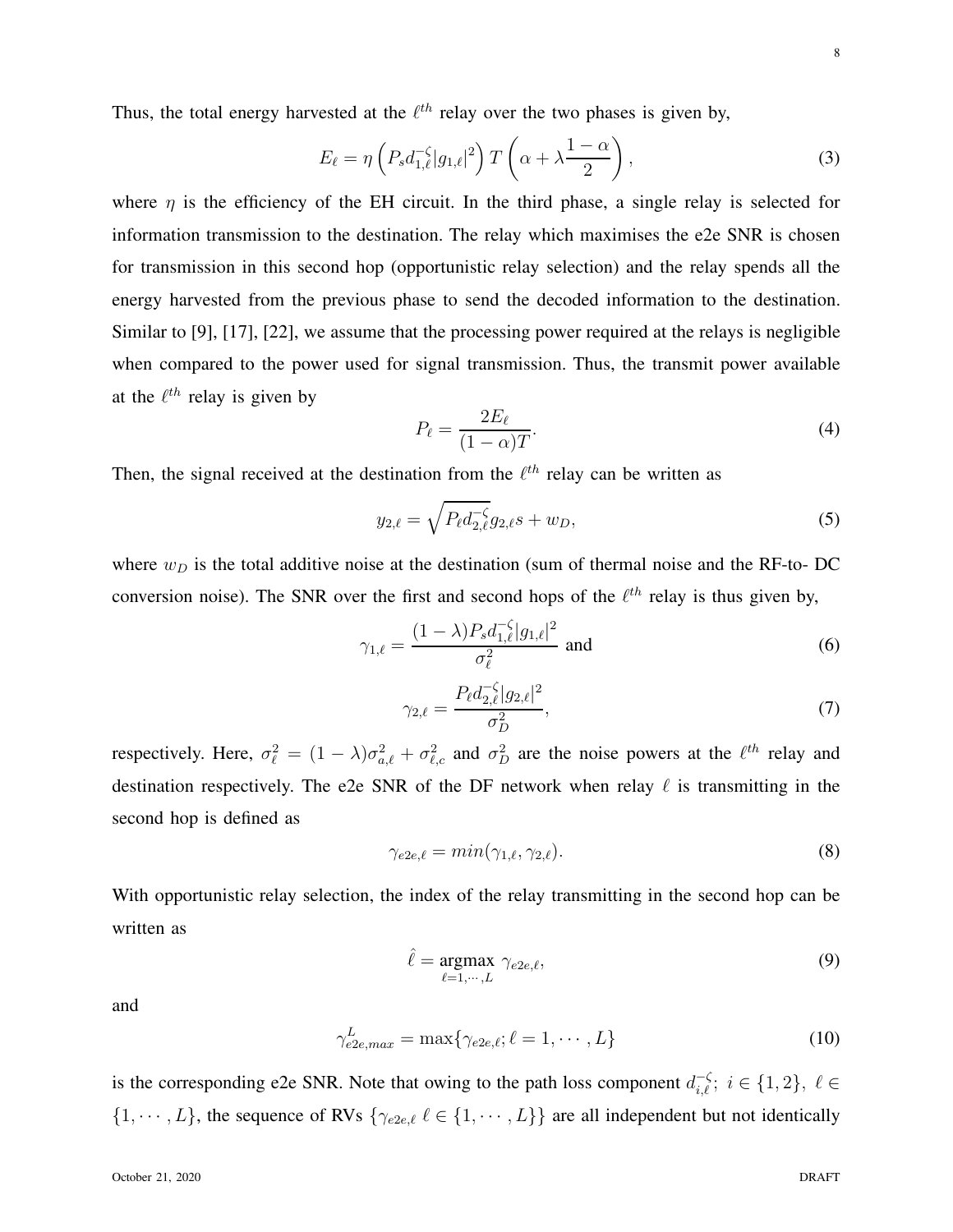distributed. In the next section, we derive the asymptotic distribution of  $\gamma_{e2e,max}^L$ , i.e the distribution of  $\lim_{L\to\infty} \gamma_{e2e,max}^L = \gamma_{e2e,max}$ . Table I summarises the frequently used symbols from the above model.

#### III. ASYMPTOTIC DISTRIBUTION OF END-TO-END SNR

In this section, we first derive the asymptotic distribution of the normalised maximum e2e SNR, i.e we derive the distribution of  $\tilde{\gamma}_{e2e,max} := \lim_{L \to \infty} \tilde{\gamma}_{e2e,max}^L = \lim_{L \to \infty}$  $\gamma^L_{e2e,max}$  — $b_L$  $\frac{max - \sigma_L}{a_L}$  for normalising constants  $a_L$  and  $b_L$ . Furthermore, using this result we study the statistical characterisation of the maximum e2e SNR RV  $\gamma_{e2e,max}$ . Note that, here we need to evaluate the distribution of the maximum over a sequence of i.n.i.d. RVs  $\{\gamma_{e2e,\ell}\}_{\ell=1}^L$ . D.G.Mejzler in [46] studied the asymptotic distribution of the maximal term of a sequence of RVs when each of the elements of the sequence are i.n.i.d.. Barakat et al. in [54] extended this result to the case of random maximum of i.n.i.d. random vectors. The corresponding result is reproduced here for the case of maximum RV evaluated over  $L$  univariate RVs. We first begin with the necessary uniformity assumptions (UAs) and then present the key result we utilise in Theorem.1.

Let  $Z_{max}^L = \max\{Z_1, Z_2, \cdots, Z_L\}$  where  $Z_\ell \sim F_\ell(z)$  for  $\ell = 1, \cdots, L$ , then the distribution function (df) of  $Z_{max}^L$  can be explicitly written as

$$
H_{max}^L(z) = \mathbb{P}\left(Z_{max}^L \le z\right) = \prod_{\ell=1}^L F_\ell(z). \tag{11}
$$

| S            | Source node                                                | $\lambda$            | Power Splitting (PS) factor                            |
|--------------|------------------------------------------------------------|----------------------|--------------------------------------------------------|
| D            | <b>Destination Node</b>                                    | $P_{s}$              | Transmit power at the source                           |
| L            | Number of relays between Sand D                            | $P_{\ell}$           | Transmit power available at $R_{\ell}$                 |
| $R_{\ell}$   | $\ell$ -th relay between S and D                           | $\eta$               | Efficiency of EH circuit at each relay                 |
| $g_{1,\ell}$ | Small scale fading gain of the link from $S$ to $R_{\ell}$ | $\sigma_{\ell}^2$    | Total noise power at $R_{\ell}$                        |
| $g_{2,\ell}$ | Small scale fading gain of the link from $R_{\ell}$ to D   | $\sigma_D^2$         | Total noise power at $D$                               |
| $d_{1,\ell}$ | Distance from S to $R_{\ell}$                              | $\gamma_{1,\ell}$    | SNR over the S to $R_\ell$ link                        |
| $d_{2,\ell}$ | Distance from $R_{\ell}$ to D                              | $\gamma_{2,\ell}$    | SNR over the $R_{\ell}$ to D link                      |
| $\zeta$      | Path loss exponent                                         | $\gamma_{e2e,\ell}$  | e <sub>2</sub> e SNR of the DF network                 |
|              |                                                            |                      | (=minimum of $\gamma_{1,\ell}$ and $\gamma_{2,\ell}$ ) |
| T            | Length of a time slot                                      | $\gamma^L_{e2e,max}$ | Maximum e2e SNR over the L relay links                 |
| $\alpha$     | Time Splitting (TS) factor                                 | $\gamma_{e2e,max}$   | Asymptotic maximum e2e SNR                             |
|              |                                                            |                      | $(=\lim_{L\to\infty}\gamma_{e2e,max}^L)$               |

| TABLE I: Table of frequently used symbols |  |
|-------------------------------------------|--|
|-------------------------------------------|--|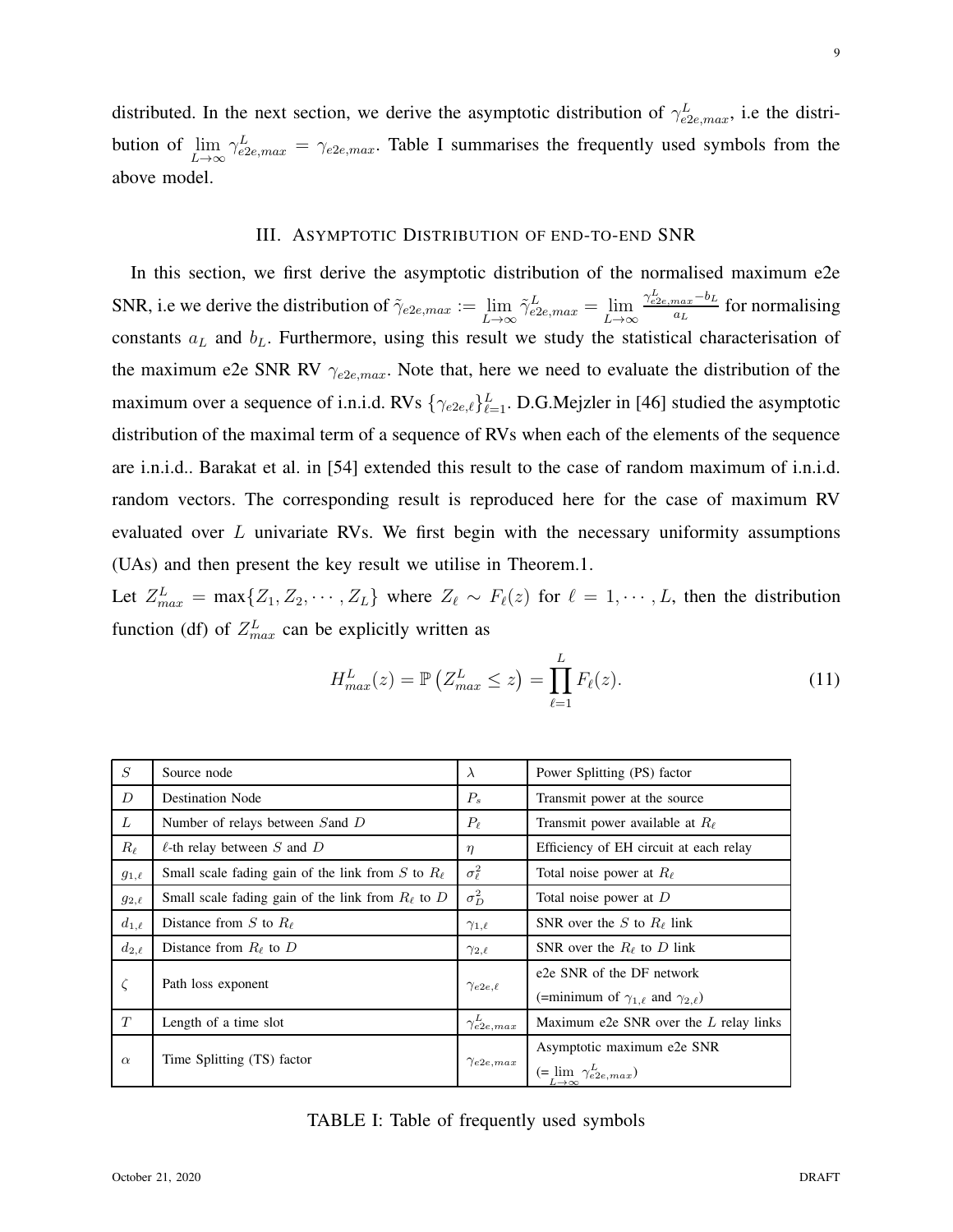The sequence  ${F_{\ell}(z)}$  of dfs and the sequences  $a_L \geq 0$  and  $b_L$  of normalising constants are said to satisfy the UAs for maximum vector  $Z_{max}^L$  if

$$
\max_{1 \le \ell \le L} \{ 1 - F_{\ell}(a_L z + b_L) \} \to 0 \text{ as } L \to \infty,
$$
\n(C<sub>1</sub>)

for all  $a_L z + b_L > \alpha(F_\ell)$  and  $\alpha(F_\ell) := \inf\{z : F_\ell(z) > 0\} > -\infty$ . Also, for any fixed number  $0 < t \leq 1$  and each sequence of integers  $\{m_L\}_L$  such that  $m_L < L$ ,  $m_L \to \infty$  and  $\frac{m_L}{L} \to t$  as  $L \to \infty$ , we have that

$$
\tilde{u}(t,z) = \lim_{L \to \infty} \sum_{\ell=1}^{m_L} (1 - F_{\ell}(a_L z + b_L)))
$$
\n(C\_2)

exists and is finite for all  $0 \le t \le 1$ , whenever it is finite for  $t = 1$ . These UAs are restrictions on the individual distribution functions  $F_{\gamma_{e2e,1}}(\gamma)$ ,  $F_{\gamma_{e2e,2}}(\gamma)$ ,  $\cdots$ ,  $F_{\gamma_{e2e,L}}(\gamma)$  as well as on the normalising constants  $a_L$  and  $b_L$  necessary for non-trivial limit theorems [54]. For instance,  $C_1$ is equivalent to

$$
\max_{1 \le \ell \le L} \mathbb{P}\left(\frac{Z_{\ell} - b_L}{a_L} > z\right) \to 0 \text{ as } L \to \infty.
$$
 (12)

Note that  $\max\{Z_1, Z_2, \cdots, Z_L\} \to \max\{\omega(F_\ell), 1 \leq \ell \leq L\}$  as  $L \to \infty$  where  $\omega(F_\ell) = \sup\{z :$  $F_{\ell}(z) < 1$ } <  $\infty$ . Hence, we need to choose appropriate normalising constants so that the RV  $Z_{max}^L-b_L$  $\frac{ax^{-b_L}}{a_L}$  has a non-degenerate distribution when  $L \to \infty$ . The interested reader is encouraged to go through the proof of the above theorem in [54] to better understand the role of  $C_1$  and  $C_2$ here.

Under the UA  $C_1$  and  $C_2$ , we have the following theorem [54]:

**Theorem 1.** *Under the UA*  $C_1$  *and*  $C_2$ *, a non-degenerate df*  $\tilde{H}_{max}(z)$  *is the asymptotic distribution*  $of \frac{Z_{max}^L - b_L}{a_L}$  $\frac{ax-b_L}{a_L}$  *i.e* 

$$
H_{max}^{L}(a_L z + b_L) = \prod_{\ell=1}^{L} F_{\ell}(a_L z + b_L) \xrightarrow{D} \tilde{H}_{max}(z) \text{ as } L \to \infty,
$$
 (13)

 $where <sup>D</sup>$  *stands for convergence in distribution if and only if* 

$$
\tilde{u}(z) = \tilde{u}(1, z) = \lim_{L \to \infty} \sum_{\ell=1}^{L} (1 - F_{\ell}(a_L z + b_L)) < \infty. \tag{14}
$$

 $Moreover, \, \tilde H_{max}(z)$  should have the form  $\tilde H_{max}(z)=e^{-\tilde u(z)}$  and either  $(i)$   $\log \tilde H_{max}(z)$  is concave  $or$   $(ii)$   $\omega_{max} = \omega\left(\tilde{H}_{max}(z)\right)$  *is finite and*  $\log \tilde{H}_{max}(\omega_{max} - e^{-z})$  *is concave or*  $(iii)$   $\alpha_{max} =$  $\alpha\left(\tilde{H}_{max}(z)\right)$  is finite and  $\log \tilde{H}_{max}\left(\alpha_{max}-e^{z}\right)$  is concave where  $z>0$  in (ii) and (iii).

*Proof.* Please refer [54] for the proof.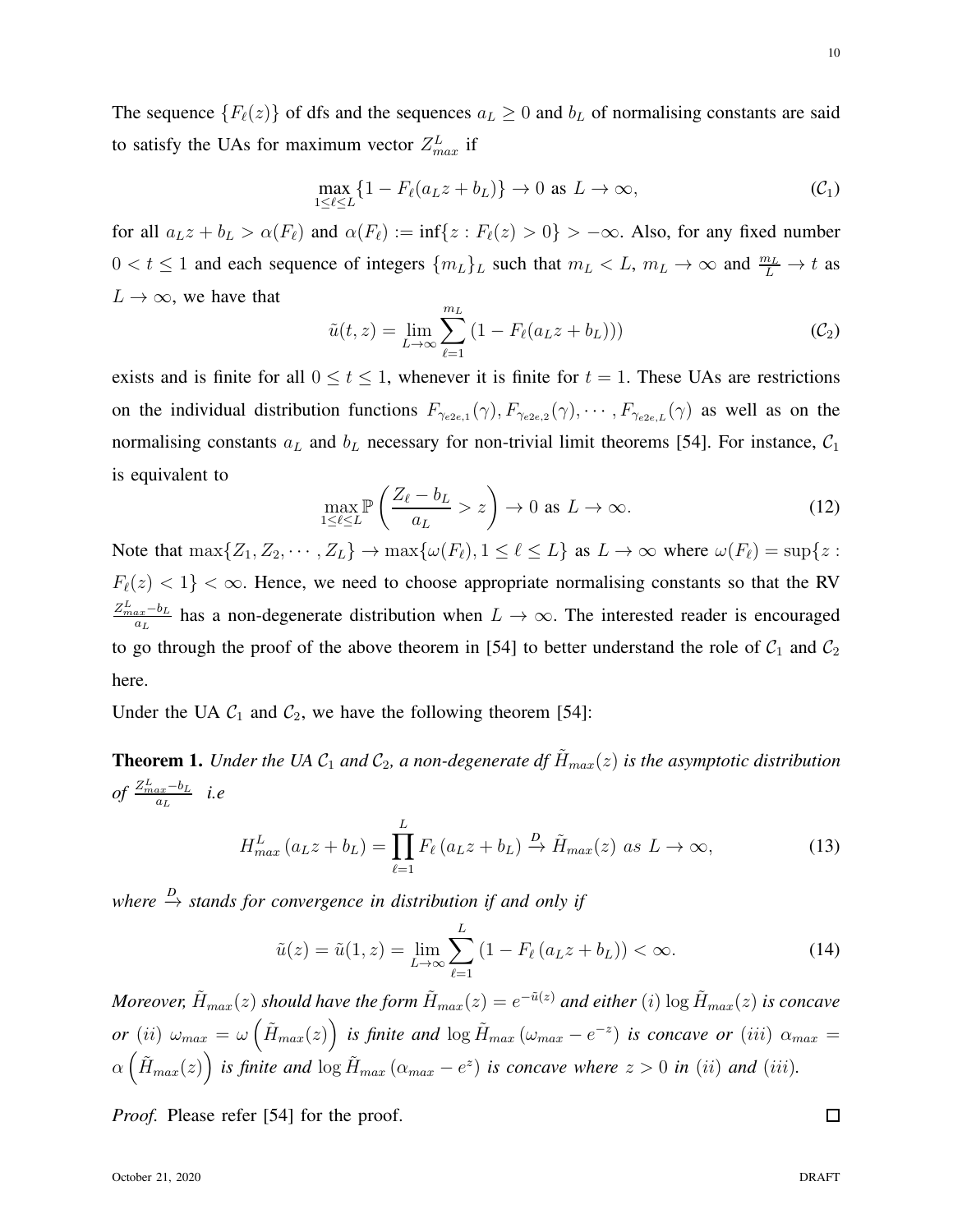From the above theorem, it is clear that if we can derive normalising constants  $a<sub>L</sub>$  and  $b<sub>L</sub>$ satisfying  $C_1$ ,  $C_2$  and (14) for  $F_{\ell}(\gamma) = F_{\gamma_{e2e,\ell}}(\gamma)$ , then we can arrive upon the asymptotic distribution of the RV  $\tilde{\gamma}_{e2e,max}^L$ . Hence, we will use Theorem 1 to determine the functional form of the distribution of  $\tilde{\gamma}_{e2e,max}$  and then use that distribution to arrive upon the distribution of  $\gamma_{e2e,max}$ .

We begin by characterising the distribution of  $F_{\gamma_{e2e,\ell}}(\gamma)$ . According to the system model discussed in Section II, the channel fading coefficients are Rayleigh distributed and hence  $|g_{1,\ell}|^2$  will be exponentially distributed with unit mean [55, Chapter 5].

Then, by making use of the scaling properties of the exponential random variables, we have  $\gamma_{1,\ell} \sim \text{Exp}(\theta_\ell)$ , where  $\text{Exp}(\theta)$  represents the exponential distribution with scale parameter  $\theta$  and

$$
\theta_{\ell} = \frac{\sigma_{\ell}^2}{(1 - \lambda)P_s d_{1,\ell}^{-\zeta}}.
$$
\n(15)

Similarly, note that  $\gamma_{2,\ell} = \gamma_{1,\ell} \times \varphi_{2,\ell}$ , where

$$
\varphi_{2,\ell} = \frac{\eta \sigma_{\ell}^2}{1 - \lambda} \left( \lambda + \frac{2\alpha}{1 - \alpha} \right) \frac{d_{2,\ell}^{-\zeta} |g_{2,\ell}|^2}{\sigma_D^2}.
$$
\n(16)

Hence,  $\gamma_{2,\ell}$  is the product of two exponential random variables with scale parameters  $\theta_{\ell}$  and  $\nu_{\ell}$ where

$$
\nu_{\ell} = \frac{1 - \lambda}{\eta \sigma_{\ell}^2} \left( \lambda + \frac{2\alpha}{1 - \alpha} \right)^{-1} \frac{\sigma_D^2}{d_{2,\ell}^{-\zeta}}.
$$
\n(17)

Thus, we have the following lemma giving the distribution of  $\gamma_{e2e,\ell}$ :

**Lemma 1.** *The CDF of the RV*  $\gamma_{e2e,\ell} = \min\{\gamma_{1,\ell}, \gamma_{1,\ell} \times \varphi_{2,\ell}\}\$  *where*  $\gamma_{1,\ell} \sim Exp(\theta_\ell)$  *and*  $\varphi_{2,\ell} \sim$  $Exp(\nu_{\ell})$  *is given by* 

$$
F_{\gamma_{e2e,\ell}}(\gamma) = 1 - \theta_{\ell} \sum_{k=0}^{\infty} \frac{(-\nu_{\ell})^k}{k!} \gamma E_k(\theta_{\ell} \gamma); \ \gamma \ge 0 \tag{18}
$$

*where*  $E_k(.)$  *is the exponential integral function.* 

*Proof.* Please refer Appendix A for the proof.

Using the above CDF, we derive the distribution of  $\tilde{\gamma}_{e2e,max}$  and the results are presented in the following theorem :

**Theorem 2.** *The distribution of*  $\tilde{\gamma}_{e2e,max}$  *is given by* 

$$
F_{\tilde{\gamma}_{e2e,max}}(\gamma) = \exp(-\exp(-\gamma)),\tag{19}
$$

 $\Box$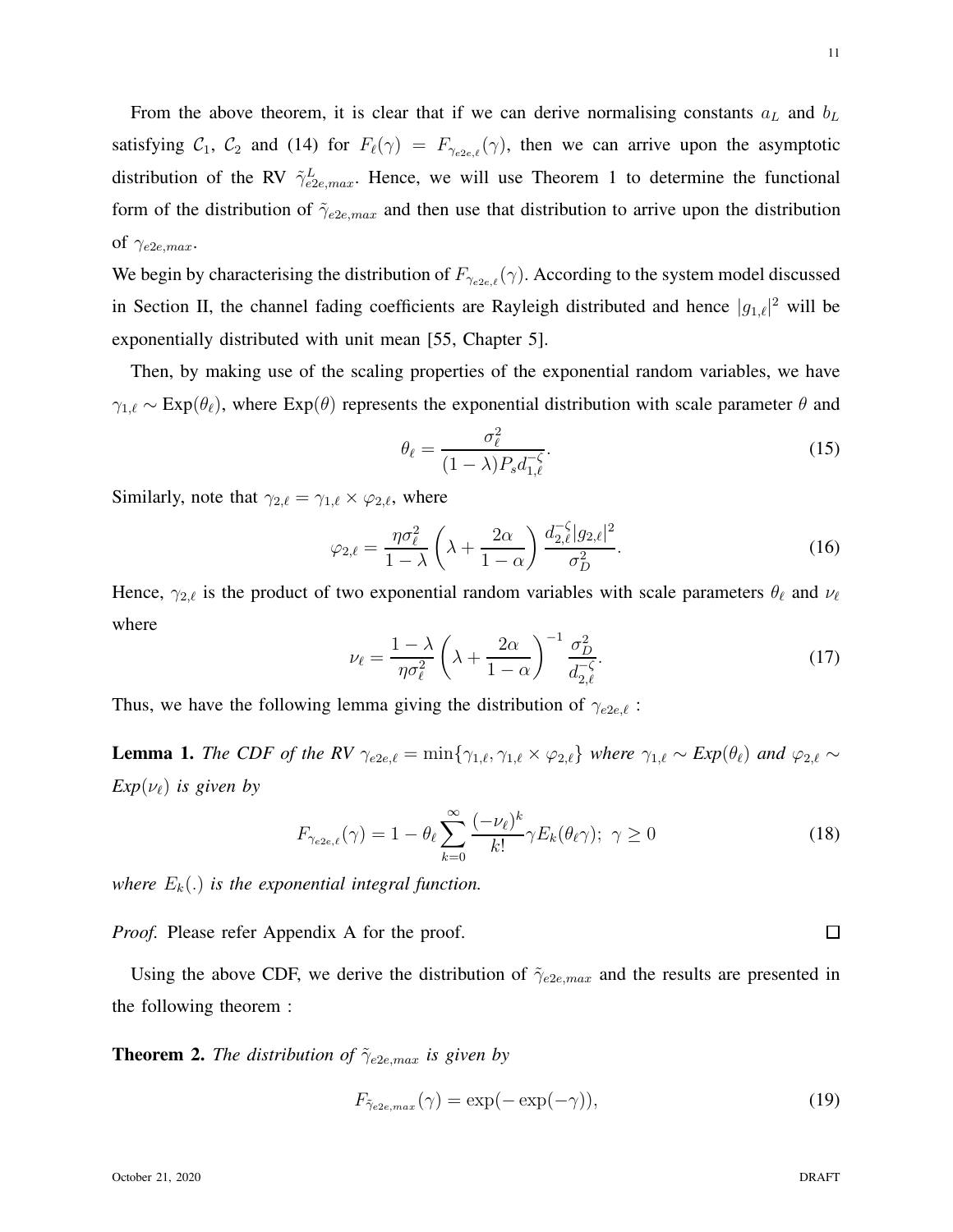for the choice of normalising constants  $a_L = \beta^{-1}$  and  $b_L = \beta^{-1} \log \left( \sum_{i=1}^{L} a_i \right)$  $\sum_{\ell=1}^L \mathbb{I}_{\theta_\ell=\beta} \exp(-\nu_\ell) \bigg)$ *. Here,*  $\beta = \theta_{\hat{\ell}} \in {\theta_1, \cdots, \theta_L}$  *is the smallest possible value of*  $\beta$  *such that* 

$$
\lim_{L \to \infty} \sum_{\ell=1}^{L} \mathbb{I}_{\theta_{\ell} = \beta} \to \infty \text{ as } L \to \infty, \quad \text{and} \quad \lim_{L \to \infty} R_{\ell}(R_{\hat{\ell}})^{\frac{-\theta_{\ell}}{\beta}} = 0 \ \forall \ \theta_{\ell} > \beta \tag{20}
$$

are satisfied. Here,  $R_\ell = \sum^L$  $\sum_{i=1}^{\infty} \mathbb{I}_{\theta_i=\theta_\ell}$  and  $\mathbb{I}_A$  *represents the indicator function of the event* A.

*Proof.* Recall from Theorem 1 that if we can identify normalising constants  $a_L \geq 0$  and  $b_L$ satisfying  $C_1$  and  $C_2$  such that

$$
\tilde{u}(\gamma) = \lim_{L \to \infty} \sum_{\ell=1}^{L} \left( 1 - F_{\ell} \left( a_L \gamma + b_L \right) \right) < \infty,\tag{21}
$$

then we can identify the form of the asymptotic distribution of  $\tilde{\gamma}_{e2e,max}^L$ . Mejzlers theorem [48, Chapter 5] gives specific conditions on the normalising constants  $a<sub>L</sub>$  and  $b<sub>L</sub>$  such that the UA's  $(C_1)$  and  $(C_2)$  are satisfied. Using these results, we assume that there exist sequences  $a<sub>L</sub>$  and  $b<sub>L</sub>$ such that

$$
|\log a_L| + |b_L| \to \infty \text{ as } L \to \infty
$$
 (22)

and

$$
\frac{a_{L+1}}{a_L} \to 1,
$$
  
\n
$$
\frac{(b_{L+1} - b_L)}{a_L} \to 0
$$
\n(23)

are satisfied. Note that the above conditions ensure that the normalising constants grows as a smooth function of  $L$ . They also guarantee that the normalising constants are large enough so that  $\tilde{\gamma}_{e2e,max}^L$  has a non degenerate distribution as  $L \to \infty$ . Next, for this choice of  $a_L$  and  $b_L$ , we evaluate  $\tilde{u}(\gamma)$ . Hence we have,

$$
\tilde{u}(\gamma) = \lim_{L \to \infty} \sum_{\ell=1}^{L} \theta_{\ell} \sum_{k=0}^{\infty} \frac{(-\nu_{\ell})^k}{k!} (a_L \gamma + b_L) E_k(\theta_{\ell}(a_L \gamma + b_L)). \tag{24}
$$

Since  $a<sub>L</sub>$  and  $b<sub>L</sub>$  satisfy the conditions in (22) and (23), the argument of the exponential integral function increases to infinity as  $L \to \infty$ . Hence, we make use of the following asymptotic expansion of the exponential integral function to expand (24):

$$
E_n(x) = \frac{\exp(-x)}{x} \left\{ 1 - \frac{n}{x} + \frac{n(n+1)}{x^2} - \dots \right\}.
$$
 (25)

12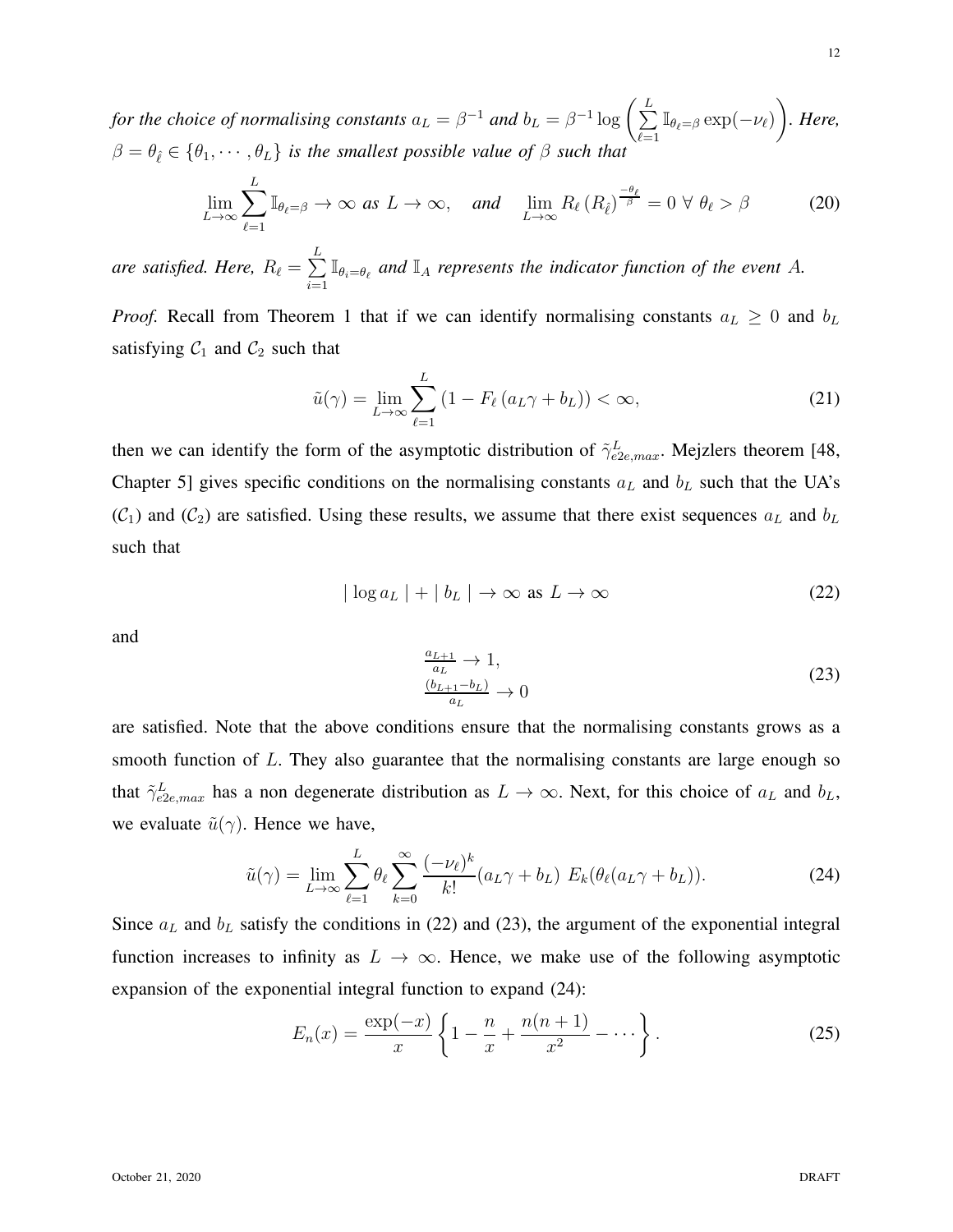$$
\tilde{u}(\gamma) = \lim_{L \to \infty} \sum_{\ell=1}^{L} \sum_{k=0}^{\infty} \frac{(-\nu_{\ell})^k}{k!} \exp(-\theta_{\ell}(a_L \gamma + b_L)) \left\{ 1 - \frac{k}{\theta_{\ell}(a_L \gamma + b_L)} + \frac{k(k+1)}{(\theta_{\ell}(a_L \gamma + b_L))^2} - \cdots \right\},\tag{26}
$$

$$
= \lim_{L \to \infty} \sum_{\ell=1}^{L} \sum_{k=0}^{\infty} \frac{(-\nu_{\ell})^k}{k!} \exp(-\theta_{\ell}(a_L \gamma + b_L)) \left\{ 1 + \mathcal{O}\left(\frac{1}{a_L \gamma + b_L}\right) \right\}.
$$
 (27)

We know that  $a_L\gamma + b_L \to \infty$  as  $L \to \infty$  and hence we approximate  $\tilde{u}(\gamma)$  by approximating all terms of the form  $\left(\frac{1}{a^{1/2}}\right)$  $a_L\gamma+b_L$  $\int_{0}^{k}$  for all  $k > 0$  to be zero. Thus we have,

$$
\tilde{u}(\gamma) = \lim_{L \to \infty} \sum_{\ell=1}^{L} \exp(-\theta_{\ell}(a_L \gamma + b_L)) \sum_{k=0}^{\infty} \frac{(-\nu_{\ell})^k}{k!}
$$
\n(28)

$$
= \lim_{L \to \infty} \sum_{\ell=1}^{L} \exp(-\theta_{\ell}(a_L \gamma + b_L)) \exp(-\nu_{\ell}). \tag{29}
$$

Thus, the asymptotic distribution of the RV  $\tilde{\gamma}_{e2e,max}^{L}$  can be determined by identifying  $a_L$  and  $b_L$  satisfying (22) and (23) such that the limit in (29) evaluates to a function of  $\gamma$  taking finite values. Hence in the following paragraphs, we identify possible choices of  $a<sub>L</sub>$  and  $b<sub>L</sub>$  for various special cases which are of practical interest.

*1) All links are i.i.d.:* We begin with the most simple case where  $\{\theta_{\ell}\}\$  and  $\{\nu_{\ell}\}\$  are identical. Hence, we have  $\theta_{\ell} = \theta$  and  $\nu_{\ell} = \nu \ \forall \ \ell \in \{1, \dots, L\}$ . In this case, the limit in (29) is given by

$$
\tilde{u}(\gamma) = \lim_{L \to \infty} L \exp(-\theta(a_L \gamma + b_L)) \exp(-\nu).
$$
\n(30)

Here, if we choose  $a_L = \frac{1}{\theta}$  $\frac{1}{\theta}$  and  $b_L = \frac{\log(L) - \nu}{\theta}$  $\frac{L(-\nu)}{\theta}$ , we have

$$
\tilde{u}(\gamma) = \lim_{L \to \infty} L \exp(-\gamma) \exp(-\log(L) + \nu) \exp(-\nu) = \exp(-\gamma).
$$
 (31)

Note that this choice of  $a<sub>L</sub>$  and  $b<sub>L</sub>$  satisfy the conditions in (22) and (23). Thus, the distribution of the RV  $\tilde{\gamma}_{e2e,max}$  in this case is given by

$$
F_{\tilde{\gamma}_{e2e,max}}(\gamma) = \exp(-\exp(-\gamma)),\tag{32}
$$

when  $a_L = \frac{1}{\theta}$  $\frac{1}{\theta}$  and  $b_L = \frac{\log(L) - \nu}{\theta}$  $\frac{L(-\nu)}{\theta}$ . Fig (3) shows one simulation using this result.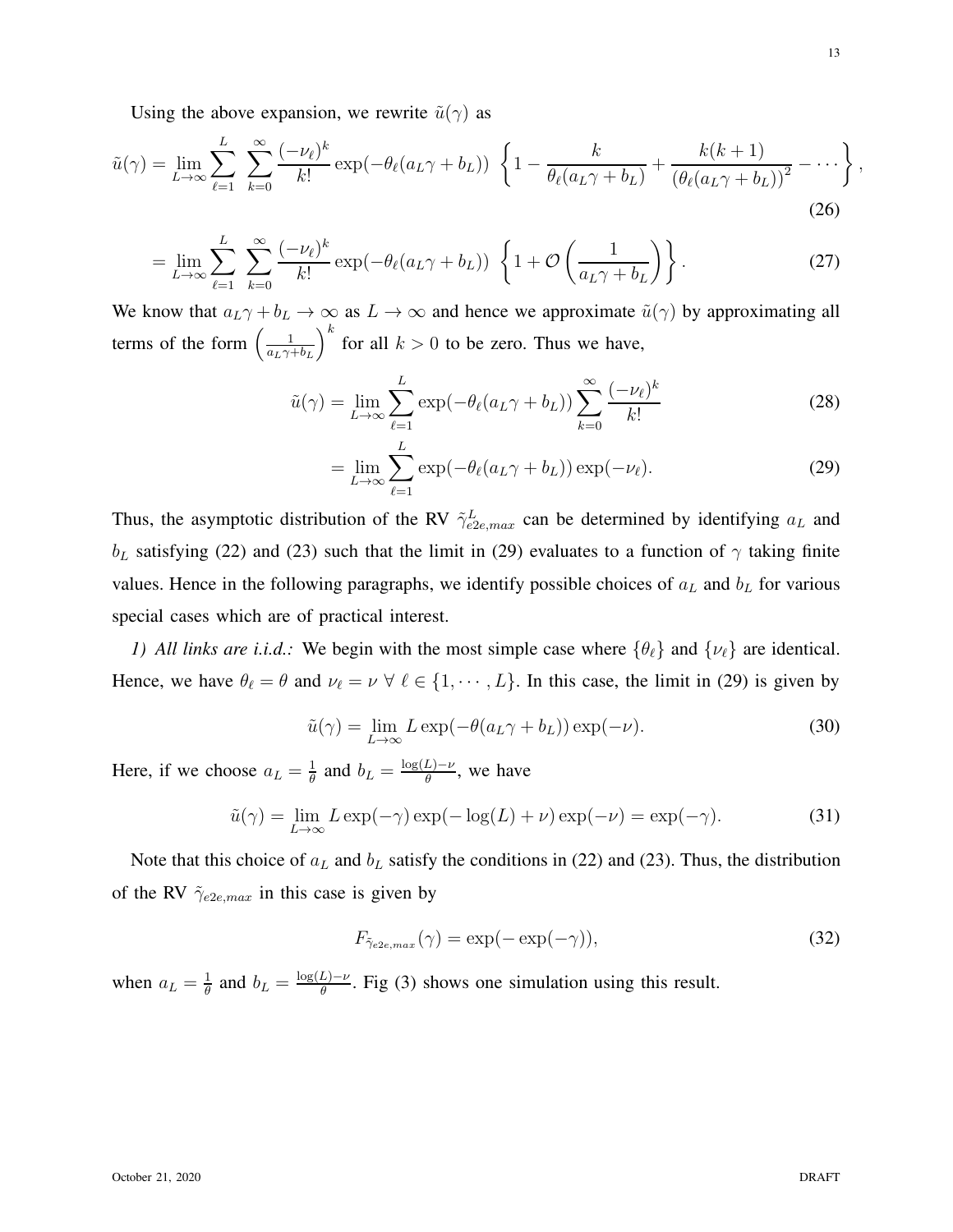

Fig. 3: CDF of  $\tilde{\gamma}_{e2e, amx}$  for  $L = 60$ ,  $R_{\theta} = 2$  and  $R_{\hat{\ell}} = 20$ .

2) All S to  $R_{\ell}$  links are *i.i.d.*: According to our system model, such a scenario can arise in cases where all relays are deployed at equal distances from the source node. One such model would be the system where all the relays are placed along the periphery of a circle of radius  $d_{1,\ell} = d_1 \forall \ell$  with the source S at the centre of the circle. In this case we have  $\theta_{\ell} = \theta \ \forall \ell$ . Following the initial steps similar to the previous case, we have

$$
\tilde{u}(\gamma) = \lim_{L \to \infty} \sum_{\ell=1}^{L} \exp(-\theta(a_L \gamma + b_L)) \sum_{k=0}^{\infty} \frac{(-\nu_\ell)^k}{k!}
$$
\n(33)

$$
= \lim_{L \to \infty} \exp(-\theta(a_L \gamma + b_L)) \sum_{\ell=1}^{L} \exp(-\nu_{\ell}). \tag{34}
$$

Now, if we choose  $a_L = \frac{1}{\theta}$  $\frac{1}{\theta}$  and  $b_L = \frac{\log(\sum_{\ell=1}^L \exp(-\nu_\ell))}{\theta}$  $\frac{\exp(-\nu_{\ell})}{\theta}$ , which satisfy the conditions in (22) and (23), we have

$$
\tilde{u}(\gamma) = \exp(-\gamma). \tag{35}
$$

Again, the distribution of the RV  $\tilde{\gamma}_{e2e,max}$  in this case is given by

$$
F_{\tilde{\gamma}_{e2e,max}}(\gamma) = \exp(-\exp(-\gamma)),\tag{36}
$$

which is log concave. Fig (4) shows one simulation using this result.

*3)* All  $R_{\ell}$  to *D* links are i.i.d.: In this case, we have  $\nu_{\ell} = \nu \ \forall \ \ell$  and hence we have

$$
\tilde{u}(\gamma) = \lim_{L \to \infty} \exp(-\nu) \sum_{\ell=1}^{L} \exp(-\theta_{\ell}(a_L \gamma + b_L)). \tag{37}
$$

Now, in any practical system we can assume that the set of possible values of  $\theta_{\ell}$  represented by Θ has finite cardinality  $R_{\Theta}$ . For example according to the system model considered in Section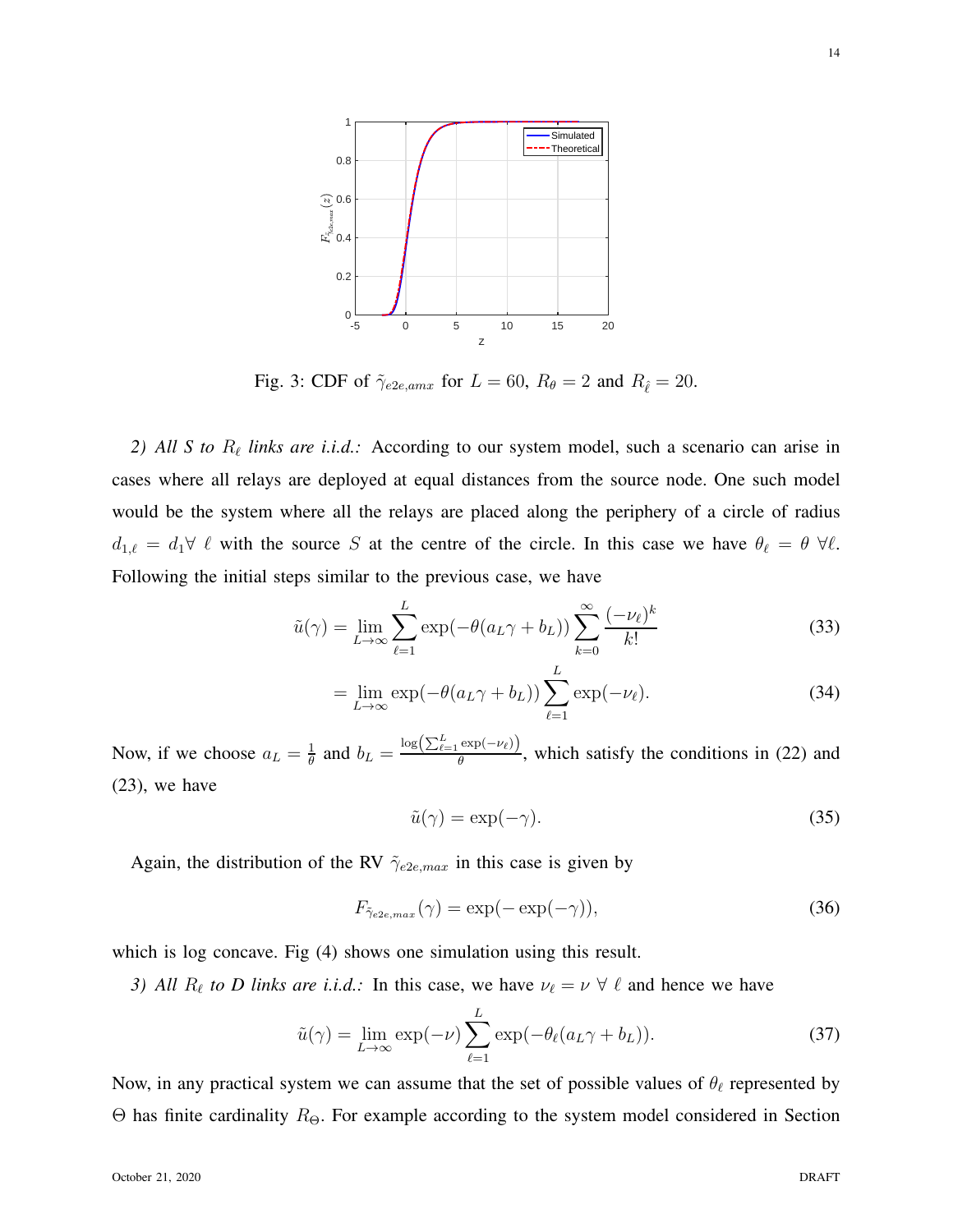

Fig. 4: CDF of  $\tilde{\gamma}_{e2e, amx}$  for  $L = 60$ ,  $R_{\theta} = 2$  and  $R_{\hat{\ell}} = 20$ .

II,  $\theta_{\ell}$  are i.n.i.d. because of the difference in distances between the source and the  $\ell$ -th relay. Now, we can uniformly quantize the distance between the relay closest and farthest from S such that  $d_{1,\ell}^{-\zeta}$  and hence  $\theta_{\ell}$  are not very different for relays falling into the same quantization bin. Recall that  $\zeta$  is the path loss coefficient and  $\theta_{\ell} \propto d_{1,\ell}^{\zeta}$ . Let  $R_{\ell}$  be defined as follows:

$$
R_{\ell} = \sum_{i=1}^{L} \mathbb{I}_{\theta_i = \theta_{\ell}},
$$
\n(38)

where  $\mathbb{I}_X$  is the indicator function of the event X. Thus,  $R_\ell$  gives the number of occurences of the value  $\theta_{\ell}$  among  $\{\theta_i\}_{i=1}^L$ . Note that in any practical system  $R_{\ell}$  will be a non decreasing function of L and the maximum rate at which  $R_{\ell}$  can grow will be  $\mathcal{O}(L)$ . Next, we choose  $\theta_{\hat{\ell}} = \beta$  to be the smallest element in  $\Theta$  that satisfies the following two conditions:

$$
\lim_{L \to \infty} \sum_{\ell=1}^{L} \mathbb{I}_{\theta_{\ell} = \beta} \to \infty \text{ as } L \to \infty,
$$
\n(39)

and

$$
\lim_{L \to \infty} R_{\ell} \left( R_{\hat{\ell}} \right)^{\frac{-\theta_{\ell}}{\beta}} = 0 \ \forall \theta_{\ell} > \beta. \tag{40}
$$

Now, when  $L \to \infty$  and with finite choices of  $\theta_{\ell}$ , we will have at least one  $\beta$  that satisfies the above two conditions in any practical system <sup>2</sup>. Next we choose  $a_L = \frac{1}{\beta}$  $\frac{1}{\beta}$   $b_L$   $=$   $\frac{\log(R_{\hat{\ell}})-\nu}{\beta}$  $\frac{\mu_{\hat{\ell}}^{1-\nu}}{\beta}$ .

<sup>2</sup>Note that if any one of the following conditions is true, we need to consider only (39) for choosing  $\beta$ : (i) if  $R_{\hat{\ell}} = \mathcal{O}(L)$ when  $\theta_{\ell}$  is the smallest  $\theta_{\ell}$  satisfying (39) or (ii) if  $R_{\ell} = \mathcal{O}(f(L))$  for all  $\ell$ ; i.e  $R_{\ell}$  corresponding to all  $\theta_{\ell}$  satisfying (39) has the same rate of growth as  $M$  increases.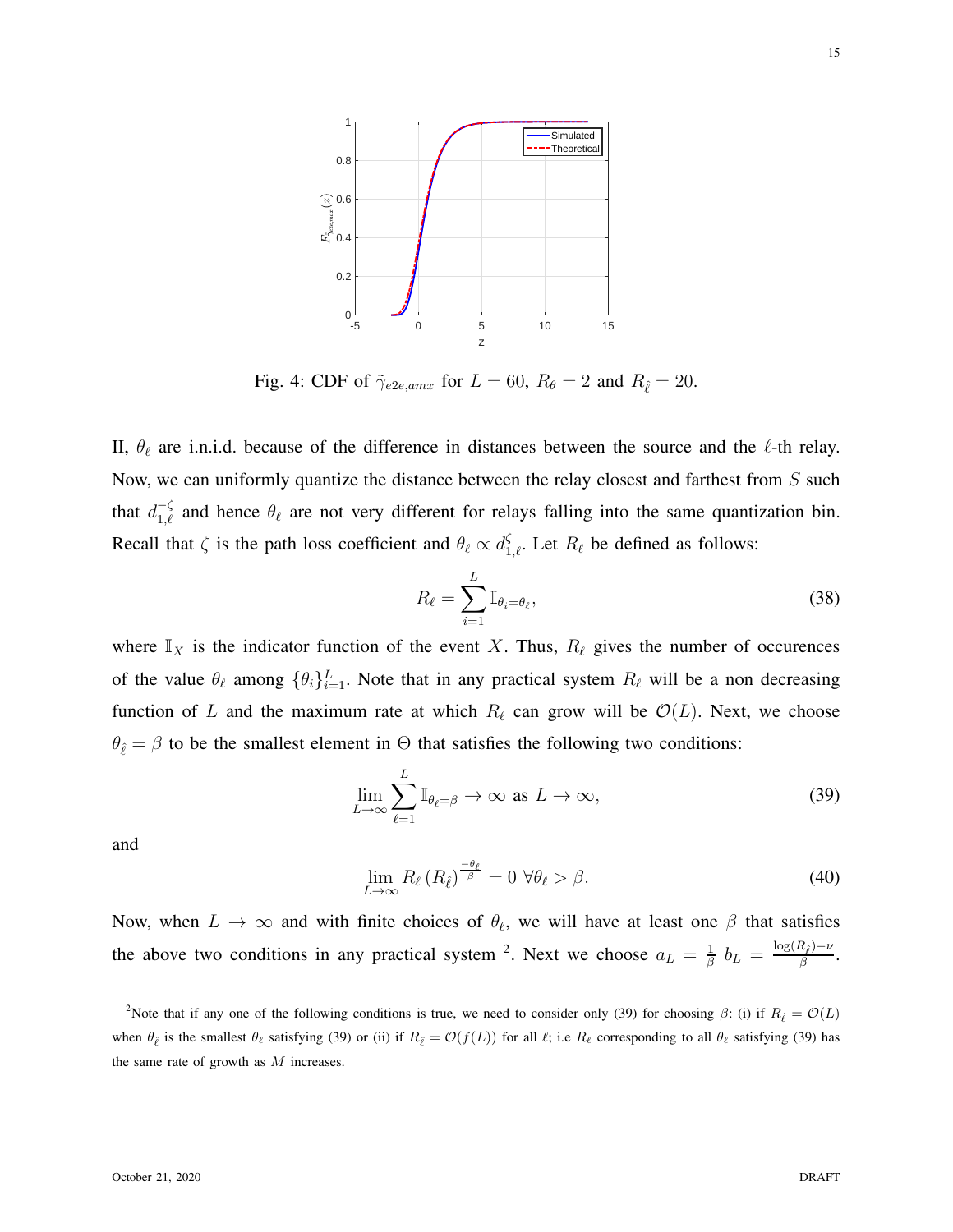

Fig. 5: CDF of  $\tilde{\gamma}_{e2e, amx}$  for  $L = 60$ .

Furthermore, note that this choice of  $a<sub>L</sub>$  and  $b<sub>L</sub>$  satisfy the conditions in (22) and (23). Thus we have

$$
\tilde{u}(\gamma) = \exp(-\nu) \lim_{L \to \infty} \sum_{\ell=1}^{L} \exp(-\theta_{\ell} a_L \gamma) \exp\left(-\theta_{\ell} \frac{\log(R_{\hat{\ell}})}{\beta}\right) \exp\left(\theta_{\ell} \frac{\nu}{\beta}\right)
$$
(41)

$$
= \exp(-\nu) \lim_{L \to \infty} \underbrace{\sum_{\ell=1}^{L} \exp\left(-\theta_{\ell} \frac{\gamma}{\beta}\right) R_{\ell}^{\frac{-\theta_{\ell}}{\beta}} \exp\left(\theta_{\ell} \frac{\nu}{\beta}\right)}_{Term 1}.
$$
\n(42)

Furthermore, we rewrite (42) as follows:

$$
\tilde{u}(\gamma) = \exp(-\nu) \lim_{L \to \infty} \left\{ \sum_{i=1}^{R_{\Theta}} R_i \exp\left(-\theta_i \frac{\gamma}{\beta}\right) R_i^{\frac{-\theta_i}{\beta}} \exp\left(\theta_i \frac{\nu}{\beta}\right) \right\}.
$$
 (43)

Now, we have  $\lim_{L \to \infty} R_i R_i$  $\frac{-\theta_i}{\hat{\beta}} = 0$  for all  $i > \hat{\ell}$ . Similarly, for all  $i < \hat{\ell}$ ,  $R_i$  is smaller than  $R_{\hat{\ell}}$  so that  $\lim_{L\to\infty} R_i R_i$  $\frac{-\theta_i}{\hat{\ell}}=0$ . Thus,

$$
\tilde{u}(\gamma) = \exp(-\gamma). \tag{44}
$$

Thus, the distribution of  $\tilde{\gamma}_{e2e,max}$  in this case is given by,

$$
F_{\tilde{\gamma}_{e2e,max}}(\gamma) = \exp(-\exp(-\gamma)),\tag{45}
$$

when  $a_L = \frac{1}{\beta}$  $\frac{1}{\beta}$  and  $b_L = \frac{\log(R_{\hat{\ell}}) - \nu}{\beta}$  $\frac{\lambda_{\hat{\ell}}-\nu}{\beta}$ . Fig (5) shows one simulation using this result.

*4) All links are i.n.i.d.:* In this case, we have

$$
\tilde{u}(\gamma) = \lim_{L \to \infty} \sum_{\ell=1}^{L} \exp(-\theta_{\ell} a_L \gamma) \exp(-\theta_{\ell} b_L) \exp(-\nu_{\ell}). \tag{46}
$$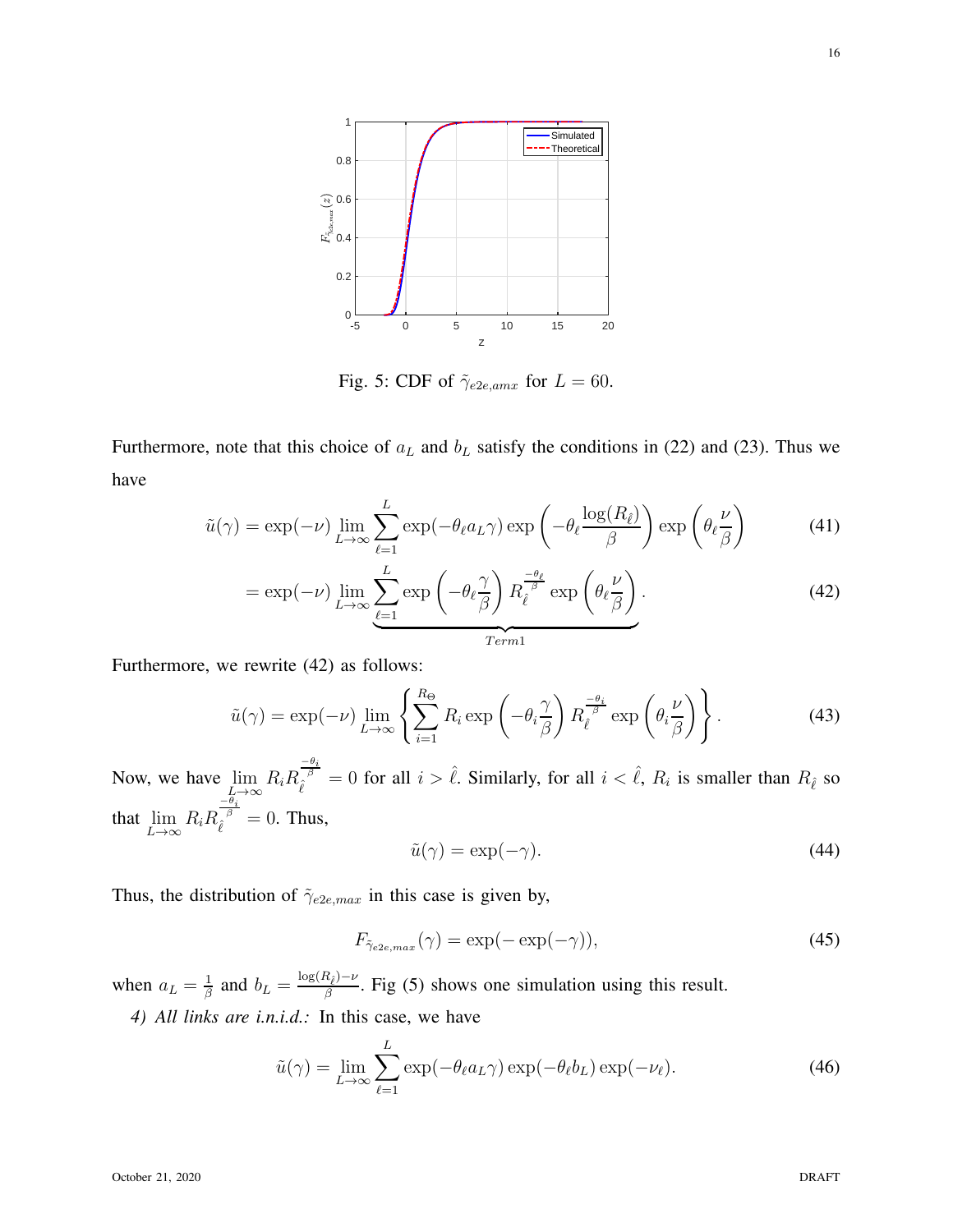As in the previous case we assume that there are only  $R_{\Theta}$  possible values for  $\theta_{\ell}$  and there exists  $\beta$  such that (39) and (40) are satisfied. Choosing  $a_L = \frac{1}{\beta}$  $\frac{1}{\beta}$ , we have

$$
\tilde{u}(\gamma) = \lim_{L \to \infty} \sum_{\ell=1}^{L} \exp\left(-\frac{-\theta_{\ell}\gamma}{\beta}\right) \exp(-\nu_{\ell}) \exp(-\theta_{\ell}b_L)
$$
\n(47)

Rewriting the sum term in the previous expressions in terms of the distinct  $\theta_{\ell}$ 's

$$
\tilde{u}(\gamma) = \lim_{L \to \infty} \sum_{i=1}^{R_{\Theta}} \exp\left(\frac{\theta_i \gamma}{\beta}\right) \exp(-\theta_i b_L) \sum_{k: \theta_k = \theta_i} \exp(-\nu_k). \tag{48}
$$

Next, we choose  $b<sub>L</sub>$  as follows:

$$
b_L = \frac{1}{\beta} \log \left( \sum_{j:\theta_j = \beta} \exp(-\nu_j) \right). \tag{49}
$$

Again, we can see that this choice of  $a<sub>L</sub>$  and  $b<sub>L</sub>$  satisfy the conditions in (22) and (23). Using the above choice of  $b_L$ ,  $\tilde{u}(\gamma)$  can be rewritten as

$$
\tilde{u}(\gamma) = \lim_{L \to \infty} \sum_{i=1}^{R_{\Theta}} \exp\left(\frac{-\theta_i \gamma}{\beta}\right) \left(\sum_{j:\theta_j=\beta} \exp(-\nu_j)\right)^{-\frac{\theta_i}{\beta}} \sum_{k:\theta_k=\theta_i} \exp(-\nu_k) \tag{50}
$$

Next, let us analyse Term 2 for different values of  $\theta_i$ . For  $\theta_i = \beta$ , term2 will reduce to  $\exp(-\gamma)$ . Now for  $\theta_i \neq \beta$ , we have

$$
\exp\left(\frac{-\theta_i\gamma}{\beta}\right) \frac{\sum_{k:\theta_k=\theta_i} \exp(-\nu_k)}{\left(\sum_{j:\theta_j=\beta} \exp(-\nu_j)\right)^{-\frac{\theta_i}{\beta}}} \le \exp\left(\frac{-\theta_i\gamma}{\beta}\right) \underbrace{\frac{R_i \exp(-\nu_{min})}{(R_\ell \exp(-\nu_{min}))^{-\theta_i/\beta}}}_{\text{Term 3}}
$$
(51)

We know that  $\lim_{L\to\infty} R_{\hat{\ell}} = \infty$ . Now, whenever  $\theta_i > \beta$ , we can observe that the denominator of Term 3 will grow to infinity faster than the numerator and hence Term 3 will converge to zero. Thus, we conclude that when  $\theta_i \neq \beta$  and  $\theta_i > \beta$ , Term 2 will be zero. Now if  $\theta_i < \beta$ , then  $R_i < R_{\hat{\ell}}$  and we know that  $\lim_{L \to \infty} R_i < \infty$ . Hence, the denominator of Term 3 will be zero even for this case as  $L \to \infty$ . Thus we can conclude that

$$
\tilde{u}(\gamma) = \exp(-\gamma). \tag{52}
$$

The asymptotic distribution of the normalised maximum e2e SNR is then given by  $F_{\tilde{\gamma}_{e2e,max}}(\gamma) =$  $\frac{1}{\beta} \log \left( \sum_{n=1}^{\infty} \right)$ !  $\exp(-\exp(-\gamma))$  when  $a_L = \frac{1}{\beta}$  $\frac{1}{\beta}$  and  $b_L = \frac{1}{\beta}$  $\sum_{j:\theta_j=\beta} \exp(-\nu_j)$ . Fig (6) shows one simulation  $\Box$ using this result.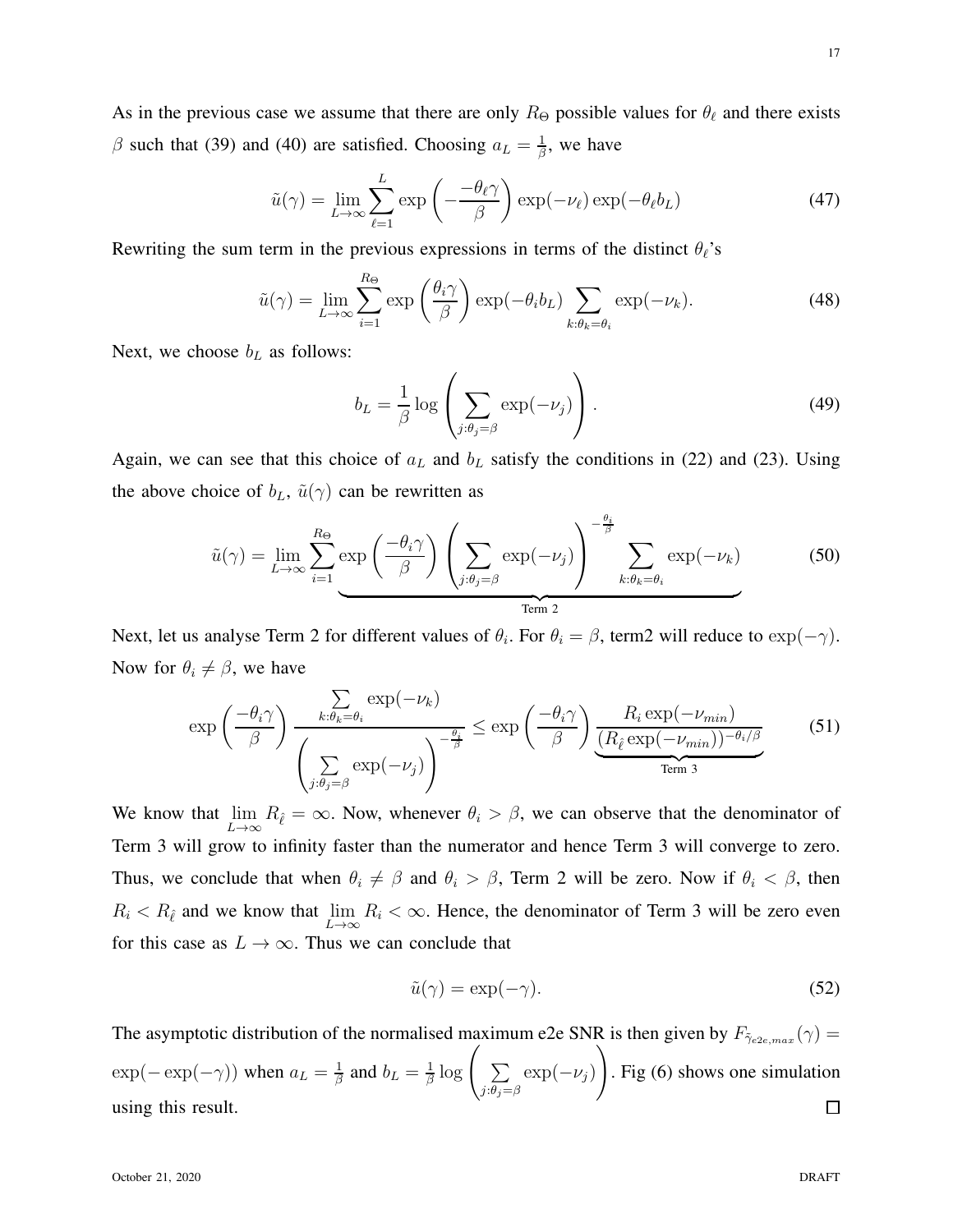

Fig. 6: CDF of  $\tilde{\gamma}_{e2e, amx}$  for  $L = 60$ ,  $R_{\theta} = 2$  and  $R_{\hat{\ell}} = 20$ .

Note that we need the statistics of the unnormalised RV  $\gamma_{e2e,max}$  (which is the maximum e2e SNR) for all practical analysis and this CDF can be evaluated as  $F_{\gamma_{e2e,max}} = \exp\left(-\exp\left(-\frac{(\gamma - b_L)}{a_L}\right)\right)$  $\frac{-b_L)}{a_L}\bigg)\bigg).$ This is same as evaluating  $\exp\left(-\tilde{u}\left(\frac{\gamma-b_L}{a_L}\right)\right)$  $\left(\frac{-b_L}{a_L}\right)$ ). Thus, this CDF can also be computed as  $F_{\gamma_{e2e,max}} =$  $\exp(-u(\gamma))$  where

$$
u(\gamma) = \sum_{\ell=1}^{L} \exp(-\theta_{\ell}\gamma - \nu_{\ell}),
$$
\n(53)

for moderate values of L. Note that the distribution proposed in all the cases discussed above are far easier to evaluate than the exact distribution of the maximum RV given by

$$
F_{\gamma_{e2e,max}^L}(\gamma) = \prod_{\ell=1}^L 1 - \theta_\ell \sum_{k=0}^\infty \frac{(-\nu_\ell)^k}{k!} \gamma E_k(\theta_\ell \gamma). \tag{54}
$$

Here, each of the product term involves an infinite summation and hence (54) will have a complicated expression which is difficult to evaluate whenever  $L > 2$ . Therefore, a simplified expression for the CDF of  $\gamma_{e2e,max} = \lim_{L \to \infty} \gamma_{e2e,max}^L$  will prove to be propitious for analysing system performance and resource planning. While (53) corresponds to the more general case, for all the special cases mentioned in Section III-1 - Section III-4 we can use the Gumbel CDF for all the analysis. Furthermore from an engineering point of view, one can always plan where to place the relay and hence we expect to encounter the scenario in Section III-2 more commonly.

## *A. Asymptotic ergodic and outage capacity*

Given that we have characterised the distribution of the asymptotic e2e SNR, we proceed to derive the asymptotic ergodic capacity defined as

$$
C_{e2e,max} = \frac{1}{2} \lim_{L \to \infty} \mathbb{E} \left[ \log_2 \left( 1 + \gamma_{e2e,max}^L \right) \right]. \tag{55}
$$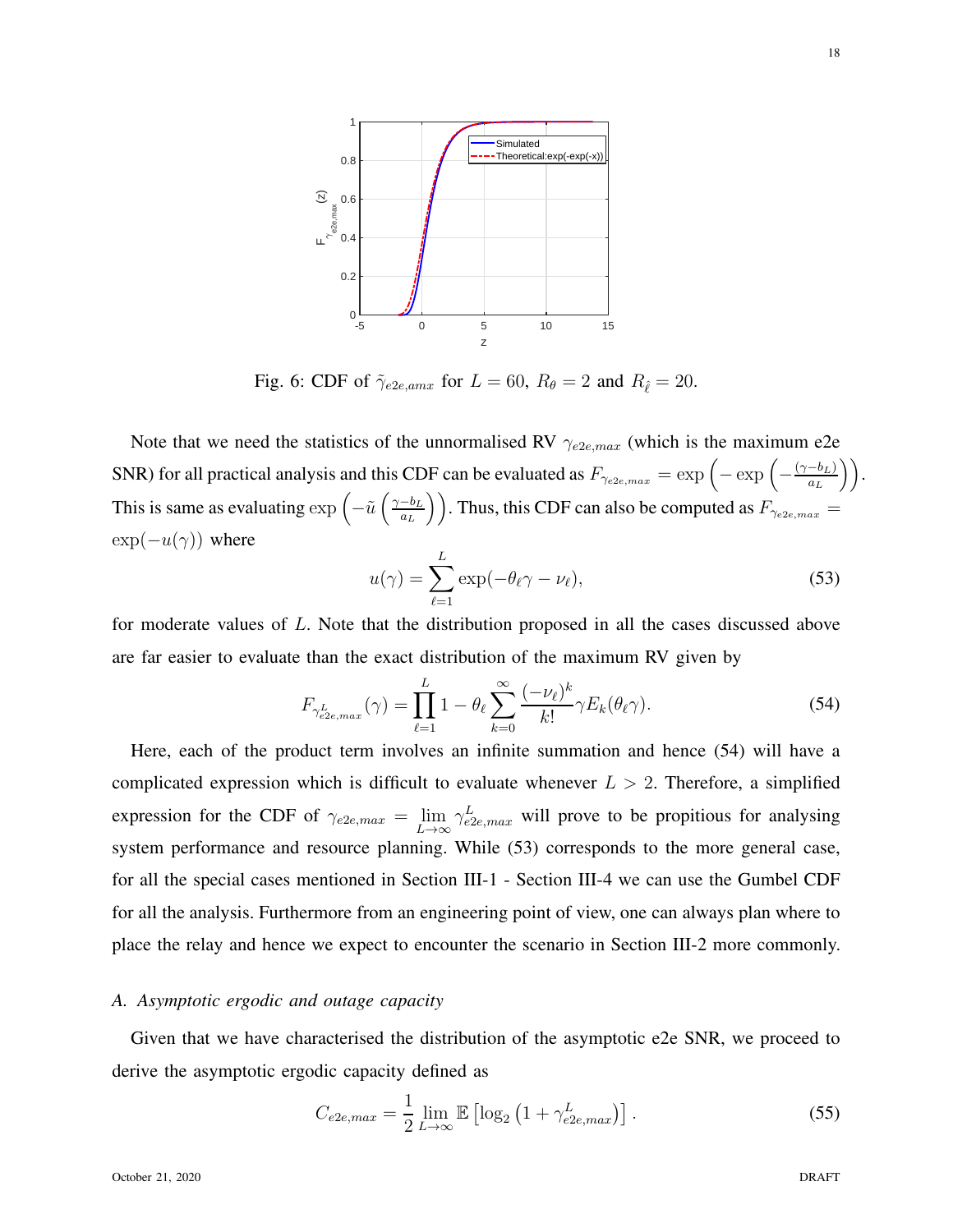Here, the factor  $\frac{1}{2}$  accounts for the transmission of information happening only over half of the time slot [56]. Since we have already proved that  $\gamma_{e2e,max}^L \underline{D} \gamma_{e2e,max}$ , the asymptotic ergodic capacity can be evaluated as

$$
C_{e2e,max} = \frac{1}{2} \mathbb{E} \left[ \log_2 \left( 1 + \gamma_{e2e,max} \right) \right]. \tag{56}
$$

This result can be easily derived by applying continuous mapping theorem and monotone convergence theorem to the expression in (55). The steps are very similar to the proof in Appendix B of [39] and hence we do not repeat them here. Now, the expression in (56) can be evaluated via numerical integration of the following expression :

$$
C_{e2e,max} = \frac{1}{2} \times \int_{0}^{\infty} \log_2 \left(1 + \gamma\right) f_{\gamma_{e2e,max}}(\gamma) d\gamma.
$$
 (57)

Here,  $f_{\gamma_{e2e,max}}(\gamma)$  is the pdf of  $\gamma_{e2e,max}$  and is given below :

$$
f_{\gamma_{e2e,max}}(\gamma) = \exp\left(-\sum_{\ell=1}^{L} e^{-(\theta_{\ell}\gamma + \nu_{\ell})}\right) \times \sum_{\ell=1}^{L} \theta_{\ell} e^{-(\theta_{\ell}\gamma + \nu_{\ell})}.
$$
 (58)

Note that for all the special cases discussed in Section III-1-Section III-4, we can use the Gumbel pdf for  $f_{\gamma_{e2e,max}}$ . The effective information transmission time decides the achievable throughput, which in this case is defined as follows [56]

$$
R_{e2e,max} = (1 - \alpha)C_{e2e,max}.\tag{59}
$$

Similarly, we can characterise the asymptotic outage capacity of the system using the statistics of the maximum e2e SNR. Outage capacity is defined as the maximum constant rate that can be maintained over the fading blocks with a specified outage probability  $[56]$ <sup>3</sup>. Here, the outage capacity is given by

$$
C_{e2e,max}^{out} = \frac{1}{2} \left[ 1 - P_{e2e,max}^{out}(\gamma_{th}) \right] \log_2 \left( 1 + \gamma_{th} \right), \tag{60}
$$

where  $P_{e2e,max}^{out}(\gamma_{th})$  is the probability of outage for a threshold of  $\gamma_{th}$ ; i.e  $P_{e2e,max}^{out}(\gamma_{th})$  =  $\mathbb{P}(\gamma_{e2e,max} \leq \gamma_{th})$ . Hence, the outage capacity can be easily derived from the asymptotic CDF of  $\gamma_{e2e,max}$  as

$$
C_{e2e,max}^{out} = \frac{\log_2\left(1 + \gamma_{th}\right)}{2} \left(1 - F_{\gamma_{e2e,max}}(\gamma_{th})\right). \tag{61}
$$

<sup>3</sup>Note that this is particularly useful for slowly varying channels, where the instantaneous SNR remains constant over a large number of symbols.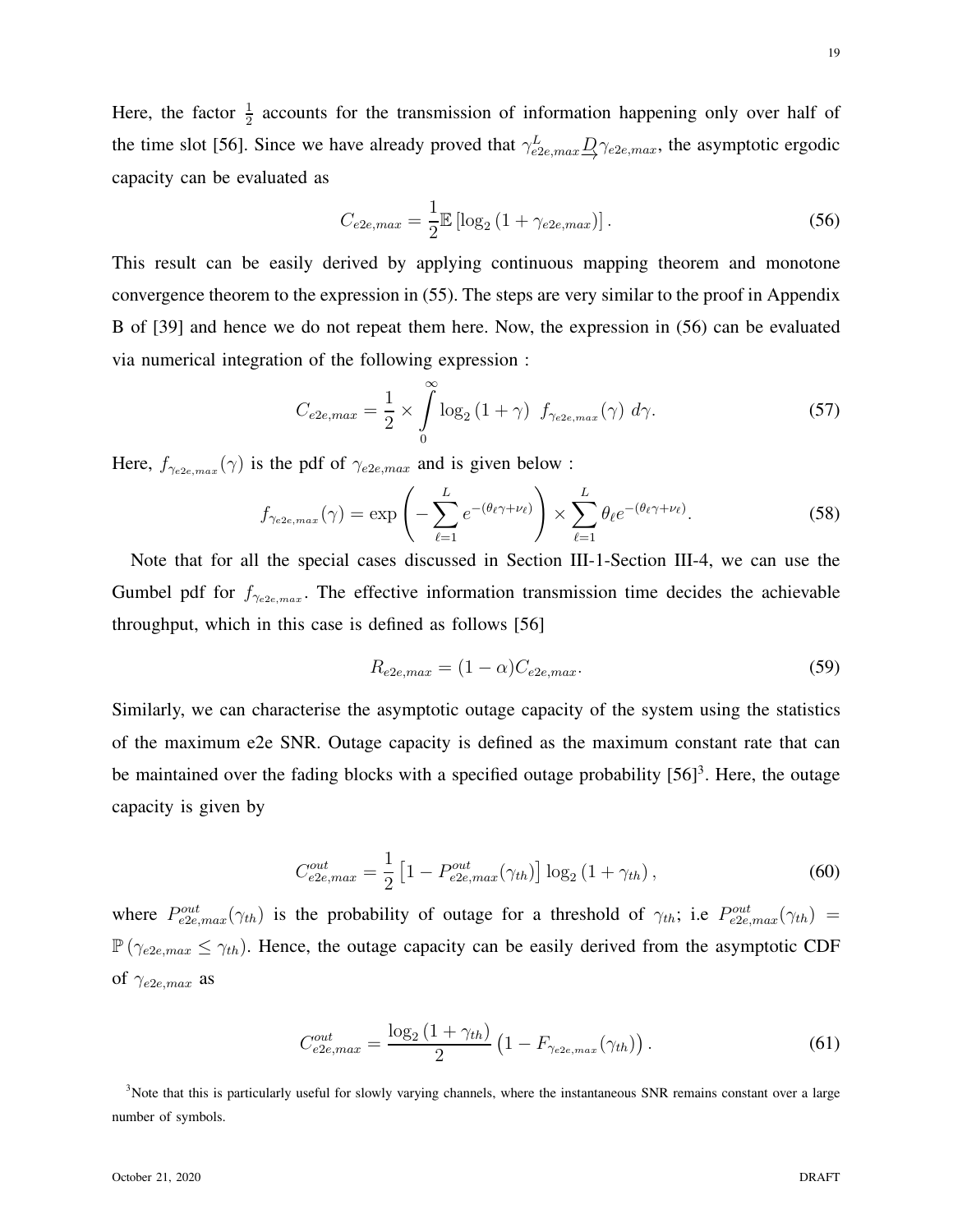Stochastic ordering allows ordering of RVs with respect to the variations in their parameters. An RV  $X$  is said to be stochastically smaller than an RV  $Y$  if

$$
\mathbb{P}(X > z) \le \mathbb{P}(Y > z), \ \forall z \in \mathbb{R}, \tag{62}
$$

and is written as  $X \leq_{st} Y$  [57]. Such an ordering of SNR RVs allows us to study the variations of SNR and hence functions of SNR with changes in the different channel parameters. This will be highly useful for system planning and resource allocation without much computational burden every time a decision is to be made. Stochastic ordering has been effectively used for analysing the performance of various communication systems in works like [58]–[60].

In the following subsections, we establish the stochastic ordering of  $\gamma_{e2e,max}$  with respect to variations in the following parameters: (1) source transmit power  $P_s$ , (2) noise variance  $\sigma^2$ , (3) TS factor  $\alpha$  and (4) PS factor  $\lambda$ . For all further analysis we make the assumption that  $\sigma_D^2 = \sigma_\ell^2 = \sigma^2 \ \forall \ \ell \in \{1, \cdots, L\}.$ 

*1) Ordering with respect to*  $P_s$ : Let  $X_1$  and  $X_2$  be the RVs representing the asymptotic maximum e2e SNR with the transmit power  $P_1$  and  $P_2$  respectively. We further assume that  $P_1 > P_2$  and the rest of the parameters are considered to be the same for both the RVs<sup>4</sup>. Hence, we have  $X_1$  with parameters  $\{\theta_\ell^{(1)}\}$  $\mathcal{U}_{\ell}^{(1)}, \nu_{\ell}; \ell = 1, \cdots, L\}$  and  $X_2$  with parameters  $\{\theta_{\ell}^{(2)}\}$  $\ell^{(2)}_{\ell}, \nu_{\ell}; \ell = 1, \cdots, L\}$ where  $\theta_{\ell}^{(i)} = \frac{\sigma_{\ell}^2}{(1-\lambda)P_i d_{1,\ell}^{-\zeta}}$  for  $i \in \{1,2\}$ .  $X_2 \leq_{st} X_1$  if the following is true:

$$
\exp\left(-\sum_{\ell=1}^{L}\exp\left(-\theta_{\ell}^{(2)}z-\nu_{\ell}\right)\right)\geq \exp\left(-\sum_{\ell=1}^{L}\exp\left(-\theta_{\ell}^{(1)}z-\nu_{\ell}\right)\right) \tag{63}
$$

$$
i.e. \sum_{\ell=1}^{L} \exp\left(-\frac{\tilde{\theta}_{\ell}z}{P_2} - \nu_{\ell}\right) \le \sum_{\ell=1}^{L} \exp\left(-\frac{\tilde{\theta}_{\ell}z}{P_1} - \nu_{\ell}\right),\tag{64}
$$

where

$$
\theta_{\ell}^{(i)} = \frac{\tilde{\theta}_{\ell}}{P_i}.\tag{65}
$$

Upon further rearrangement, (64) can be re-written as follows

$$
\sum_{\ell=1}^{L} \exp(-\nu_{\ell}) \left\{ \exp\left(-\frac{\tilde{\theta}_{\ell} z}{P_2}\right) - \exp\left(-\frac{\tilde{\theta}_{\ell} z}{P_1}\right) \right\} \le 0. \tag{66}
$$

<sup>4</sup>Note that the RVs  $X_1$  and  $X_2$  will have the same set of parameters  $\{\nu_\ell; \ell = 1, \dots, L\}$  since they are independent of the source transmit power.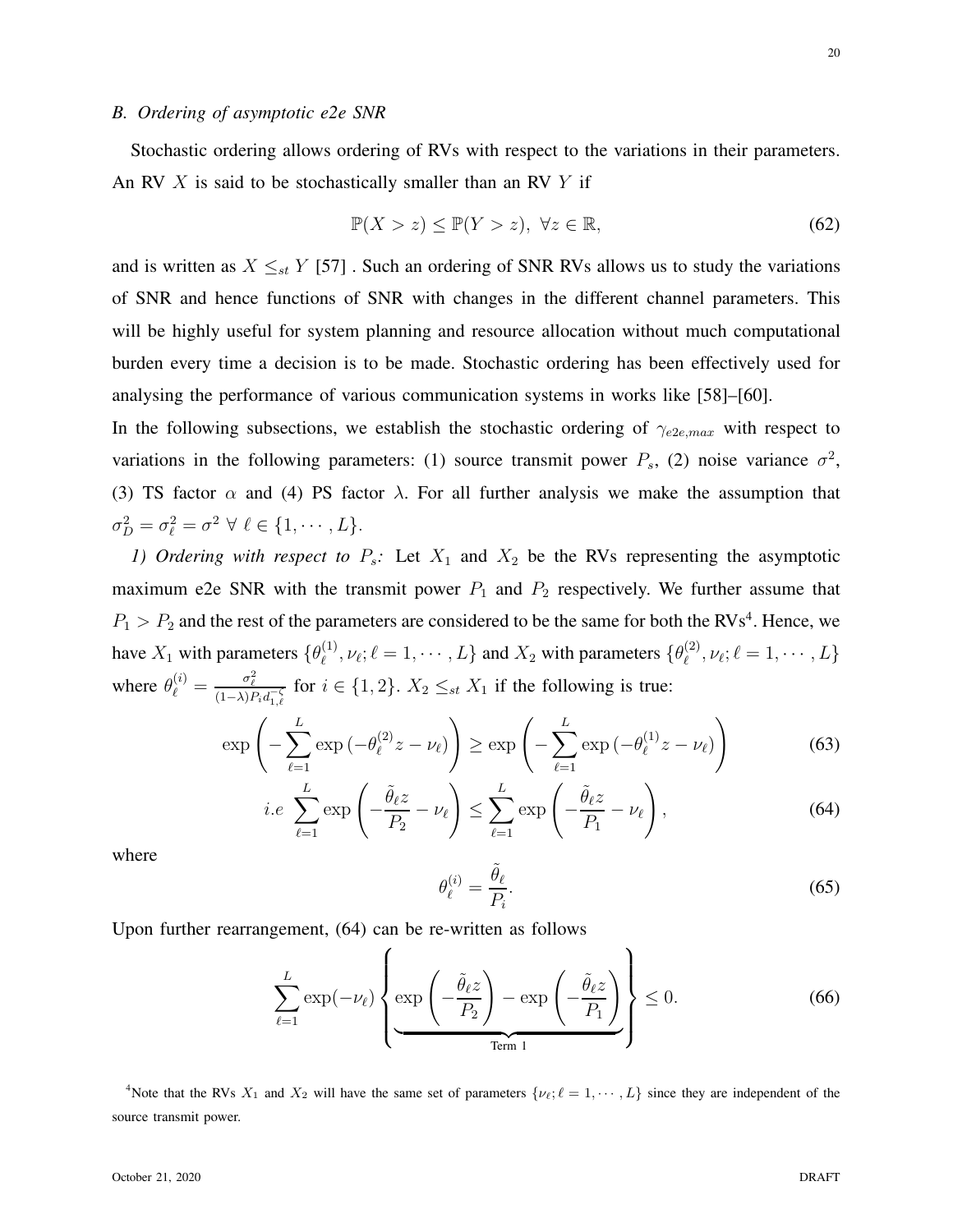Note that for  $P_1 > P_2$  and  $z > 0$  term 1 will be negative for all values of  $\ell$  and hence the inequality in (66) holds for all choices of  $\tilde{\theta}_{\ell}$ , z and  $\nu_{\ell}$ . Thus, we conclude that  $X_2$  is stochastically smaller than  $X_1$  when  $P_2 < P_1$ . Note that this observation is intuitive since the e2e SNR is expected to increase with the increase in transmit power. Nevertheless, this result reaffirms the utility of our asymptotic result in deriving meaningful inferences about the system performance with respect to different system parameters.

*2) Ordering with respect to*  $\alpha$ : Let  $X_1$  and  $X_2$  be the RVs representing the asymptotic maximum e2e SNR with the TS factor  $\alpha_1$  and  $\alpha_2$  respectively. We further assume that  $\alpha_1 > \alpha_2$ , RV  $X_1$  has parameters  $\{\theta_\ell, \nu_\ell^{(1)}\}$  $\{\psi_{\ell}^{(1)}; \ell = 1, \cdots, L\}$  and  $X_2$  has parameters  $\{\theta_{\ell}, \nu_{\ell}^{(2)}\}$  $\{\ell}^{(2)}; \ell = 1, \cdots, L\}$ where  $\nu_{\ell}^{(i)} = \frac{(1-\lambda)(1-\alpha_i)}{n(2\alpha_i+\lambda(1-\alpha_i))}$  $\frac{(1-\lambda)(1-\alpha_i)}{\eta(2\alpha_i+\lambda(1-\alpha_i))d_{2,\ell}^{-\zeta}}$  for  $i \in \{1,2\}$ . Here,  $X_2 \leq_{st} X_1$  if the following is true:

$$
\sum_{\ell=1}^{L} \exp\left(-\theta_{\ell}z - \tilde{\nu}_{\ell}\tilde{\alpha}_2\right) \le \sum_{\ell=1}^{L} \exp\left(-\theta_{\ell}z - \tilde{\nu}_{\ell}\tilde{\alpha}_1\right),\tag{67}
$$

where

$$
\nu_{\ell}^{(i)} = \tilde{\nu}_{\ell}\tilde{\alpha}_i, \ \tilde{\nu}_{\ell} = \frac{(1-\lambda)}{\eta \times d_{2,\ell}^{-\zeta}} \text{ and } \tilde{\alpha}_i = \frac{1-\alpha_i}{2\alpha_i + \lambda(1-\alpha_i)}.
$$
 (68)

Upon further rearrangement, (67) can be re-written as follows

$$
\sum_{\ell=1}^{L} \exp(-\theta_{\ell}) \left\{ \underbrace{\exp(-\tilde{\nu}_{\ell}\tilde{\alpha}_{2}) - \exp(-\tilde{\nu}_{\ell}\tilde{\alpha}_{1})}_{\text{Term 2}} \right\} \leq 0. \tag{69}
$$

Further analysis shows that for,  $\alpha_2 < \alpha_1$ ,  $\tilde{\alpha}_2 > \tilde{\alpha}_1$ . Hence, term 2 will be negative for all values of  $\ell$  and hence the inequality in (69) holds for all choices of  $\tilde{\nu}_{\ell}$  and  $\theta_{\ell}$ . Thus, we conclude that  $X_2$  is stochastically smaller than  $X_1$  when  $\alpha_2 < \alpha_1$ . This means that the maximum e2e SNR increases with an increase in the TS factor i.e with increase in the time over which energy is harvested. However, note that we cannot choose  $\alpha = 1$ , since this would mean that the whole time slot is utilised for energy harvesting and no time is allocated for information transfer. This means, practically we are constrained to choose a maximum value of  $\alpha$  that still reserves time for information transmission both from the source to the relay and from the relay to the destination.

3) Ordering with respect to  $\sigma^2$ : Let  $X_1$  and  $X_2$  be the RVs representing the asymptotic maximum e2e SNR with the noise power  $\sigma_1^2$  and  $\sigma_2^2$  respectively. We further assume that  $\sigma_1^2 < \sigma_2^2$ , RV  $X_1$  has parameters  $\{\theta_\ell^{(1)}\}$  $\{\psi_{\ell}^{(1)}, \nu_{\ell}; \ell = 1, \cdots, L\}$  and  $X_2$  has parameters  $\{\theta_{\ell}^{(2)}\}$  $\mathcal{L}^{(2)}_{\ell}, \nu_{\ell}; \ell = 1, \cdots, L\}$ where  $\theta_{\ell}^{(i)} = \frac{\sigma_i^2}{(1-\lambda)P_s d_{1,\ell}^{-\zeta}}$  for  $i \in \{1,2\}$ . Following the analysis similar to the case of  $P_s$ , we can infer that  $X_2$  is stochastically smaller than  $X_1$  in this case.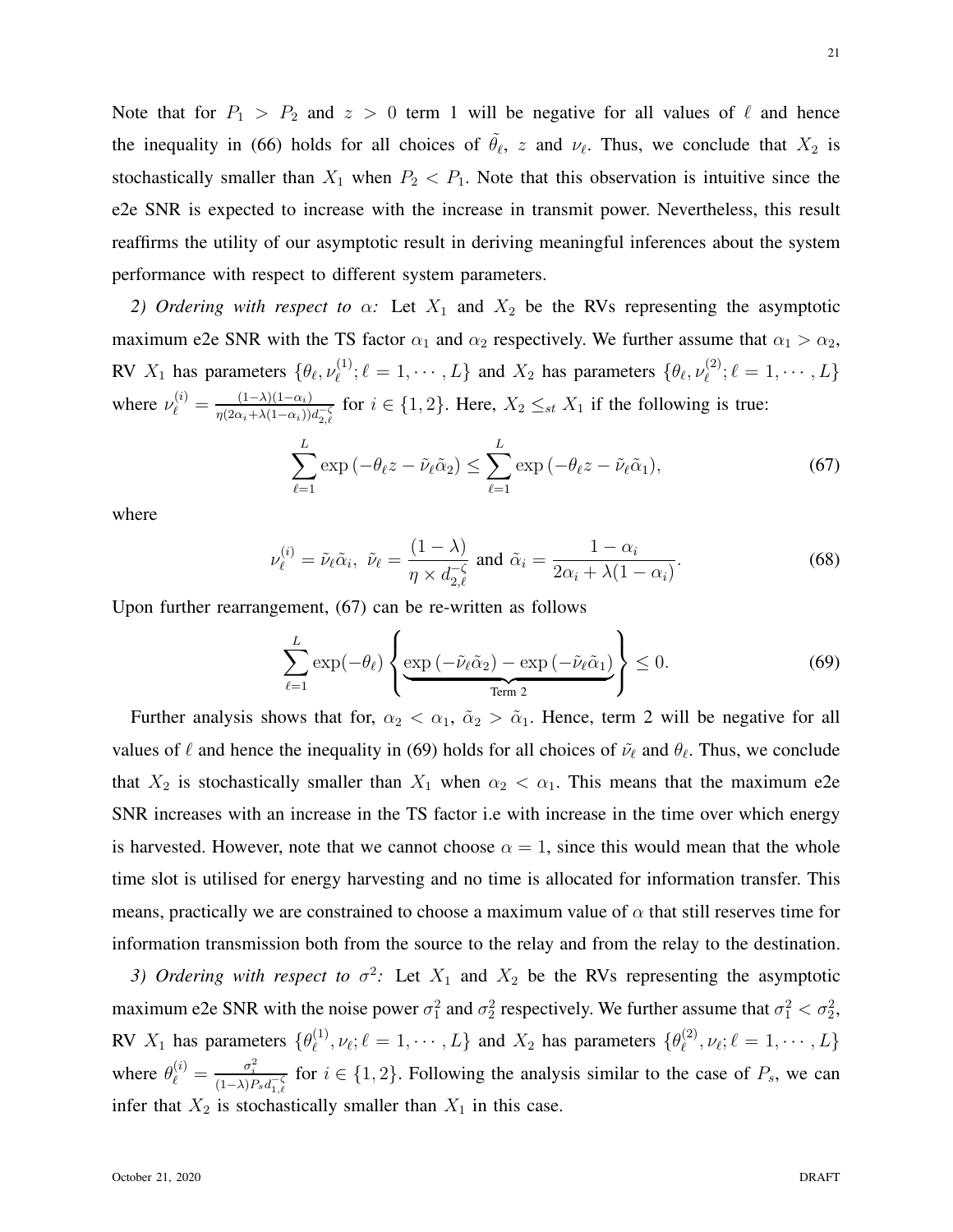*4) Ordering with respect to*  $\lambda$ : Let  $X_1$  and  $X_2$  be the RVs representing the asymptotic maximum e2e SNR with the PS factor  $\lambda_1$  and  $\lambda_2$  respectively. We further assume that  $\lambda_1 < \lambda_2$ , RV  $X_1$  has parameters  $\{\theta_\ell^{(1)}\}$  $\overset{(1)}{\ell},\nu^{(1)}_\ell$  $\mathcal{L}_{\ell}^{(1)}$ ;  $\ell = 1, \cdots, L$  and  $X_2$  has parameters  $\{\theta_{\ell}^{(2)}\}$  $\overset{(2)}{\ell}, \nu^{(2)}_\ell$  $\ell^{(2)}$ ;  $\ell = 1, \cdots, L\}$ where

$$
\theta_{\ell}^{(i)} = \frac{\sigma_{\ell}^2}{(1 - \lambda_i) P_s d_{1,\ell}^{-\zeta}} \text{ and } \nu_{\ell}^{(i)} = \frac{(1 - \lambda_i)(1 - \alpha)\sigma_D^2}{\eta \sigma_{\ell}^2 (2\alpha + \lambda_i(1 - \alpha)) d_{2,\ell}^{-\zeta}}.
$$
(70)

Furthermore, we define

$$
\theta_{\ell}^{(i)} = \frac{\tilde{\theta}_{\ell}}{1 - \lambda_i}, \, \nu_{\ell}^{(i)} = \tilde{\nu}_{\ell} \tilde{\lambda}_i,\tag{71}
$$

$$
\tilde{\nu}_{\ell} = \frac{d_{2,\ell}^{\zeta}(1-\alpha)}{\eta} \text{ and } \tilde{\lambda}_i = \frac{1-\lambda_i}{2\alpha+\lambda_i(1-\alpha)} \text{ for } i \in \{1,2\}. \tag{72}
$$

Here,  $X_2 \leq_{st} X_1$  if the following is true:

$$
\sum_{\ell=1}^{L} \underbrace{\exp\left(-\frac{\tilde{\theta}_{\ell}z}{1-\lambda_{2}}\right)}_{\text{Term 3}} \underbrace{\exp(-\tilde{\nu}_{\ell}\tilde{\lambda_{2}})}_{\text{Term 4}} - \underbrace{\exp\left(-\frac{\tilde{\theta}_{\ell}z}{1-\lambda_{1}}\right)}_{\text{Term 5}} \underbrace{\exp(-\tilde{\nu}_{\ell}\tilde{\lambda_{1}}) \leq 0}_{\text{Term 6}}.
$$
 (73)

Unlike the case of TS factor  $\alpha$ , the ordering with respect to  $\lambda$  does not remain the same for all values of  $\theta_\ell$  and  $\nu_\ell$ ,  $\ell = 1, \dots, L$ . Here, note that for  $\lambda_1, \lambda_2 \in (0, 1)$  and  $\lambda_1 < \lambda_2$ , term 3 is smaller than term 5 and term 4 is larger than term 6. Hence, the sign of left-hand-side (LHS) of (73) will depend on whether Term 3 (or Term 5) dominates Term 4 (or Term 6) or otherwise, in each of the  $\ell$  sum terms. Note that in the high SNR scenario,  $\tilde{\theta}_{\ell}$  will be small since  $\tilde{\theta}_{\ell}$  is inversely proportional to  $\gamma_s = \frac{P_s}{\sigma^2}$ . Now if  $\lambda_i$  is not very close to 1, the product terms in (73) will be dominated by term 4 and term 6. If  $\lambda_i$  is close to 1, the denominator of the exponent of terms 3 and 5 will tend to zero. Similarly, for the low SNR regime  $\tilde{\theta}_{\ell}$  will be large and hence smaller values of  $\lambda_i$  will increase the value of the product terms. However, for all the cases in between the high and low SNR values we cannot have a general conclusion about the ordering of  $\gamma_{e2e,max}$  with respect to the variations in the PS factor  $\lambda$ .

Note that it is not easy to derive the above inferences using the exact expression of the maximum CDF. The simple form of the asymptotic maximum CDF was instrumental in simplifying the above analysis. Given that we have established the ordering of  $\gamma_{e2e,max}$  with respect to variations in  $P_s$ ,  $\alpha$  and  $\sigma^2$ , we can extend this to the case of asymptotic ergodic capacity by making use of the following result from the theory of stochastic ordering.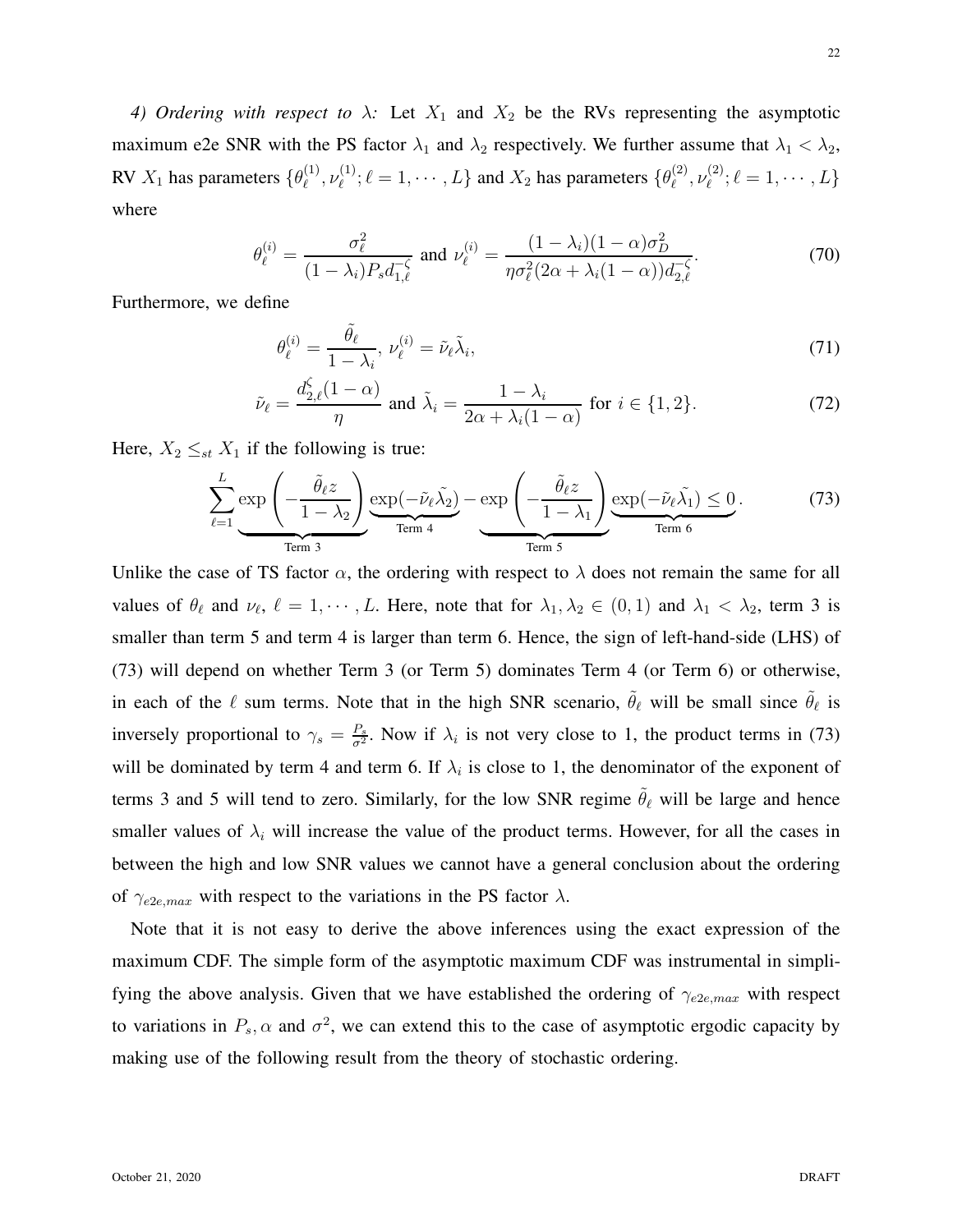23

Lemma 2. *RV* X *is stochastically less than or equal to RV* Y *if and only if the following holds for all increasing functions* φ(.) *for which the expectations exist :*

$$
\mathbb{E}[\phi(X)] \le \mathbb{E}[\phi(Y)].\tag{74}
$$

The above lemma is discussed in detail in chapter 1 of [57]. Using Lemma 2 we can easily extend the ordering results in section III-B1.III-B4 to the ordering of asymptotic ergodic capacity  $C_{e2e,max}$ . This in turn allows us to make inferences about the changes in the asymptotic ergodic capacity with respect to variations in the system parameters easily. Note that such observations are otherwise difficult to be derived directly from the integral expression for ergodic capacity given in (57).

# IV. OPTIMAL TS AND PS PARAMETER

Note that the statistics of the e2e SNR depends on the choice of TS and PS factors. In this section, we discuss one possible method to choose the optimal TS and PS factor for (a) minimising the outage probability and (b) maximising the ergodic capacity.

#### *A. Minimising outage probability*

First, we consider the problem of choosing the optimal TS and PS factor that minimises the outage probability at the destination node. More precisely, we look at the following optimisation problem :

$$
\min_{\alpha,\lambda} \qquad \exp(-\sum_{\ell=1}^{L} \exp(-\theta_{\ell}\gamma - \nu_{\ell})) \qquad (75a)
$$

subject to  $0 \le \alpha \le \alpha^{max}$  $(75b)$ 

$$
0 \le \lambda \le \lambda^{max},\tag{75c}
$$

where  $\alpha^{max}$  and  $\lambda^{max}$  are the maximum values of  $\alpha$  and  $\lambda$ , feasible within the hardware constraints of the system. Here, the objective function (75a) represents the outage probability at the destination for TS and PS factor  $\alpha$  and  $\lambda$  respectively. Note that,  $\alpha = 1$  and  $\lambda = 1$  would mean that the relays only harvest energy and does not transmit any information, and cannot be a valid choice. By monotonicity of the logarithm function, the optimal solution for the above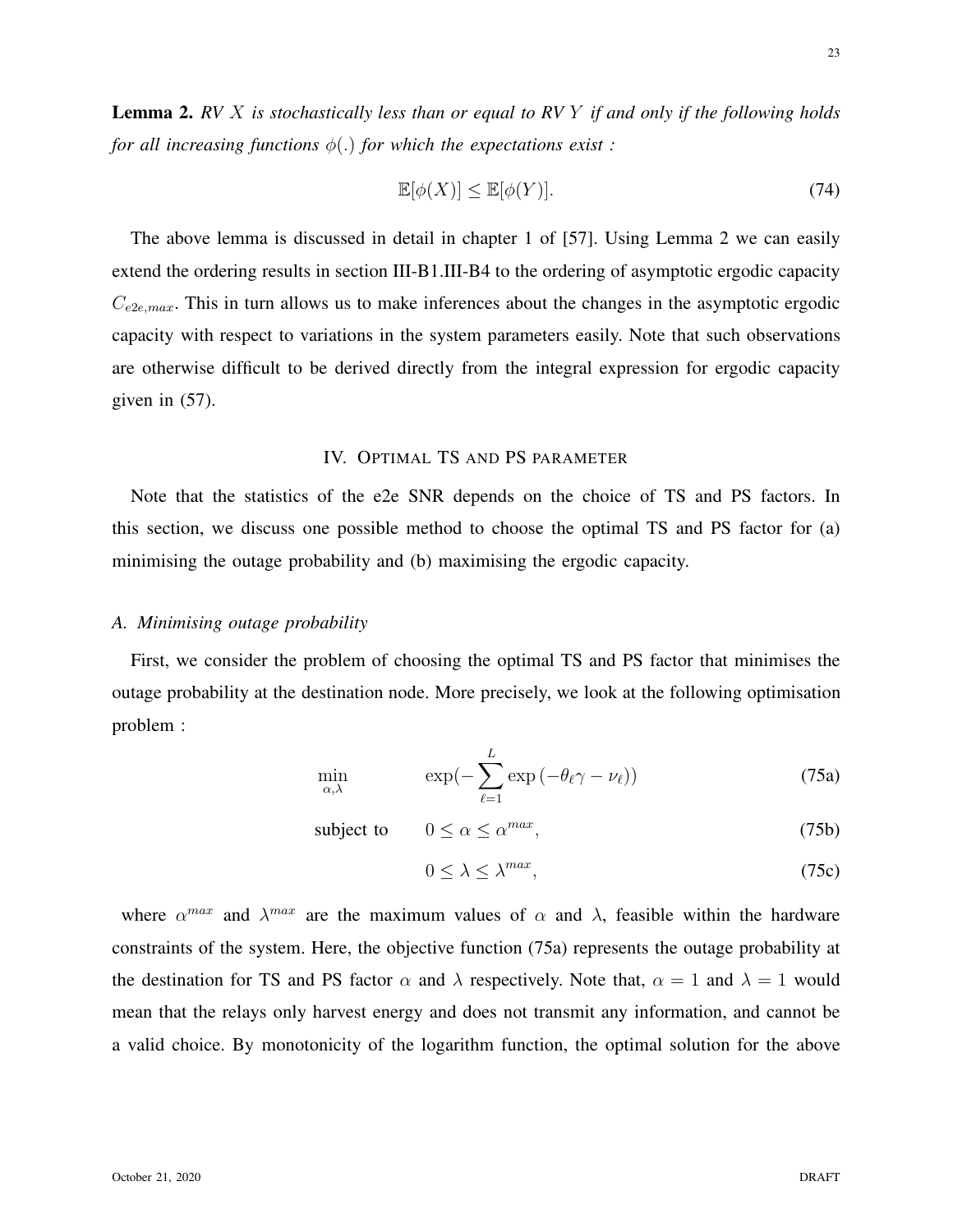24

optimisation problem would remain unchanged even if the objective function is replaced with log of the outage probability. Hence, (75a) can now be replaced with

$$
\min_{\alpha,\lambda} \qquad -\sum_{\ell=1}^{L} \exp\left(-\theta_{\ell}\gamma - \nu_{\ell}\right). \tag{76}
$$

The minimisation of the above objective is equivalent to the maximisation of the negative of the same [61]. Thus, the optimisation problem in (75) can be rewritten as follows:

$$
\max_{\alpha,\lambda} \qquad \sum_{\ell=1}^{L} \exp(-\theta_{\ell}\gamma - \nu_{\ell}) \tag{77a}
$$

subject to  $0 \le \alpha \le \alpha^{max}$ , (77b)

$$
0 \le \lambda \le \lambda^{max}.\tag{77c}
$$

The objective function in (77a) is neither convex nor concave. So the next step is to see what optimisation algorithm we can use to identify the local maximum of the above objective function. In the following paragraph, we demonstrate how the stochastic ordering results of Section III.B can be used to simplify the above optimisation problem.

From the ordering results in Section III.B, we know that the objective function increases with an increase in  $\alpha$ . Hence, the optimal TS factor  $(\alpha^*)$  for the optimisation problem in (77) will be  $\alpha^{max}$ . Thus, the original bi-variate optimisation problem can now be solved as an uni-variate optimisation problem. Next, to identify the optimal PS factor that minimises the probability of outage, we have to search for the local maximum of the objective function (77a) evaluated at  $\alpha = \alpha^*$ . There are a number of algorithms for finding the optima of non-convex, nonlinear optimisation problems. Here, we propose to use the method of sequential quadratic programming (sqp) to find the optimum solution [62], which under specific conditions is proven to demonstrate faster convergence as compared to algorithms like the interior point method. Furthermore, we can make use of the stochastic ordering results in high and low SNR regimes to do clever initialisation of the sqp algorithm and thus accelerate the convergence of the algorithm. More details regarding the initialisation of the algorithm are presented along with the simulation results in Section V.

## *B. Maximising ergodic capacity*

In scenarios where the e2e capacity is more important than the outage probability at the destination, the following optimisation problem can be solved to find the optimal TS and PS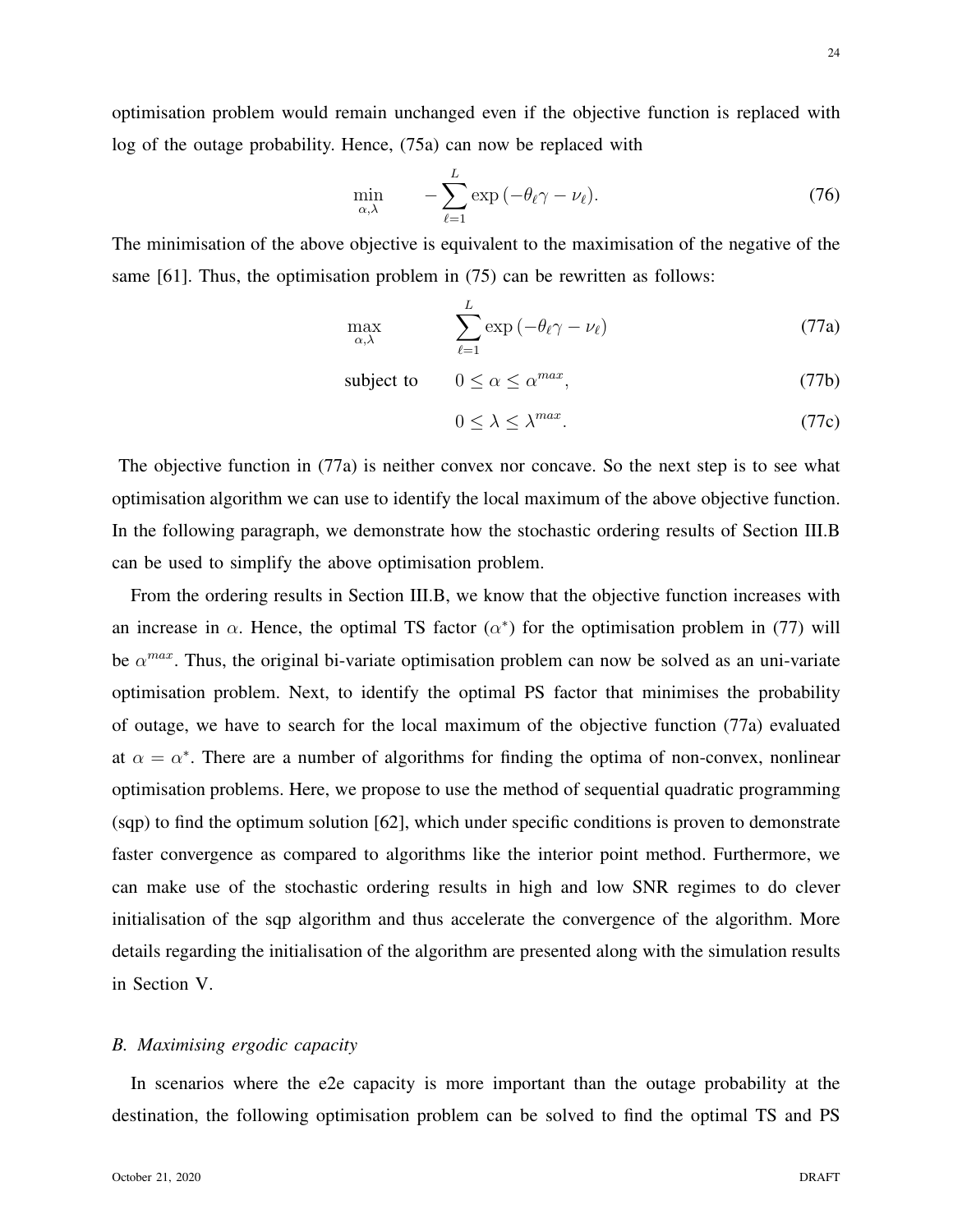factor that maximises the asymptotic ergodic capacity.

$$
\max_{\alpha,\lambda} \qquad C_{e2e,max} \tag{78a}
$$

subject to 
$$
0 \le \alpha \le \alpha^{max}
$$
, (78b)

$$
0 \le \lambda \le \lambda^{max},\tag{78c}
$$

where  $\alpha^{max}$  and  $\lambda^{max}$  are the maximum values of TS and PS factors feasible within the hardware constraints of the system. Now, similar to the previous sub-section we can use the stochastic ordering results to simplify the above optimisation problem. Using Lemma 2 from Section III.B, we arrive at the conclusion that the asymptotic ergodic capacity  $C_{e2e,max}$  increases with an increase in the TS factor  $\alpha$ . Hence, the optimal value of TS factor for the above optimisation problem is given by  $\alpha^* = \alpha^{max}$ . The bi-variate optimisation problem in (78) can thus be solved using the uni-variate optimisation problem given in (79) where  $C_{e2e,max}(\alpha^{max}, \lambda)$  is the asymptotic ergodic capacity evaluated at  $\alpha = \alpha^{max}$ . Note that the system hardware constraints decide the resolution with which power splitting can be implemented and hence decide the possible choices for  $\lambda$ . Thus, we replace the constraint in (78c) with the constraint in (79b) where  $\Lambda$  is a finite set of all the possible values of  $\lambda$ .

$$
\max_{\lambda} \qquad C_{e2e,max}(\alpha^{max}, \lambda) \tag{79a}
$$

subject to 
$$
\lambda \in \Lambda.
$$
 (79b)

Since a simple closed form expression of  $C_{e2e,max}$  is not available, we propose to use a simple line search algorithm to find the optimal value of  $\lambda$ . The integral expression for  $C_{e2e,max}$  can be easily evaluated using numerical integration methods, for example using the *NIntegrate* method available in *Mathematica*.

# *C. Summary of key insights*

We now present the key insights from the analysis in Section III-IV below.

• We prove that the distribution of an appropriately normalised maximum e2e SNR RV converges to the distribution of the Gumbel RV, where the maximum is evaluated over a set of i.n.i.d. RVs.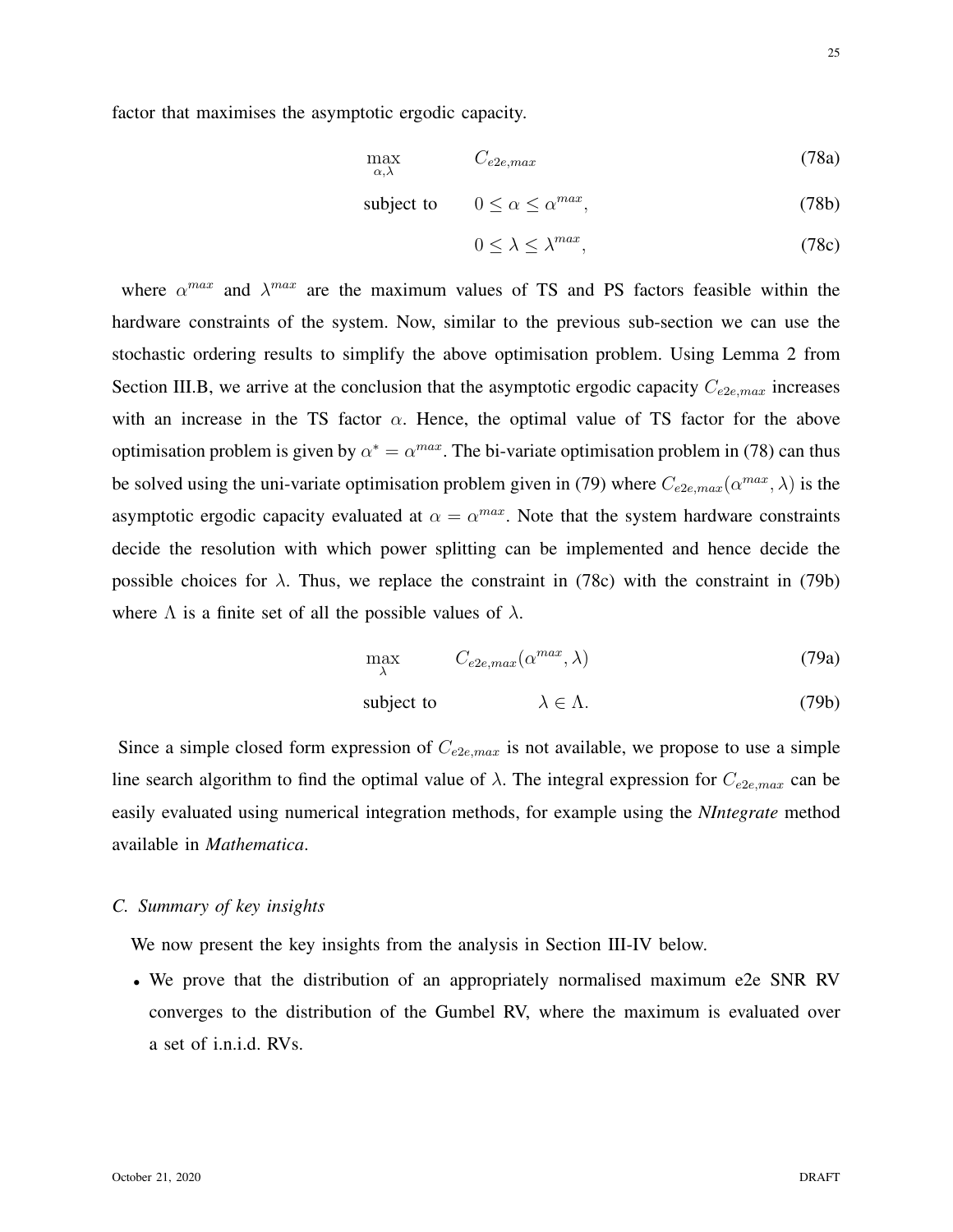• We applied these results and studied the distribution of the maximum e2e SNR RV,  $\max\{\gamma_{e2e,\ell}\}_{\ell=1}^L$ for large  $L$  and the corresponding CDF is given by

$$
F_{\gamma_{e2e,max}}(\gamma) = \exp(-u(\gamma)) \text{ where}
$$
\n
$$
u(\gamma) = \sum_{\ell=1}^{L} \exp(-\theta_{\ell}\gamma - \nu_{\ell}), \ \theta_{\ell} = \frac{\sigma_{\ell}^{2}}{(1-\lambda)P_{s}d_{1,\ell}^{-\zeta}} \text{ and } \nu_{\ell} = \frac{(1-\lambda)(1-\alpha)\sigma_{D}^{2}}{\eta\sigma_{\ell}^{2}(2\alpha + \lambda(1-\alpha))d_{2,\ell}^{-\zeta}}.
$$
\n(80)

• The above distribution in (80) is both easy to evaluate and simple to analyse when compared to the exact distribution of the maximum RV which is given by

$$
F_{\gamma_{e2e,max}^{L}}(\gamma) = \prod_{\ell=1}^{L} 1 - \theta_{\ell} \sum_{k=0}^{\infty} \frac{(-\nu_{\ell})^{k}}{k!} \gamma E_{k}(\theta_{\ell} \gamma), \qquad (82)
$$

where  $E_k(.)$  is the exponential integral function.

- The distribution in (80) is close to the exact distribution of the maximum even for moderate values of L. Please see simulations in Section V for more details. Hence, this asymptotic maximum order statistics can be used for performance analysis and resource planning of the dual hop SWIPT CR system.
- We also derived simple integral expressions for the ergodic capacity and achievable throughput of the CR system using the distribution of  $\gamma_{e2e,max}$ . Note that deriving the expressions for the achievable throughput and outage capacity using the exact maximum statistics would have been an computationally intensive task.
- Using the results derived, we establish the stochastic ordering of  $\gamma_{e2e,max}$  with respect to the variations in source transmit power, noise variance, TS factor and PS factor. Arriving at such conclusions using simple algebra would not have been possible using the exact order statistics.
- Finally, the utility of our results is emphasised by demonstrating how the CDF expressions and the stochastic ordering results could be used to select the optimal TS and PS factor for minimising the outage probability and maximising the ergodic capacity at the destination.

# V. SIMULATION RESULTS

# *A. Motivation for the analysis of extreme statistics of i.n.i.d sequences of RVs*

Before we begin with the detailed discussion of the simulation results for the i.n.i.d. scenario, we motivate the importance of the analysis through an example. In most of the practical scenarios, we are interested in analysing the maximum or the minimum statistics over a sequence of i.n.i.d.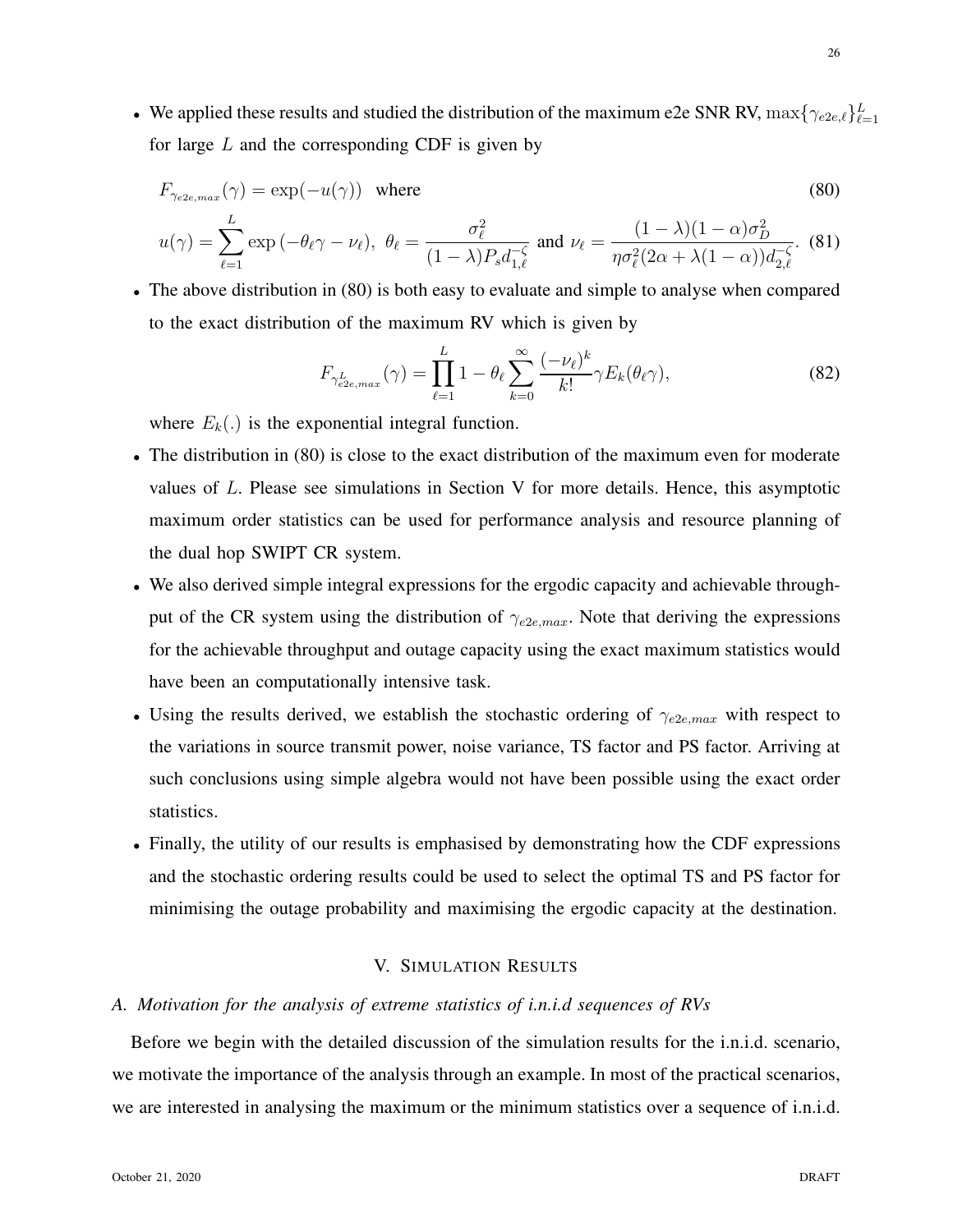

Fig. 7: CDF of  $\gamma_{e2e,max}$  with  $\theta_{\ell}=1; 1\leq \ell \leq \frac{L}{2}$  $\frac{L}{2}$  and  $\theta_{\ell} = 3; \frac{L}{2} < \ell \leq L$ Fig. 8: CDF of  $\gamma_{e2e,max}$  with  $\theta_{\ell} \sim$  Uniform Distribution $(1, 3)$ 

RVs. However, several works in the literature assume them to be i.i.d. RVs and the right method for approximating a sequence of i.n.i.d. RVs with a sequence of i.i.d. RVs is an interesting problem in itself. In the following two experiments, we consider L i.n.i.d. RVs of the form  $\gamma_{e2e,\ell}$ each with CDF given by Lemma 1. We choose the parameters as  $\nu_\ell = \nu = 0.2 \forall \ell \in \{1, \dots, L\}$ and  $\theta_{\ell}$  to be non-identical across the RVs with values chosen from the interval [1, 3]. Here, the solid curve in Fig 7 and Fig 8 shows the empirical CDF of the maximum of such RVs over sequences of length  $L = 64$ . Now, if we approximate this sequence of RVs with an sequence of i.i.d. RVs each with  $\theta_{\ell} = \theta$  chosen to be the mean of the non-identical parameters i.e  $\theta = \frac{1}{L}$  $\frac{1}{L}\sum_{i=1}^L$  $_{\ell=1}$  $\theta_\ell$ , the asymptotic distribution of the maximum will be a Gumbel distribution with location and scale parameters as discussed in Section III. This approximate CDF generated using the theoretical distribution function of the Gumbel RV is plotted as the red dashed curve in the figures. Here we notice that the above approximation is a good choice for the first case whereas, in the second case, the theoretical approximation and the true simulated CDF are not close. In other words, for i.n.i.d. RVs, an approximation which works well for one set of values may be poor for another set of values. Hence, directly deriving the asymptotic distribution of the maximum of the sequence of i.n.i.d. RVs can give more accurate inferences about system performance and utility.

#### *B. Simulations for the results in Section III*

Next, we present results of simulation experiments to demonstrate the validity of the asymptotic distribution derived in Section III. Here, we choose the noise power to be identical at all the relays as well as the destination and we define  $\gamma_s := \frac{P_s}{\sigma^2}$  where  $\sigma^2$  is the noise power. Throughout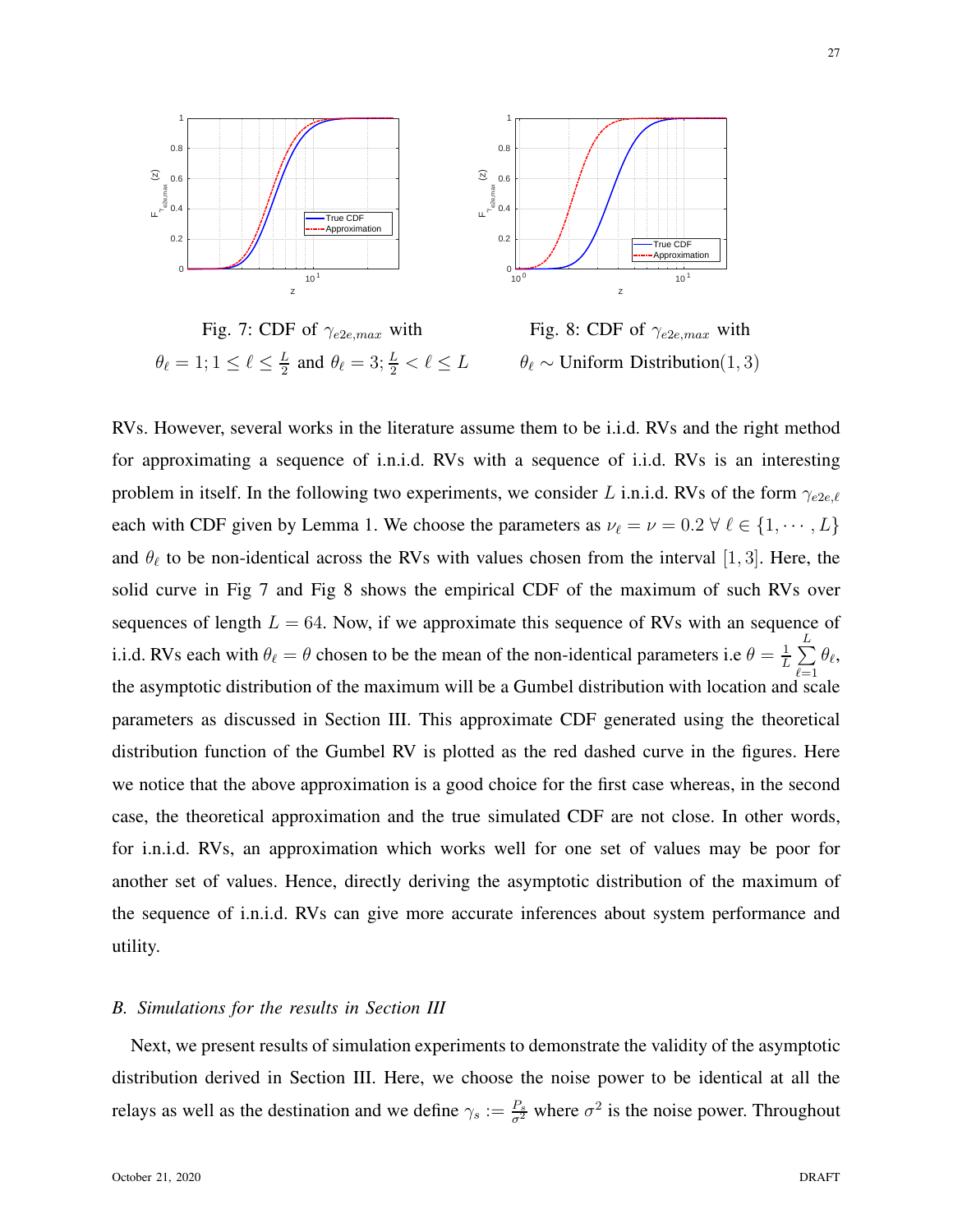

Fig. 9: CDF of  $\gamma_{e2e,max}$  with  $L = 15$ .

Fig. 10: CDF of  $\gamma_{e2e,max}$  with  $\gamma_S = 25$  dBm.

the simulations, we have chosen  $\gamma_s = 25$ dBm,  $\eta = 0.9$ ,  $L = 20$ ,  $\alpha = 0.3$ ,  $\lambda = 0.4$  and  $\gamma_{th} = 1$  dB unless stated otherwise. Furthermore, we assume that the straight line distance between source and destination is normalised to unity. The distance from the source to the relays and relays to the destination are then uniformly chosen from intervals (0.5, 0.8) and (0.5, 0.7) respectively. Here, Fig 9 and Fig 10 show the simulated and theoretical CDF of  $\gamma_{e2e,max}$  for different values of L and  $\gamma_s$ . From the figures, we see that the asymptotics hold good even when the maximum SNR is evaluated over a small number of relays, L. Furthermore, we can see that the convergence of the exact distribution of the maximum to the asymptotic distribution improves with an increase in L. Fig 11 shows the theoretical values of outage capacity  $C_{e2e,max}^{out}$  for different combinations of TS and PS factors. Here we notice that the outage capacity decreases significantly with increasing λ.

#### *C. Simulations for the results in Section III-A*

Next, we present simulation results to validate the convergence of the ergodic capacity to the proposed value of asymptotic ergodic capacity. Fig 12 shows the simulated and theoretical values of achievable throughput for different values of  $\gamma_s$  and L. We see that the simulated and theoretical values are in good agreement for all values of  $L > 10$ . This validates the utility of the asymptotic results in many system planning problems where achievable throughput is the factor of interest. The variation in the theoretical values of achievable throughput for different combinations of TS and PS factors are given in Fig 13. It is to be noted that the achievable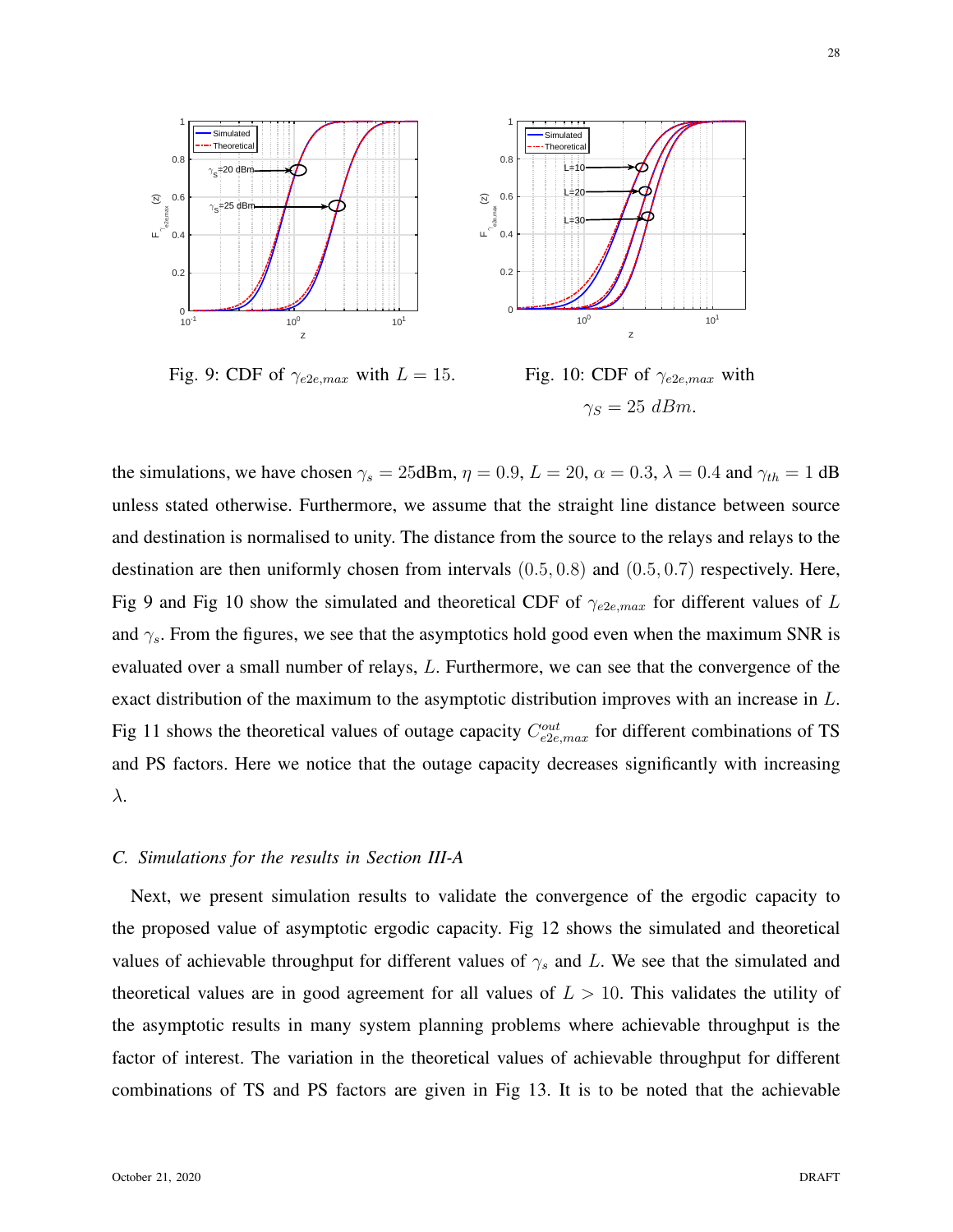



Fig. 11: Outage capacity (in bits/sec/Hz) as a function of  $\alpha$  and  $\lambda$  with  $\gamma_{th} = 1$  dB.

Fig. 12:  $R_{e2e,max}$  (in bits/sec/Hz) as a function of L.



Fig. 13:  $R_{e2e,max}$  (in bits/sec/Hz) as a function of  $\alpha$  and  $\lambda$  with  $\gamma_s = 25$  dBm.

Fig. 14: CDF of  $\gamma_{e2e,max}$ .

throughput does not show the same trend as the outage capacity but decreases with increase in  $\alpha$  beyond a certain value.

# *D. Simulations for the results in Section III-B and IV*

The ordering results in Section III-B are verified in Fig 14 for  $L = 15$ . For clarity in presentation, we have plotted only the theoretical curves of CDF in Fig 14 (b). Next, in Fig 15 and 16, we demonstrate the solutions for the optimisation problem to choose the optimal TS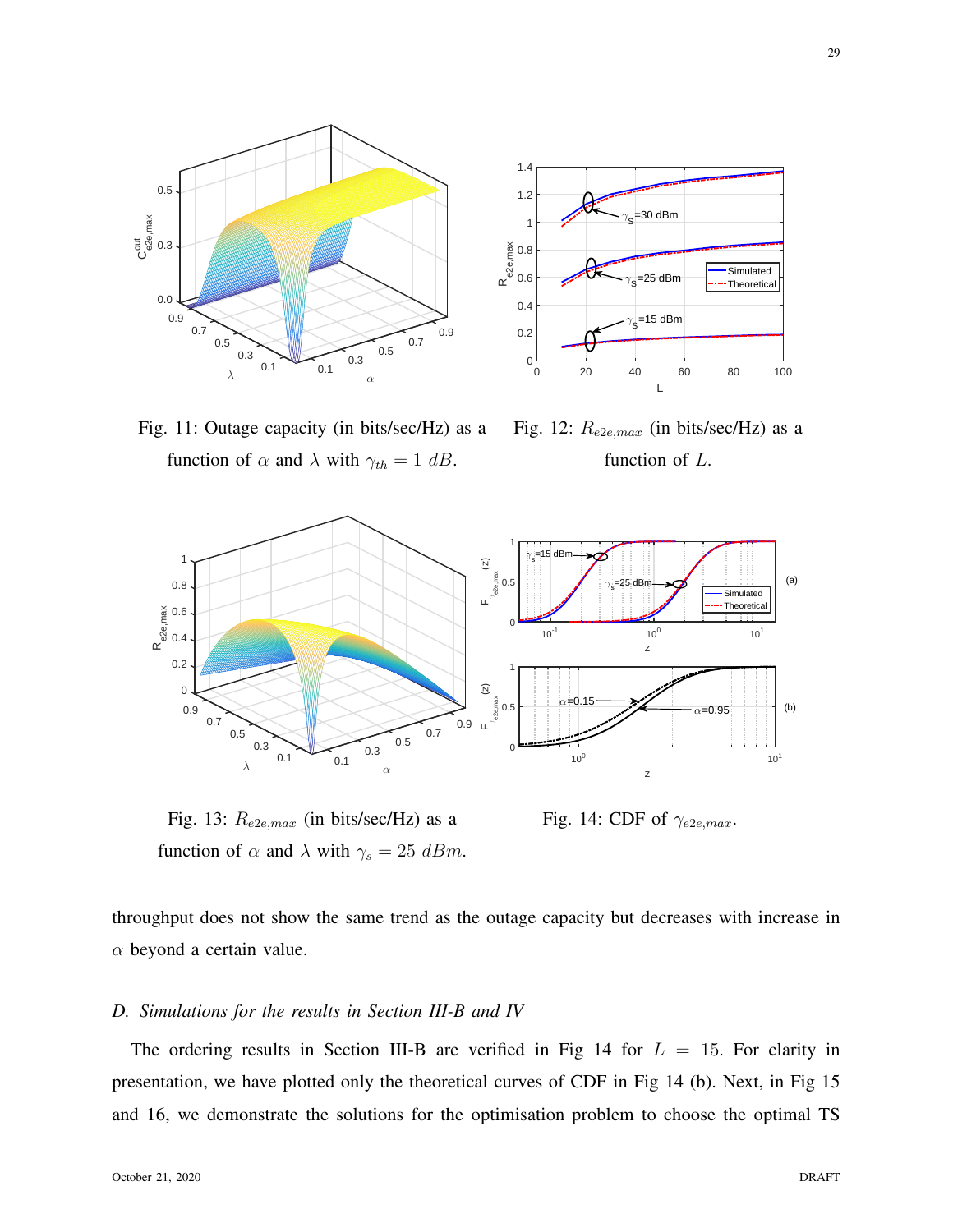



Fig. 15: Log of outage probability as a function of  $\alpha$  and  $\lambda$  with  $\gamma_s = 4$  dBm.  $(\alpha^* = 0.9 \cdot \lambda^* = 0)$ 

Fig. 16: Log of outage probability as a function of  $\alpha$  and  $\lambda$  with  $\gamma_s = 40$  dBm.  $(\alpha^* = 0.9 \cdot \lambda^* = 0.74)$ 

and PS factors. Here the optimal solutions  $(\alpha^*, \lambda^*)$  are shown using a red star in the figure. In Fig 15 we show the log of outage probability and the corresponding choice of optimal  $\alpha$  and  $\lambda$ for  $\gamma_s = 4$  dBm and a threshold of  $\gamma_{th} = 15$  dBm. As discussed in Section IV, for a low SNR scenario only one factor of each of the product terms in (73) dominates and smaller values of  $\lambda$ will increase the objective and hence decrease the outage. Hence, we propose that  $\lambda = 0$  will be a good initialisation. In fact, for the very low SNR scenario, we observe that the optimal choice corresponds to the TS relaying protocol. Also, it was observed that in these cases initialising  $\lambda = 0$  for the sqp algorithm reduces the number of iterations by half when compared to the number of iterations required for convergence when the initialisation is  $\lambda = 1$ . This emphasises the utility of our ordering results and further reiterates the fact that the right initialisation can ensure faster convergence.

Next, in Fig 16 we show another example of the optimisation problem for  $\gamma_s = 40$  dBm and the same threshold of  $\gamma_{th} = 15$  dBm. From the stochastic ordering results, we know that here optimal  $\lambda$  can be away from zero but not equal to one as well. Hence, we decide that  $\lambda = 0.5$  can be a good initialisation. Here also we observe slightly faster convergence with this initialisation as compared to any other initialisation away from the optimal solution. For any other SNR scenario, we propose to use  $\lambda = 0.5$  as the initialisation since the solution has to be between the above two cases.

Fig 17 shows variation of the asymptotic ergodic capacity with respect to the variations in the TS and PS factors for  $\gamma_s = 25$ dBm. The red star represents the optimal values of  $\alpha$  and  $\lambda$  that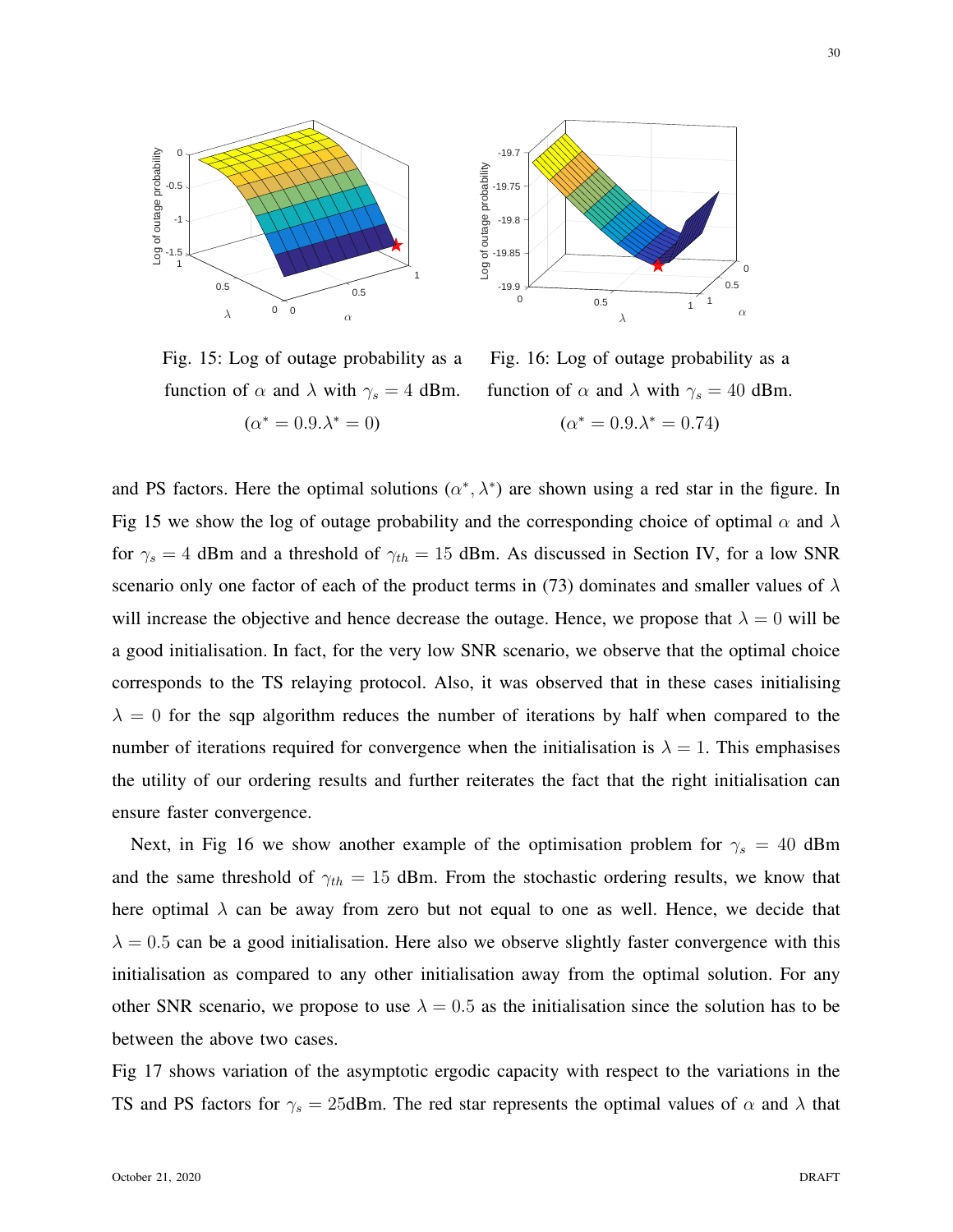

Fig. 17: Variation in  $C_{e2e,max}$  (in bits/sec/Hz) versus TS ( $\alpha$ ) and PS ( $\lambda$ ) versus TS ( $\alpha$ ) and PS ( $\lambda$ ) factors for  $\gamma_s = 25$ factors for  $\gamma_s = 25$  dBm.  $(\alpha^* = 0.9 \cdot \lambda^* = 0)$ Fig. 18: Variation in  $R_{e2e,max}$  (in bits/sec/Hz) dBm.  $(\alpha^* = 0, \lambda^* = 0.2)$ 

maximises the asymptotic ergodic capacity according to the optimisation problem in Section IV-B. Similarly, we can solve the optimisation problem to maximise the asymptotic achievable throughput. Note that for the case of asymptotic achievable throughput, we cannot make a general conclusion regarding the sign of  $\frac{\partial R_{e2e,max}}{\partial \alpha}$ . Hence, we propose a 2-D grid search over the set of all possible values of TS and PS factors to arrive at the optimal values that maximise  $R_{e2e,max}$ . Fig 18 shows the simulation results for one such optimisation problem solved using the grid search method.

For the outage-optimal TS and PS factors, we compare the outage probability for the three EH protocols in Fig 19. Here we observe that the hybrid protocol and the TS protocol achieves identical performance in terms of the outage probability at the destination. Next, Fig 20 compares the performance of the three protocols when the TS and PS factor that maximises the asymptotic ergodic capacity is chosen for the simulation. Here also we observe that the TS protocol achieves performance very close to the hybrid protocol. Thus, in a scenario where the system hardware constraints allows only PS protocol, we will have to use higher transmit power to achieve the same performance achievable via systems with the TS or hybrid protocol.

# VI. CONCLUSION AND FUTURE WORK

In this paper, we derived the distribution of the maximum normalised e2e SNR at the destination node in a CR scenario. Using these results, we characterised the distribution of the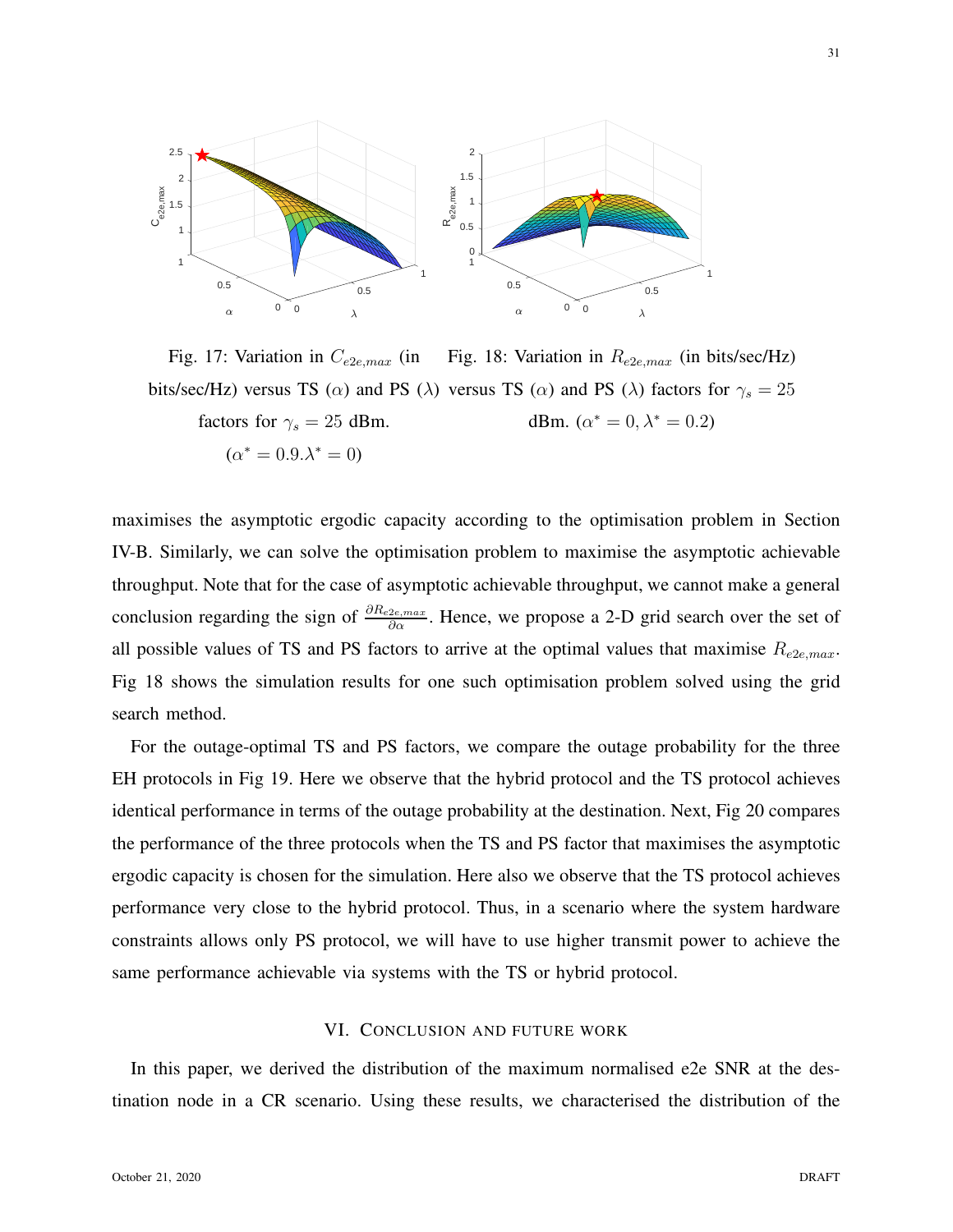

Fig. 19: Outage probability vs SNR of the three EH protocols for outage-optimal TS and PS factors.



Fig. 20:  $C_{e2e,max}$  (in bits/sec/Hz) vs SNR of the three EH protocols for ergodic capacity optimal TS and PS factors.

maximum e2e SNR RV. We considered opportunistic selection of the EH relay that maximised the e2e SNR. We demonstrated the viability of a particular choice of normalising constants to characterise this asymptotic distribution of the maximum over a sequence of normalised i.n.i.d. RVs using EVT. Furthermore, we showed the utility of these results in deciding the optimum TS and PS factors, which (i) minimised the outage probability and (ii) maximised the ergodic capacity, at the destination. The solution for this optimisation problem was simplified using results from stochastic ordering.

Interesting extensions of this work includes analysis of scenarios where all the available relays forward decoded information to the destination. Another relevant extension of this work would be to incorporate co-channel interference at the relays into the system model. While deteriorating the first hop SNR, co-channel interference at the relay nodes will contribute to the energy harvested. Hence, the trade off between loss in SNR and availability of energy for harvesting in such a scenario will be an interesting study.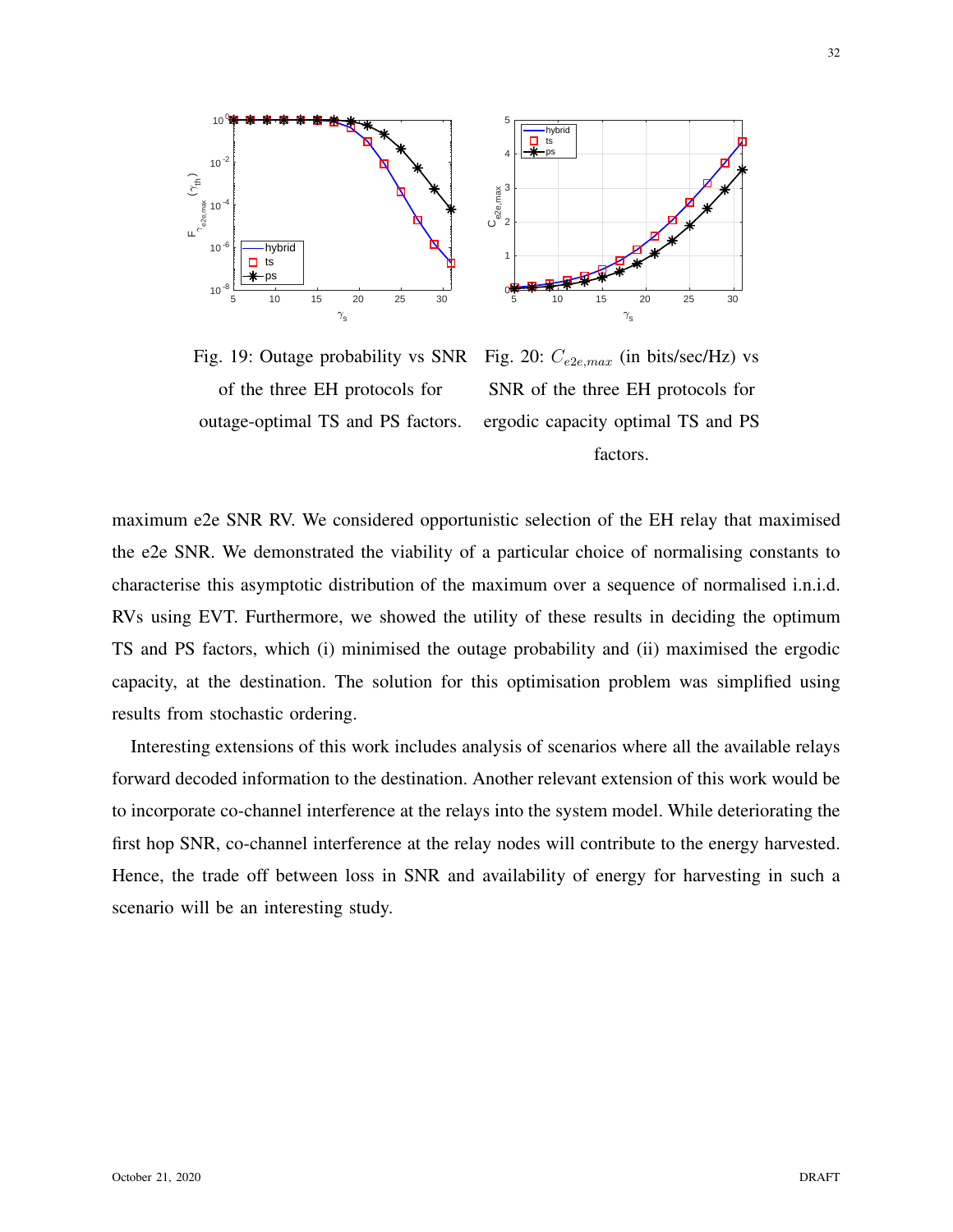# APPENDIX A

## PROOF FOR THEOREM 1

Note that  $\gamma_{e2e,\ell} = \gamma_{1,\ell} \min(1,\varphi_{2,\ell})$ . Now, let  $Y = \min(1,\varphi_{2,\ell})$ . Then, the CDF of Y is given by

$$
F_Y(y) = \begin{cases} 1, & y \ge 1, \\ 1 - exp(-y\nu_{\ell}), & 0 \le y \le 1, \\ 0 & \text{o.w.} \end{cases}
$$
 (83)

Hence, the CDF of  $\gamma_{e2e,\ell}$  is given by  $F_{\gamma_{e2e,\ell}}(\gamma) = \mathbb{P}(\gamma_{1,\ell} Y \le \gamma)$ . Thus,

$$
F_{\gamma_{e2e,\ell}}(\gamma) = \int_{0}^{\infty} F_Y\left(\frac{\gamma}{x_1}\right) f_{\gamma_{1,\ell}}(x_1) dx_1.
$$
 (84)

Now from (83),  $F_Y\left(\frac{\gamma}{x_1}\right)$  $\overline{x_1}$ will be unity for all values of  $x_1 > \gamma$  and hence we can rewrite the previous integral as follows :

$$
F_{\gamma_{e2e,\ell}}(\gamma) = \int_{0}^{\gamma} f_{\gamma_{1,\ell}}(x_1) \, dx_1 + \int_{\gamma}^{\infty} (1 - \exp(-\nu_{\ell}\gamma/x_1) \, f_{\gamma_{1,\ell}}(x_1) \, dx_1 \tag{85}
$$

$$
= \int_{0}^{\infty} f_{\gamma_{1,\ell}}(x_1) \, dx_1 + \int_{\gamma}^{\infty} \exp(-\nu_{\ell} \gamma / x_1) f_{\gamma_{1,\ell}}(x_1) \, dx_1. \tag{86}
$$

Since  $\gamma_{1,\ell} \sim \text{Exp}(\theta_{\ell}), F_{\gamma_{e2e,\ell}}(\gamma)$  can now be written as,

$$
F_{\gamma_{e2e,\ell}}(\gamma) = 1 - \theta_{\ell} \int_{\gamma}^{\infty} \exp\left(-\theta_{\ell}x_1 - \frac{\nu_{\ell}\gamma}{x_1}\right) dx_1.
$$
 (87)

Now, expanding the second exponential, we have

$$
F_{\gamma_{e2e,\ell}}(\gamma) = 1 - \theta_{\ell} \int_{\gamma}^{\infty} \exp(-\theta_{\ell} x_1) \sum_{k=0}^{\infty} \frac{(-1)^k}{k!} \left(\frac{\nu_{\ell} \gamma}{x_1}\right)^k dx_1
$$
 (88)

By Fubini's theorem, we can exchange the integral and the summation in the previous expression we have,

$$
F_{\gamma_{e2e,\ell}}(\gamma) = 1 - \theta_{\ell} \left\{ \sum_{k=0}^{\infty} \frac{(-\nu_{\ell}\gamma)^k}{k!} \int_{\gamma}^{\infty} \exp(-\theta_{\ell}x_1) x_1^{-k} dx_1 \right\}.
$$
 (89)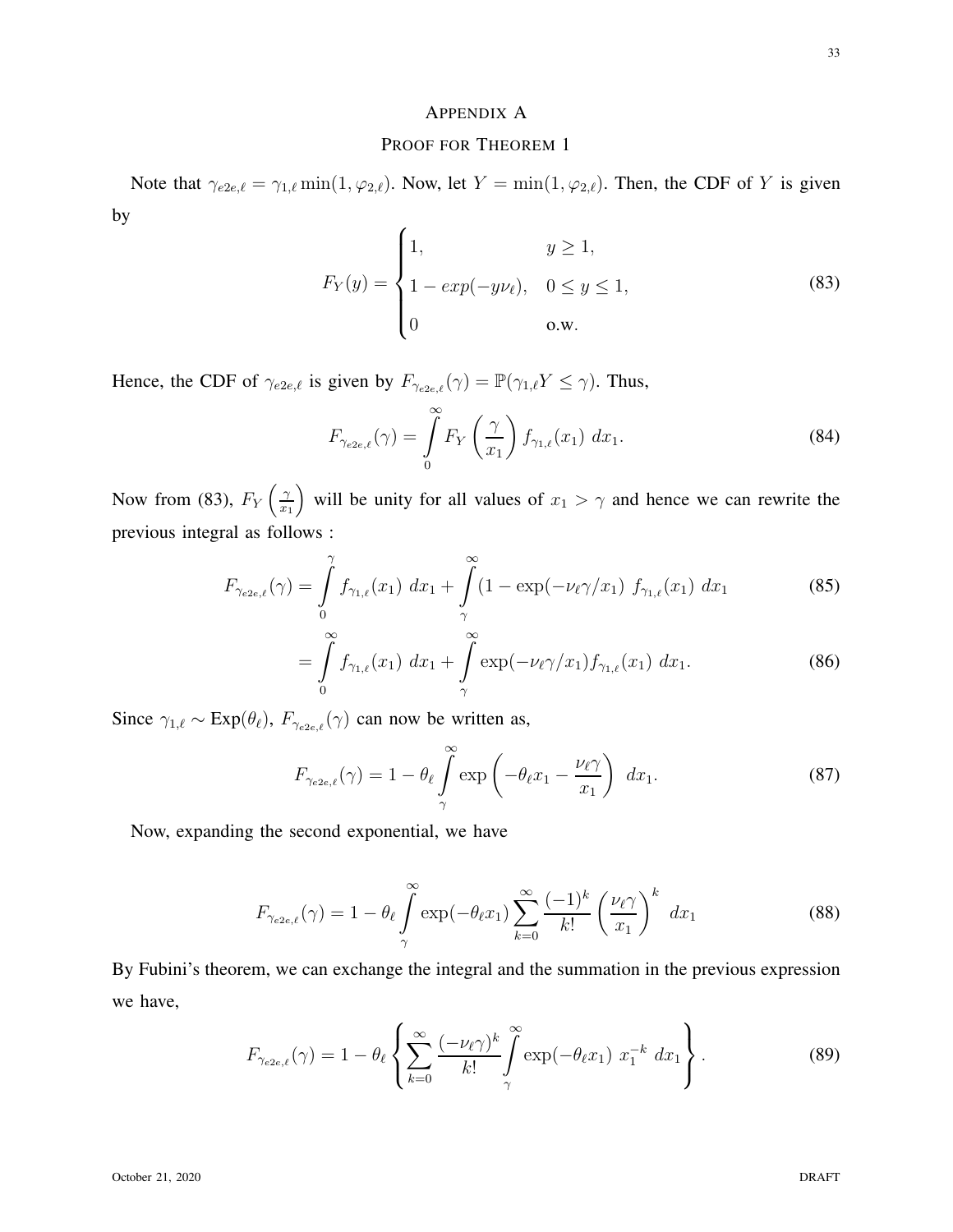Next, by applying the transformation  $y = \frac{x_1}{\gamma}$  $\frac{c_1}{\gamma}$ , (90) can be rewritten as

$$
F_{\gamma_{e2e,\ell}}(\gamma) = 1 - \theta_{\ell} \left\{ \sum_{k=0}^{\infty} \frac{(-\nu_{\ell}\gamma)^k}{k!} \int_{1}^{\infty} \gamma \exp(-\theta_{\ell}y\gamma) (y\gamma)^{-k} dy \right\}.
$$
 (90)

Thus, we have,

$$
F_{\gamma_{e2e,\ell}}(\gamma) = 1 - \theta_{\ell} \sum_{k=0}^{\infty} \frac{(-\nu_{\ell})^k}{k!} \gamma E_k(\theta_{\ell} \gamma), \tag{91}
$$

where  $E_n(x)$  is the exponential integral function given by  $E_n(x) = \int_0^{\infty}$  $\int_{1}^{\infty} \exp(-xt)t^{-n} dt$ .

## **REFERENCES**

- [1] J. Garnica, R. A. Chinga, and J. Lin, "Wireless power transmission: From far field to near field," *Proc. IEEE*, vol. 101, no. 6, pp. 1321–1331, 2013.
- [2] T. D. P. Perera, D. N. K. Jayakody, S. K. Sharma, S. Chatzinotas, and J. Li, "Simultaneous wireless information and power transfer (swipt): Recent advances and future challenges," *IEEE Commun. Surv. Tut.*, vol. 20, no. 1, pp. 264–302, 2017.
- [3] I. Krikidis, S. Timotheou, S. Nikolaou, G. Zheng, D. W. K. Ng, and R. Schober, "Simultaneous wireless information and power transfer in modern communication systems," *IEEE Commun. Mag.*, vol. 52, no. 11, pp. 104–110, 2014.
- [4] X. Zhou, R. Zhang, and C. K. Ho, "Wireless information and power transfer: Architecture design and rate-energy tradeoff," *IEEE Trans. Commun.*, vol. 61, no. 11, pp. 4754–4767, 2013.
- [5] J. Ren, J. Hu, D. Zhang, H. Guo, Y. Zhang, and X. Shen, "Rf energy harvesting and transfer in cognitive radio sensor networks: Opportunities and challenges," *IEEE Commun. Mag.*, vol. 56, no. 1, pp. 104–110, 2018.
- [6] J. Liu, K. Xiong, P. Fan, and Z. Zhong, "Rf energy harvesting wireless powered sensor networks for smart cities," *IEEE Access*, vol. 5, pp. 9348–9358, 2017.
- [7] L. Jiang, H. Tian, Z. Xing, K. Wang, K. Zhang, S. Maharjan, S. Gjessing, and Y. Zhang, "Social-aware energy harvesting device-to-device communications in 5g networks," *IEEE Wireless Commun.*, vol. 23, no. 4, pp. 20–27, 2016.
- [8] H. H. Yang, J. Lee, and T. Q. Quek, "Green device-to-device communication with harvesting energy in cellular networks," in *Proc. WCSP*. IEEE, 2014, pp. 1–6.
- [9] Z. Liu, P. Wu, D. B. da Costa, and M. Xia, "Cooperative relaying with energy harvesting: Performance analysis using extreme value theory," in *Proc. IEEE Veh. Tech. Conf.* IEEE, 2019, pp. 1–6.
- [10] H.-V. Tran and G. Kaddoum, "Rf wireless power transfer: Regreening future networks," *IEEE Potentials*, vol. 37, no. 2, pp. 35–41, 2018.
- [11] M. A. Hossain, R. M. Noor, K.-L. A. Yau, I. Ahmedy, and S. S. Anjum, "A survey on simultaneous wireless information and power transfer with cooperative relay and future challenges," *IEEE Access*, vol. 7, pp. 19 166–19 198, 2019.
- [12] F. Gomez-Cuba, R. Asorey-Cacheda, and F. J. Gonzalez-Castano, "A survey on cooperative diversity for wireless networks," *IEEE Commun. Surv. Tut.*, vol. 14, no. 3, pp. 822–835, 2011.
- [13] A. Adinoyi, Y. Fan, H. Yanikomeroglu, H. V. Poor, and F. Al-Shaalan, "Performance of selection relaying and cooperative diversity," *IEEE Trans. Wireless Commun.*, vol. 8, no. 12, pp. 5790–5795, 2009.
- [14] L. Zhang, J. Liu, M. Xiao, G. Wu, Y.-C. Liang, and S. Li, "Performance analysis and optimization in downlink noma systems with cooperative full-duplex relaying," *IEEE J. Sel. Areas Commun.*, vol. 35, no. 10, pp. 2398–2412, 2017.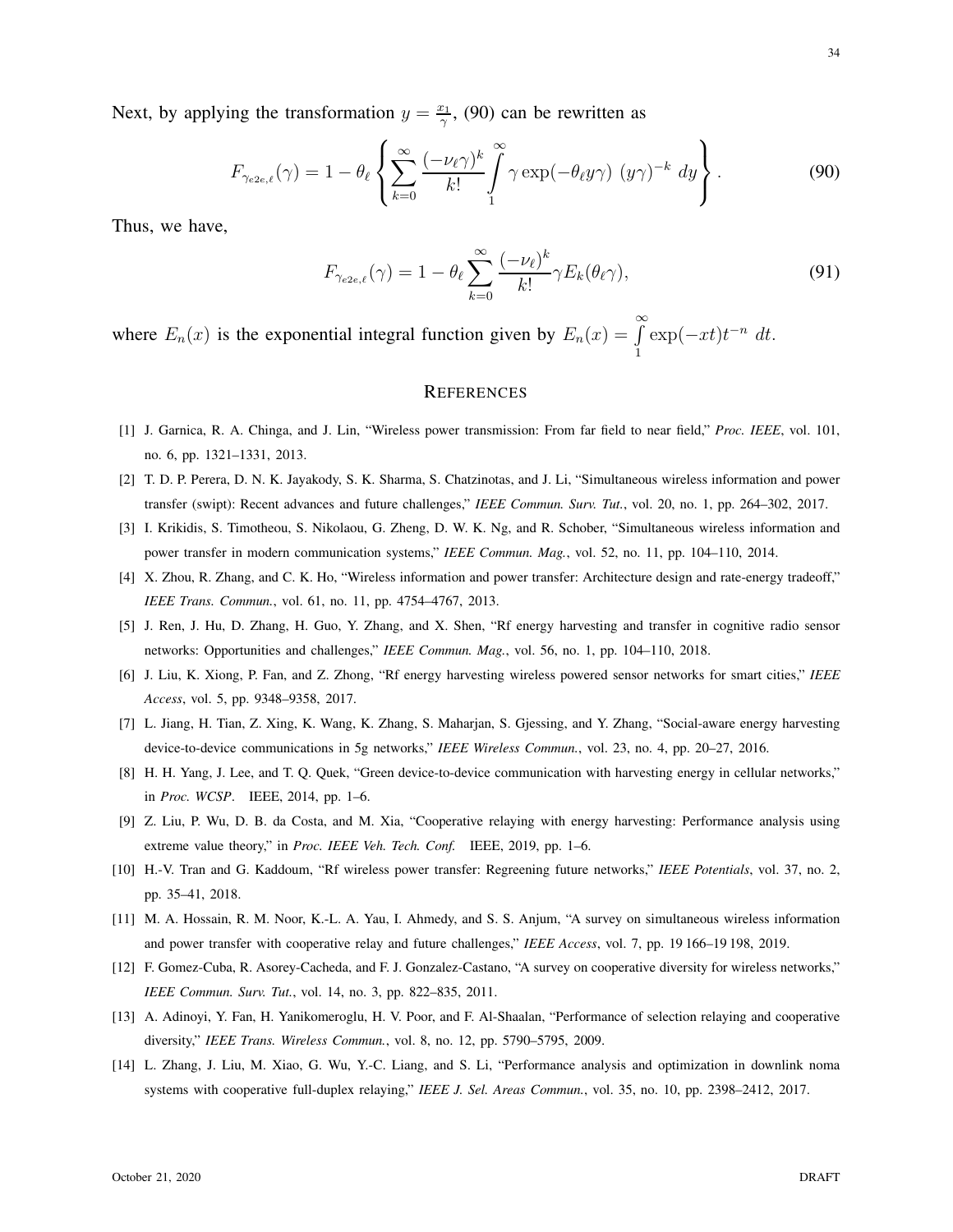- [15] Y. Liu, "Wireless information and power transfer for multirelay-assisted cooperative communication," *IEEE Commun. Lett.*, vol. 20, no. 4, pp. 784–787, 2016.
- [16] Z. Hadzi-Velkov, N. Zlatanov, T. Q. Duong, and R. Schober, "Rate maximization of decode-and-forward relaying systems with rf energy harvesting," *IEEE Comm. Lett.*, vol. 19, no. 12, pp. 2290–2293, 2015.
- [17] P. Kumar and K. Dhaka, "Performance of wireless powered df relay system under nakagami-m fading: Relay assists energy-constrained source," *IEEE Sys. J.*, 2019.
- [18] G. N. Kamga and S. Aissa, "Relay-aided energy and information transmission in mmwave massive mimo systems," in *Proc. GLOBECOM*. IEEE, 2017, pp. 1–6.
- [19] H. Xing, K.-K. Wong, A. Nallanathan, and R. Zhang, "Wireless powered cooperative jamming for secrecy multi-af relaying networks," *IEEE Trans. Wireless Commun.*, vol. 15, no. 12, pp. 7971–7984, 2016.
- [20] A. A. Nasir, X. Zhou, S. Durrani, and R. A. Kennedy, "Relaying protocols for wireless energy harvesting and information processing," *IEEE Trans. Wireless Commun.*, vol. 12, no. 7, pp. 3622–3636, 2013.
- [21] R. Zhang and C. K. Ho, "Mimo broadcasting for simultaneous wireless information and power transfer," *IEEE Trans. Wireless Commun.*, vol. 12, no. 5, pp. 1989–2001, 2013.
- [22] S. Atapattu and J. Evans, "Optimal energy harvesting protocols for wireless relay networks," *IEEE Trans. Wireless Commun.*, vol. 15, no. 8, pp. 5789–5803, 2016.
- [23] S. Ghosh, T. Acharya, and S. P. Maity, "On outage minimization in rf energy harvesting relay assisted bidirectional communication," *Wireless Netw.*, pp. 1–15, 2019.
- [24] T. N. Nguyen, M. Tran, P. T. Tran, P. T. Tin, T.-L. Nguyen, D.-H. Ha, and M. Voznak, "On the performance of power splitting energy harvested wireless full-duplex relaying network with imperfect csi over dissimilar channels," *Security Commun. Netw.*, vol. 2018, 2018.
- [25] S. Zhong, H. Huang, and R. Li, "Outage probability of power splitting swipt two-way relay networks in nakagami-m fading," *EURASIP J. Wireless. Commun. and Netw.*, vol. 2018, no. 1, p. 11, 2018.
- [26] A. Alsharoa, H. Ghazzai, A. E. Kamal, and A. Kadri, "Optimization of a power splitting protocol for two-way multiple energy harvesting relay system," *IEEE Tran. Green Commun. Netw.*, vol. 1, no. 4, pp. 444–457, 2017.
- [27] R. Malik and M. Vu, "Optimizing throughput in a mimo system with a self-sustained relay and non-uniform power splitting," *IEEE Wireless Commun. Lett.*, vol. 8, no. 1, pp. 205–208, 2018.
- [28] M. Xia and S. Aïssa, "Fundamental relations between reactive and proactive relay-selection strategies," *IEEE Commun. Lett.*, vol. 19, no. 7, pp. 1249–1252, 2015.
- [29] Q. Li, S. Feng, A. Pandharipande, X. Ge, Q. Ni, and J. Zhang, "Wireless-powered cooperative multi-relay systems with relay selection," *IEEE Access*, vol. 5, pp. 19 058–19 071, 2017.
- [30] B. Medepally and N. B. Mehta, "Voluntary energy harvesting relays and selection in cooperative wireless networks," *IEEE Trans. Wireless Commun.*, vol. 9, no. 11, pp. 3543–3553, 2010.
- [31] A. Bletsas, H. Shin, and M. Z. Win, "Cooperative communications with outage-optimal opportunistic relaying," *IEEE Trans. Wireless Commun.*, vol. 6, no. 9, pp. 3450–3460, 2007.
- [32] H. Chen, J. Liu, L. Zheng, C. Zhai, and Y. Zhou, "Approximate sep analysis for df cooperative networks with opportunistic relaying," *IEEE Signal Proc. Lett.*, vol. 17, no. 9, pp. 779–782, 2010.
- [33] G. Song and Y. Li, "Asymptotic throughput analysis for channel-aware scheduling," *IEEE Trans. Commun.*, vol. 54, no. 10, pp. 1827–1834, 2006.
- [34] Y. H. Al-Badarneh, C. N. Georghiades, R. M. Radaydeh, and M.-S. Alouini, "On the secrecy performance of generalized user selection for interference-limited multiuser wireless networks," *IEEE Trans. Veh. Tech.*, vol. 67, no. 12, pp. 12 442– 12 446, 2018.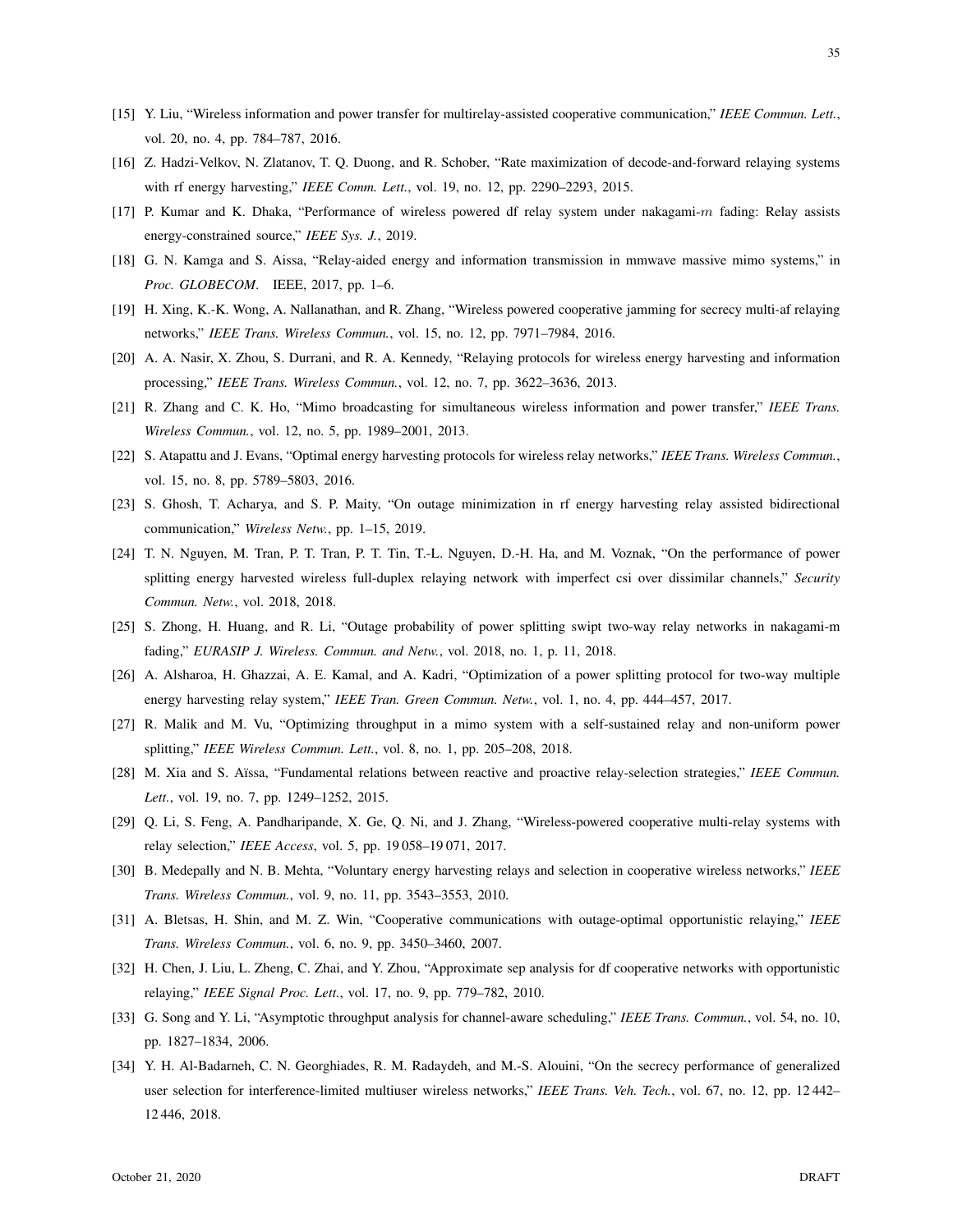- [35] M. Charras-Garrido and P. Lezaud, "Extreme value analysis: an introduction," 2013.
- [36] M. Bennis, M. Debbah, and H. V. Poor, "Ultrareliable and low-latency wireless communication: Tail, risk, and scale," *Proc. of IEEE*, vol. 106, no. 10, pp. 1834–1853, 2018.
- [37] F. Haider, C.-X. Wang, H. Haas, E. Hepsaydir, X. Ge, and D. Yuan, "Spectral and energy efficiency analysis for cognitive radio networks," *IEEE Trans. Wireless Commun.*, vol. 14, no. 6, pp. 2969–2980, 2015.
- [38] J. Ji, W. Chen, H. Wan, and Y. Liu, "Capacity analysis of multicast network in spectrum sharing systems," in *Proc. IEEE Int. Conf. Commun.* IEEE, 2010, pp. 1–5.
- [39] A. Subhash, M. Srinivasan, S. Kalyani, and L. Hanzo, "Transmit power policy and ergodic multicast rate analysis of cognitive radio networks in generalized fading," *IEEE Trans. Commun.*, 2020.
- [40] S. Kalyani and R. Karthik, "The asymptotic distribution of maxima of independent and identically distributed sums of correlated or non-identical gamma random variables and its applications," *IEEE Trans. Commun.*, vol. 60, no. 9, pp. 2747–2758, 2012.
- [41] A. Subhash, M. Srinivasan, and S. Kalyani, "Asymptotic maximum order statistic for sir in κ−µ shadowed fading," *IEEE Trans. Commun.*, vol. 67, no. 9, pp. 6512–6526, 2019.
- [42] S. Kalyani and R. Karthik, "Analysis of opportunistic scheduling algorithms in ofdma systems in the presence of generalized fading models," *IEEE Trans. Wireless Commun.*, vol. 11, no. 8, pp. 2996–3005, 2012.
- [43] M. Xia and S. Aissa, "Spectrum-sharing multi-hop cooperative relaying: Performance analysis using extreme value theory," *IEEE Trans. Wireless Commun.*, vol. 13, no. 1, pp. 234–245, 2013.
- [44] O. Oyman, "Opportunistic scheduling and spectrum reuse in relay-based cellular networks," *IEEE Trans. Wireless Commun.*, vol. 9, no. 3, p. 1074, 2010.
- [45] Q. Xue and G. Abreu, "Mutual information of amplify-and-forward relaying with partial relay selection," in *Proc. Int. Conf. Commun. Netw. China*, 2010, pp. 1–4.
- [46] D. Mejzler and I. Weissman, "On some results of nv smirnov concerning limit distributions for variational series," *The Annals of Mathematical Statistics*, vol. 40, no. 2, pp. 480–491, 1969.
- [47] M. Falk, J. Hüsler, and R.-D. Reiss, *Laws of small numbers: extremes and rare events*. Springer Science & Business Media, 2010.
- [48] L. De Haan and A. Ferreira, *Extreme value theory: an introduction*. Springer Science & Business Media, 2007.
- [49] S. Maddipatla, "Limit laws for maxima of functions of independent non-identically distributed random variables," *ProbStat Forum*, vol. 07, p. 26–38, 2014.
- [50] H. Barakat, "Limit theorems for bivariate extremes of non-identically distributed random variables," *Applicationes Mathematicae*, vol. 4, no. 29, pp. 371–386, 2002.
- [51] A. M. S. IA, "Handbook of mathematical functions. 1965 new york," *NY: Dover*.
- [52] E. Bjornson, M. Matthaiou, and M. Debbah, "A new look at dual-hop relaying: Performance limits with hardware impairments," *IEEE Trans. Commun.*, vol. 61, no. 11, pp. 4512–4525, 2013.
- [53] S. S. Soliman and N. C. Beaulieu, "Dual-hop af systems with maximum end-to-end snr relay selection over nakagami-m and rician fading links," in *Proc. Int. Conf. Comput. Netw. Commun.* IEEE, 2013, pp. 155–161.
- [54] H. Barakat, E. Nigm, and M. Al-Awady, "Limit theorems for random maximum of independent and non-identically distributed random vectors," *Statistics*, vol. 47, no. 3, pp. 546–557, 2013.
- [55] A. F. Molisch, *Wireless communications*. John Wiley & Sons, 2012, vol. 34.
- [56] Y. Gu and S. Aissa, "Rf-based energy harvesting in decode-and-forward relaying systems: Ergodic and outage capacities," *IEEE Trans. Wireless Commun.*, vol. 14, no. 11, pp. 6425–6434, 2015.
- [57] M. Shaked and J. G. Shanthikumar, *Stochastic orders*. Springer Science & Business Media, 2007.